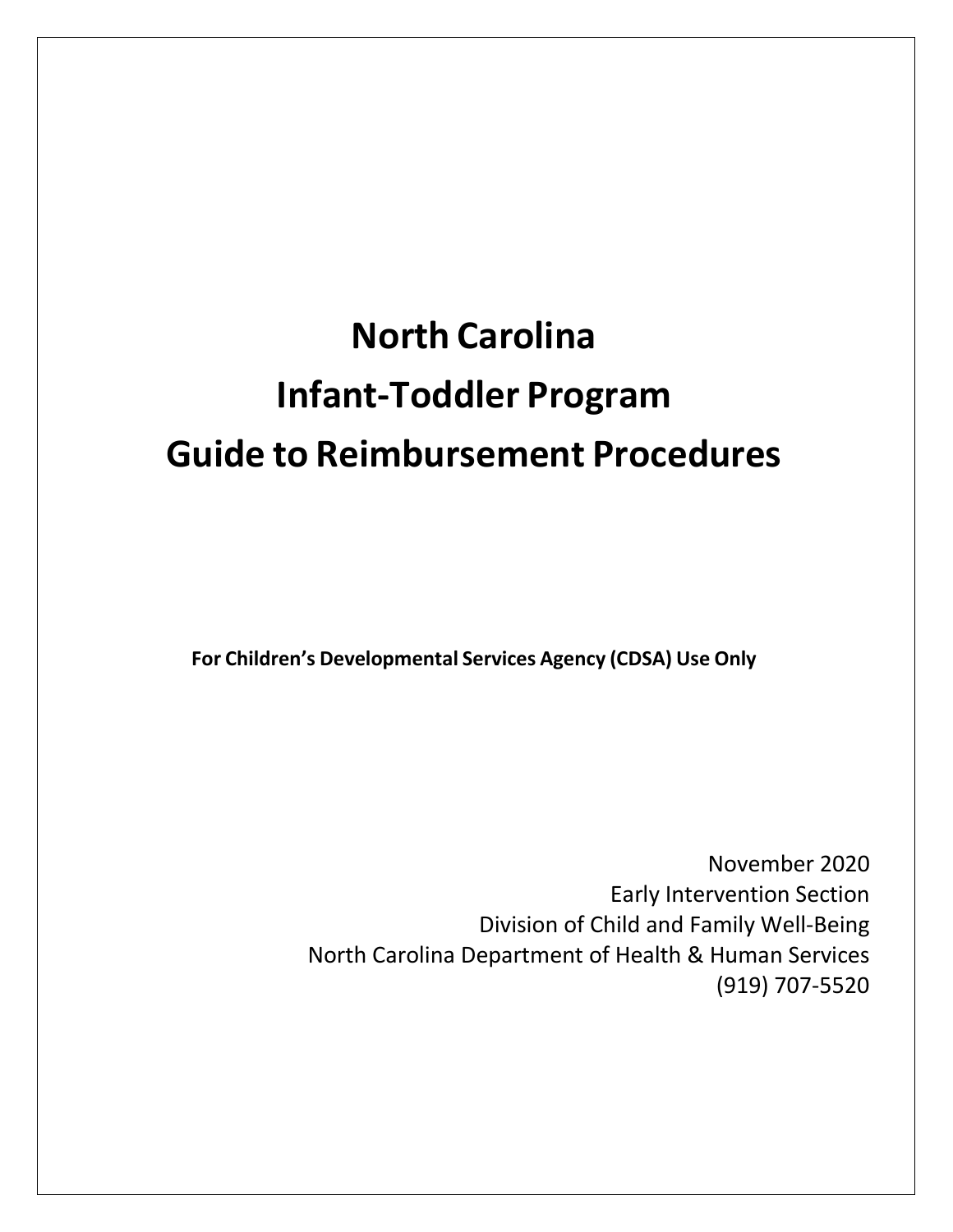## **North Carolina Infant-Toddler Program**

## **Guide to Reimbursement Procedures**

## **Table of Contents**

| Evaluation and Management: Office or Other Outpatient Assessment Services - New Patient (MEDAN) 4           |  |
|-------------------------------------------------------------------------------------------------------------|--|
| Evaluation and Management: Office or Other Outpatient Assessment Services - Established Patient (MEDAE) 4   |  |
| Evaluation and Management: Office or Other Outpatient Assessment Consultations - New (MEDAN) or Established |  |
|                                                                                                             |  |
|                                                                                                             |  |
|                                                                                                             |  |
|                                                                                                             |  |
|                                                                                                             |  |
|                                                                                                             |  |
|                                                                                                             |  |
|                                                                                                             |  |
|                                                                                                             |  |
|                                                                                                             |  |
|                                                                                                             |  |
|                                                                                                             |  |
|                                                                                                             |  |
|                                                                                                             |  |
|                                                                                                             |  |
|                                                                                                             |  |
|                                                                                                             |  |
|                                                                                                             |  |
|                                                                                                             |  |
|                                                                                                             |  |
|                                                                                                             |  |
|                                                                                                             |  |
|                                                                                                             |  |
|                                                                                                             |  |
|                                                                                                             |  |
|                                                                                                             |  |
|                                                                                                             |  |
|                                                                                                             |  |
|                                                                                                             |  |
|                                                                                                             |  |
|                                                                                                             |  |
|                                                                                                             |  |
|                                                                                                             |  |
|                                                                                                             |  |
|                                                                                                             |  |

N.C. Department of Health and Human Services, Division of Child and Family Well-Being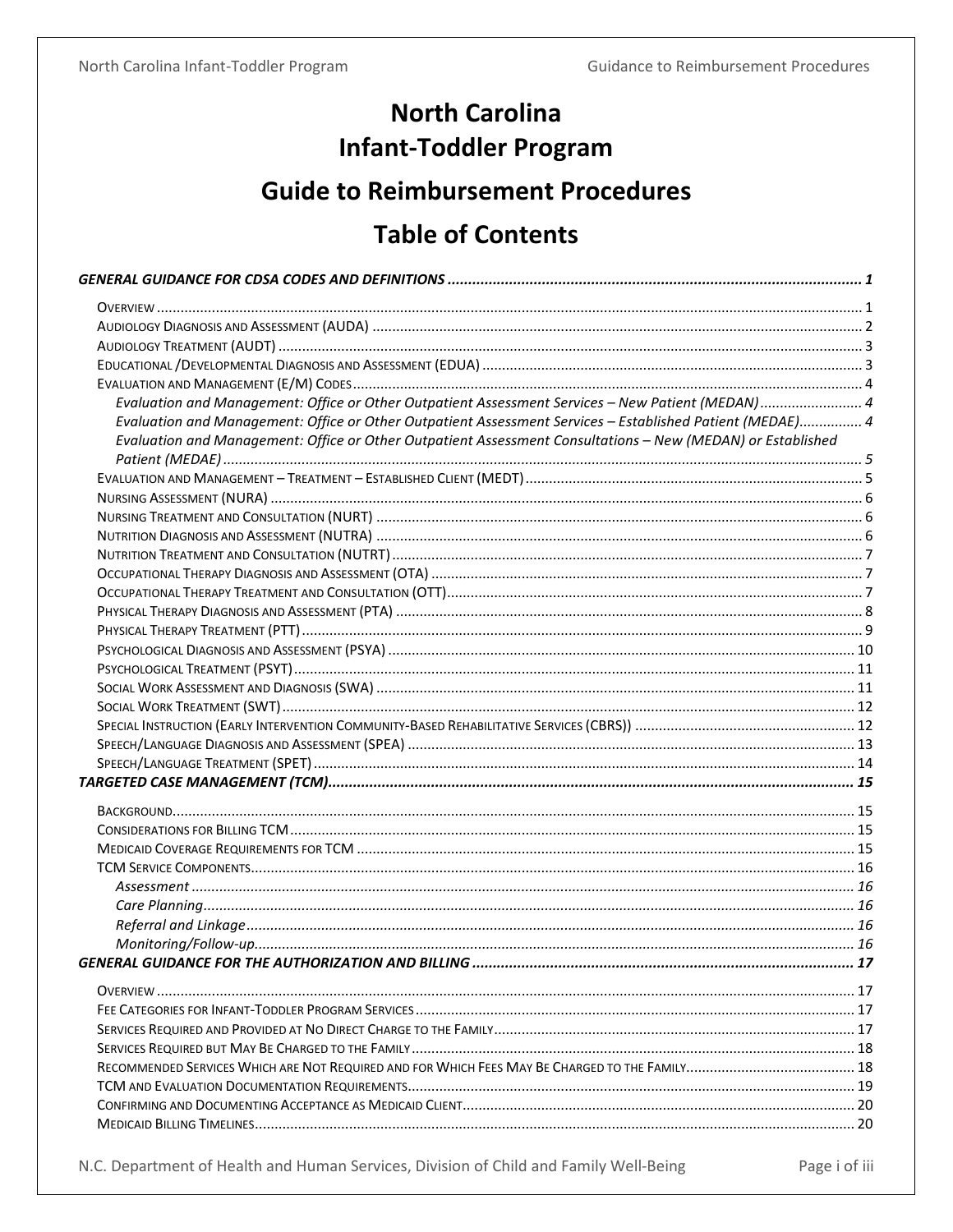### North Carolina Infant-Toddler Program

Guidance to Reimbursement Procedures

N.C. Department of Health and Human Services, Division of Child and Family Well-Being

Page ii of iii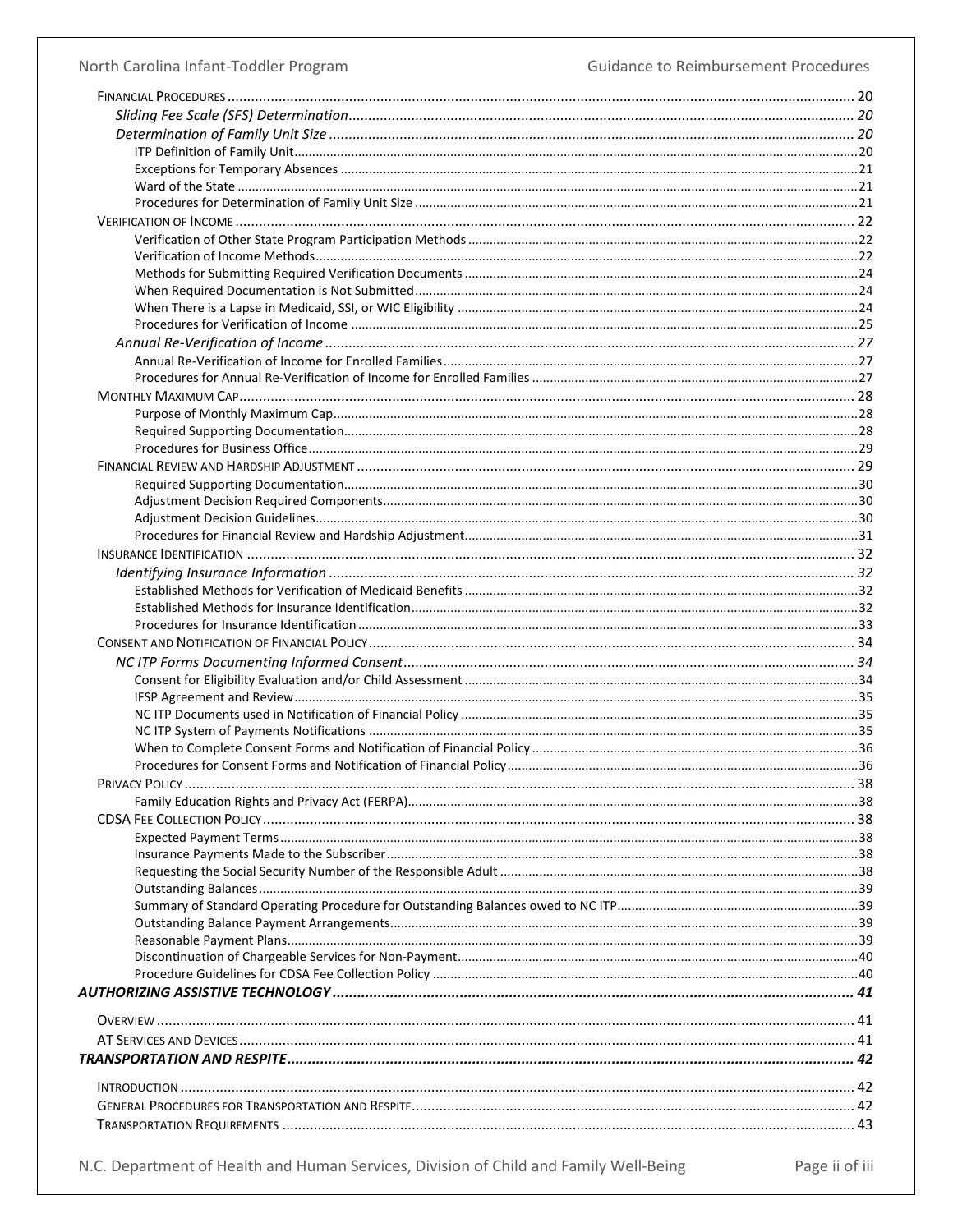#### North Carolina Infant-Toddler Program **Guidance to Reimbursement Procedures**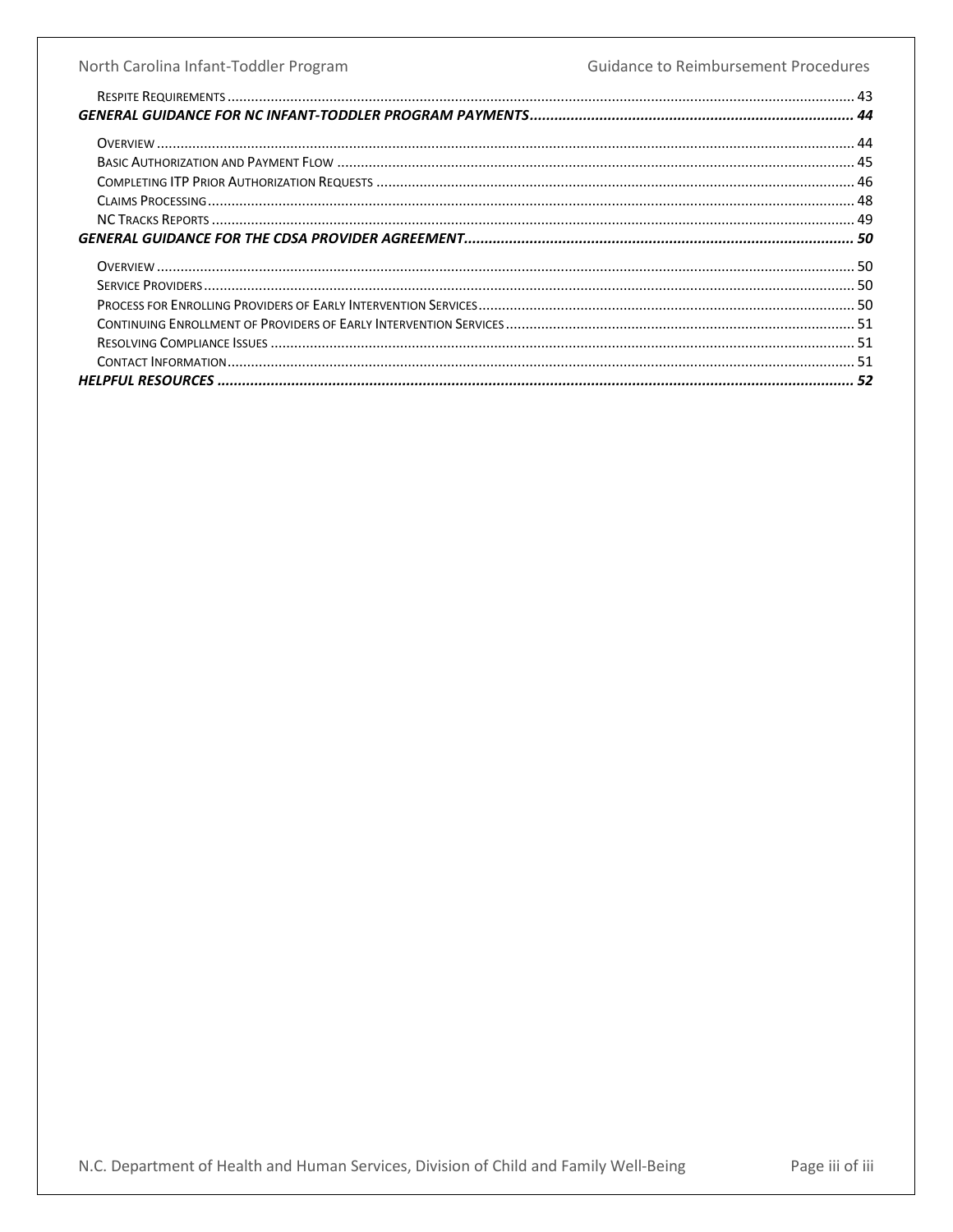## **General Guidance for CDSA Codes and Definitions**

#### <span id="page-4-1"></span><span id="page-4-0"></span>**Overview**

The purpose of this section is to serve as a guide to Children's Developmental Services Agencies (CDSA) staff for reporting and billing for services. All policies of the *North Carolina Infant-Toddler Program Policy Manual* must be followed. NC Division of Health Benefits (DHB) provides the CDSAs guidance through Clinical Coverage Policy # 8J. CDSA staff should consult DHB's web site at https://medicaid.ncdhhs.gov/. Codes found in this document have been approved for CDSA staff. Current Procedural Terminology (CPT) and Healthcare Common Procedure Coding System (HCPCS) are included. Each CDSA staff provider must determine whether the service he or she has provided meets the definition of an approved procedure.

Unless defined otherwise, an encounter is a face-to-face interaction with a child, family member, or other professional to provide a clinical service. Any encounter reported using these codes must be substantiated in the record through an assessment report or comprehensive treatment, consultation, or progress note. The amount of time spent, and the units of time, as defined by the procedure, must be documented in the record.

All CDSA services are provided under the direction of an attending medical professional. Signed service orders are required prior to initiation of clinical services. Targeted Case Management (TCM) and evaluation services are provided under standing orders from the CDSA medical professional. The Standing Order document should be maintained in each CDSA's Operational Manual. Orders for clinical services must be child-specific and correspond to a service listed on the Individualized Family Service Plan (IFSP). Child-specific orders are maintained in each child's record. Orders for all treatment services must be signed and dated by a physician, physician assistant or nurse practitioner prior to initiating treatment. A licensed psychologist may sign orders for special instruction.

If required, prior approval must be obtained before the service start date. Prior approval for evaluations completed by CDSA staff is not required by Medicaid because CDSAs are exempt from Carolina Access regulations related to evaluations. Treatment must follow prior approval requirements. Some private insurance companies may require prior approval for evaluations. Reimbursement for some services is subject to Medicaid procedures for prior approval after a limited amount of treatment has been provided. The CDSA clinician providing a service is responsible for obtaining prior approval when required.

Some procedure codes are time-dependent, and others are event-based. Attention must be paid to rules that apply to each procedure code to ensure that documentation requirements are met. Clinical documentation and billing records must reflect actual service provision dates. Only services provided by the same provider to the same child on the same day using the same code may be added together.

For evaluations or treatments provided by multiple CDSA clinicians using time-based codes, the total time for units of all CDSA staff involved may not exceed total face-to-face time with the child. Only one discrete service at a time is reimbursable. For joint evaluation, total time for time-based evaluation codes cannot exceed total time with the child. Timed services are usually documented in 15-minute units. Except for TCM, Medicaid will reimburse for face-to-face time only. Please refer to coding manuals for details for billing specific codes. Integrated assessment reports must be supported by clear documentation for each code reported. Multiple encounters to complete a service may be documented in an integrated report. The purpose, date, and time spent for each CDSA staff member's encounter must be clearly indicated.

N.C. Department of Health and Human Services, Division of Child and Family Well-Being Page 1 of 52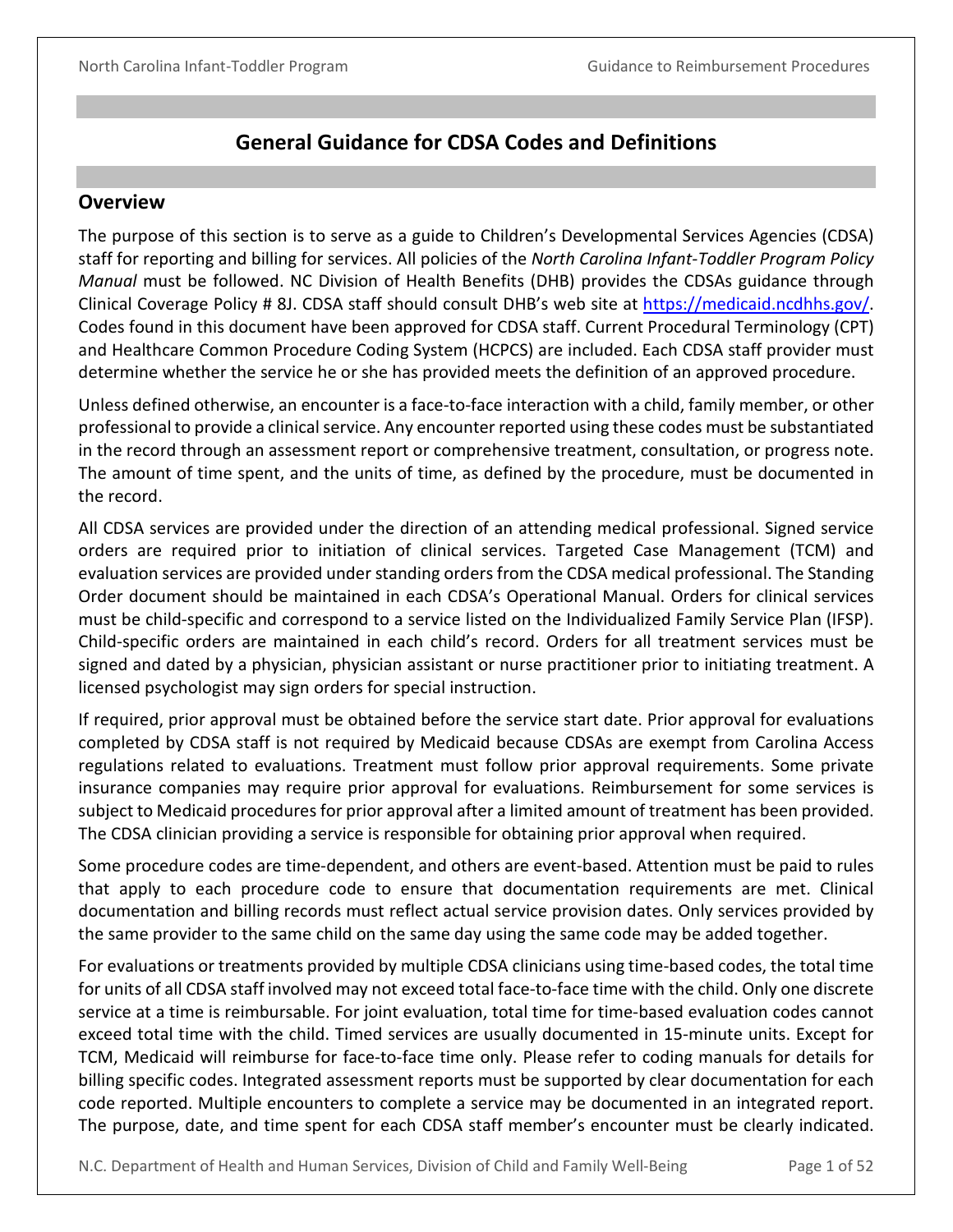Services may only be provided and coded by a CDSA staff member who is qualified to provide that service. Service documentation must include a diagnostic (ICD-CM) code.

Families are never charged for evaluations/assessments or TCM. Treatment services are provided on a sliding fee scale. An original legal signature with date of signature is required with appropriate clinical credentials for all services documented in the record. Licensure or certification credentials must be included. Although credentials may be entered electronically, original, legal signatures are required. Each CDSA is required to maintain a list of original signatures. Document all services in the record, regardless of billing status. If more than one CDSA clinician is involved in an evaluation, each clinician involved must sign documentation of his or her evaluation or the integrated report. If a summary is also completed, only the service/evaluation coordinator may sign the report. If more than one CDSA clinician is involved in providing a service in a single encounter, the primary clinician is responsible for writing and signing the progress note, listing all other clinicians involved. If two or more services are provided by multiple CDSA staff during a single encounter, each service requires a separate clinician's note with dated signature.

## <span id="page-5-0"></span>**Audiology Diagnosis and Assessment (AUDA)**

The following services are provided by a North Carolina licensed CDSA Audiologist, in accordance with the NC Licensure Act for Speech and Language Pathologists and Audiologists:

- 92551 Pure tone screening, air only
- 92552 Pure tone audiometry (threshold); air only
- 92553 Pure tone audiometry (threshold); air and bone
- 92555 Speech audiometry threshold;
- 92556 Speech audiometry threshold; with speech recognition
- 92557 Comprehensive audiometry threshold evaluation and speech recognition (92553 and 92556 combined)
- 92567 Tympanometry (impedance testing)
- 92568 Acoustic reflex testing; threshold
- 92569 Acoustic reflex decay test
- 92579 Visual reinforcement audiometry (VRA)
- 92582 Conditioning play audiometry
- 92583 Select picture audiometry
- 92585 Auditory evoked potentials for evoked response audiometry and/or testing of the central nervous system; comprehensive
- 92588 Evoked otoacoustic emissions; comprehensive or diagnostic evaluation
- 92590 Hearing aid examination and selection; monaural
- 92591 Hearing aid examination and selection; binaural
- 92592 Hearing aid check; monaural
- 92593 Hearing aid check; binaural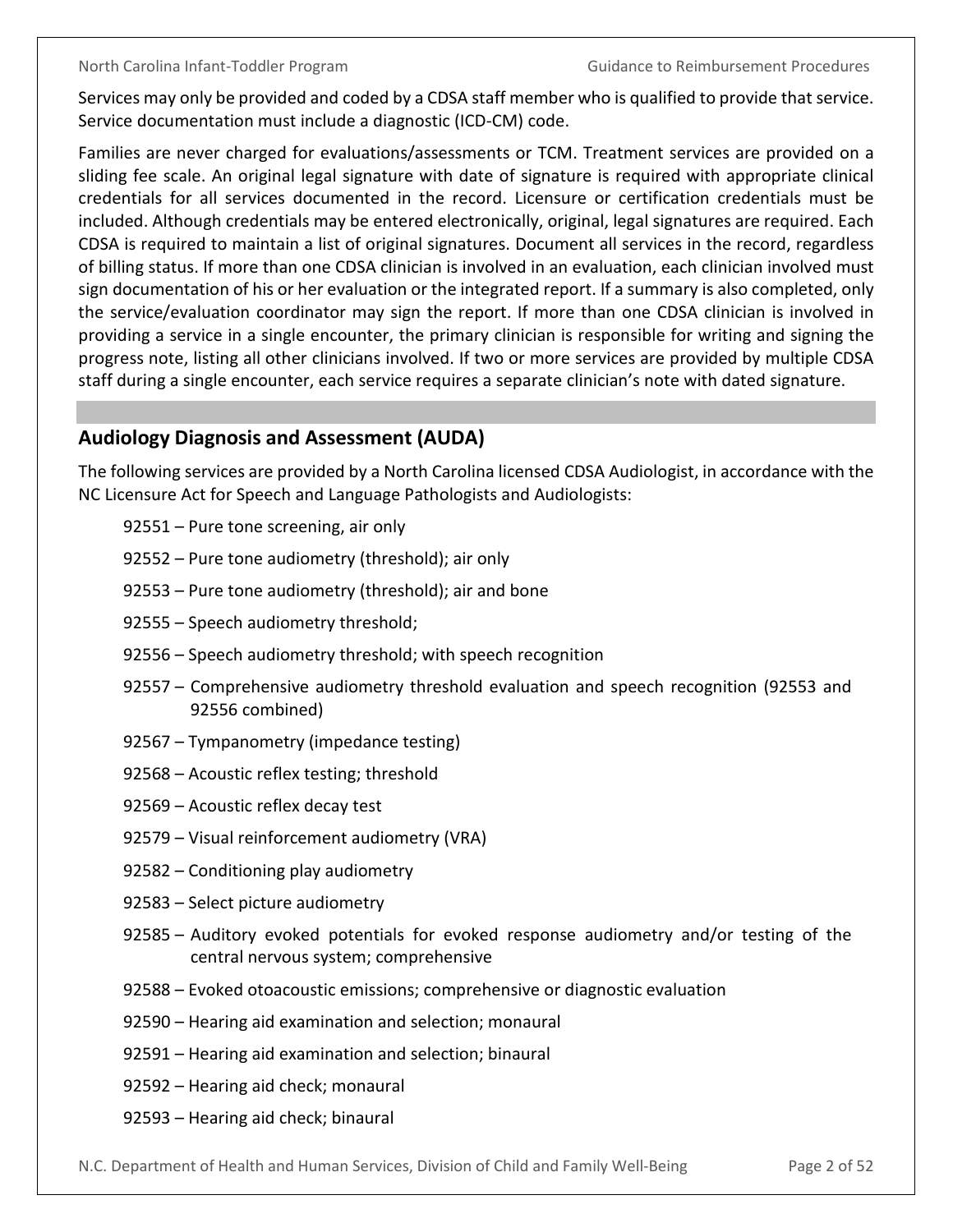- 92594 Electroacoustic evaluation for hearing aid; monaural
- 92595 Electroacoustic evaluation for hearing aid; binaural
- 92626 Evaluation of auditory rehabilitation status; first hour
- 92627 Evaluation of auditory rehabilitation status; each additional 15 minutes
- 92630 Auditory rehabilitation; pre-lingual hearing loss
- 92633 Auditory rehabilitation; post-lingual hearing loss

## <span id="page-6-0"></span>**Audiology Treatment (AUDT)**

The following services are provided by a North Carolina licensed CDSA Audiologist, in accordance with the NC Licensure Act for Speech and Language Pathologists and Audiologists. (Refer to *NC Medicaid Clinical Coverage Policy #10A, Outpatient Specialized Therapies* at

https://files.nc.gov/ncdma/documents/files/10A\_9.pdf.) Audiology treatment services are subject to DMA prior approval policy. A new order is required at least every six months and upon expiration of the previous order in less than six months.

- 92507 Treatment of speech, language, voice, communication, and/or auditory processing disorder (includes aural rehabilitation); individual
- 92508 Treatment: group, two or more individuals

### <span id="page-6-1"></span>**Educational /Developmental Diagnosis and Assessment (EDUA)**

The following services are provided by a qualified and/or licensed CDSA early intervention professional (refer to [https://files.nc.gov/ncdma/documents/files/8-J.pdf.](https://files.nc.gov/ncdma/documents/files/8-J.pdf)) They include evaluation of the child's functional learning abilities through assessment of the child's developmental level(s), learning strengths and needs, learning style and approach to pre-academic and academic tasks, readiness for a structured learning environment and ability to use assistive technology.

- 96110 Developmental screening (e.g., developmental milestones survey, speech and language delay screen), with scoring and documentation, per standardized instrument
- 96112 Developmental test administration (including assessment of fine and/or gross motor, language, cognitive level, social, memory, and/ or executive functions by standardized developmental instruments when performed), by physician or other qualified health care professional, with interpretation and report; first hour
- +96113 Each additional 30 minutes (list separately in addition to code for primary procedure). *(*Date of billing note in HIS must be *date of the evaluation.)*
- T1023 Screening to determine the appropriateness of consideration of an individual for participation in a specified program, project, or treatment protocol, per encounter

Codes 96110, 96112, and 96130 may not be used on the same day for the same child. Total encounter time must be assigned to one code even if two CDSA staff members were involved in the delivery of the service. In such cases, one clinician should report the code as billable with total time for both clinicians. The other clinician may report his or her activity only, using the units of time for his or her portion of the assessment only (NTC: note to chart).

N.C. Department of Health and Human Services, Division of Child and Family Well-Being Page 3 of 52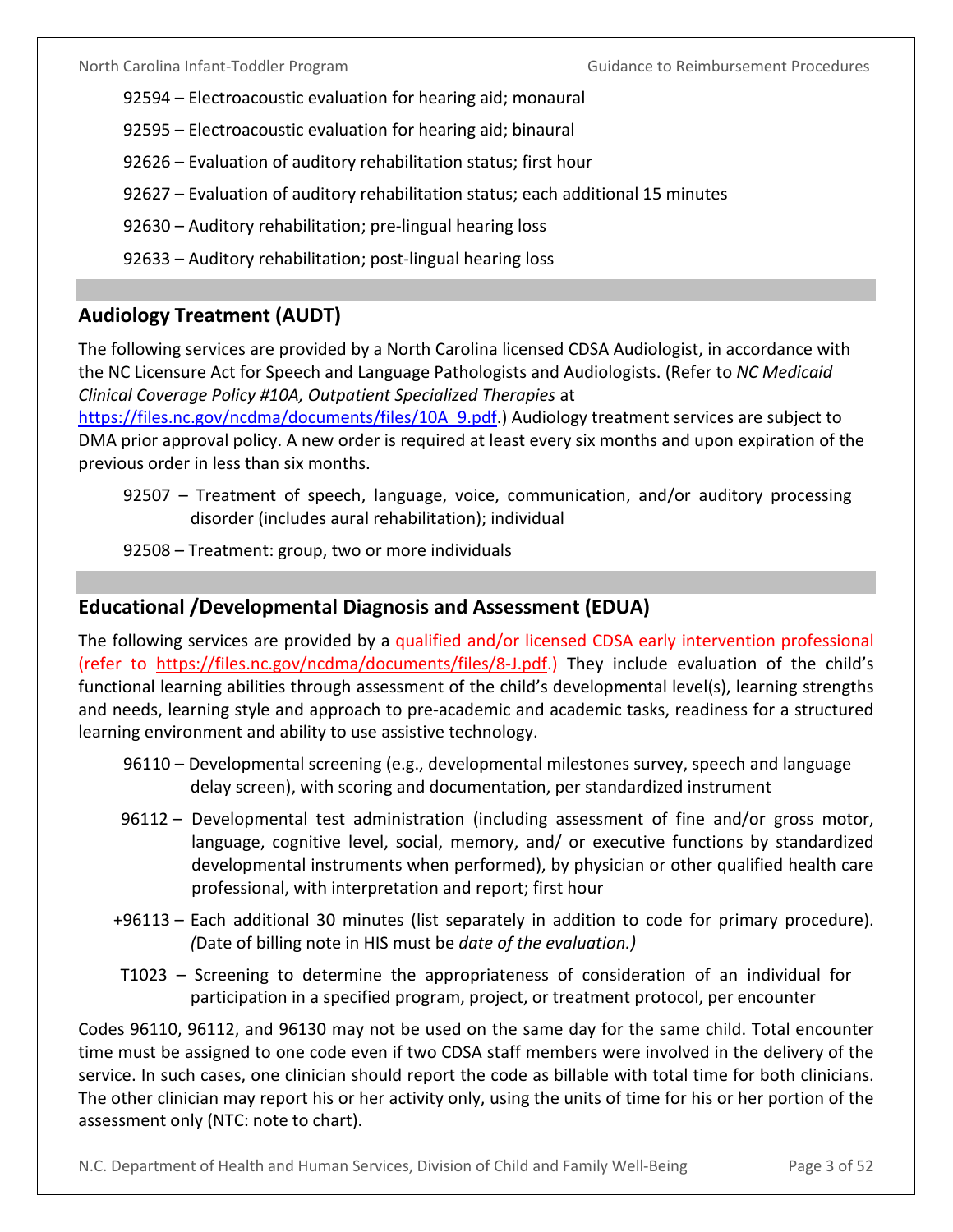## <span id="page-7-0"></span>**Evaluation and Management (E/M) Codes**

E/M coding must follow the rules found in the CPT manual. Clear and specific documentation is required. E/M codes are mutually exclusive. E/M is provided by a physician, physician assistant, or nurse practitioner within the scope of practice. Service must conform to current professional expectations for the use of these codes. Time cannot be used to determine the level of E/M service except as described below. When counseling and/or coordination of care dominates more than 50% of the face-to-face encounter, time is considered the key or controlling factor to qualify for a level of E/M services.

### <span id="page-7-1"></span>**Evaluation and Management: Office or Other Outpatient Assessment Services – New Patient (MEDAN)**

For evaluation and management of a new patient, three key components are required: problem-focused history, problem- focused examination, and straightforward medical decision-making. A new patient is one who has not been seen by the CDSA for an E/M service within the past three years.

- 99201 Requires all three of the following components (typically 10 minutes of face-to-face time with patient and/or family): Problem-focused history; Problem-focused examination; Straightforward medical decision-making
- 99202 Requires all three of the following components (typically 20 minutes of face-to-face time with patient and/or family): Expanded problem-focused history; Expanded problemfocused examination; Straightforward medical decision-making
- 99203 Requires all three of the following components (typically 30 minutes of face-to-face time with patient and/or family): Detailed history; Detailed examination; Medical decisionmaking of low complexity
- 99204 Requires all three of the following components (typically 45 minutes of face-to-face time with patient and/or family): Comprehensive history; Comprehensive examination; Medical decision-making of moderate complexity
- 99205 Requires all three of the following components (typically 60 minutes of face-to-face time with patient and/or family): Comprehensive history; Comprehensive examination; Medical decision-making of high complexity

### <span id="page-7-2"></span>**Evaluation and Management: Office or Other Outpatient Assessment Services – Established Patient (MEDAE)**

An established patient is one who has been seen by the CDSA for an E/M service within the past three years. This pertains to a self-referred client (by parent or other family member) or to a client referred by a CDSA provider.

- 99211 (Typically five minutes spent performing or supervising these services): May not require the presence of a physician
- 99212 (Typically 10 minutes of face-to-face time with patient and/or family): Requires two of these key components: Problem-focused history; Problem-focused examination; Straightforward medical decision-making
- 99213 (Typically 15 minutes of face-to-face time with patient and/or family): Requires two of these key components: Expanded problem-focused history; Expanded problem-focused examination; Medical decision-making of low complexity

N.C. Department of Health and Human Services, Division of Child and Family Well-Being Page 4 of 52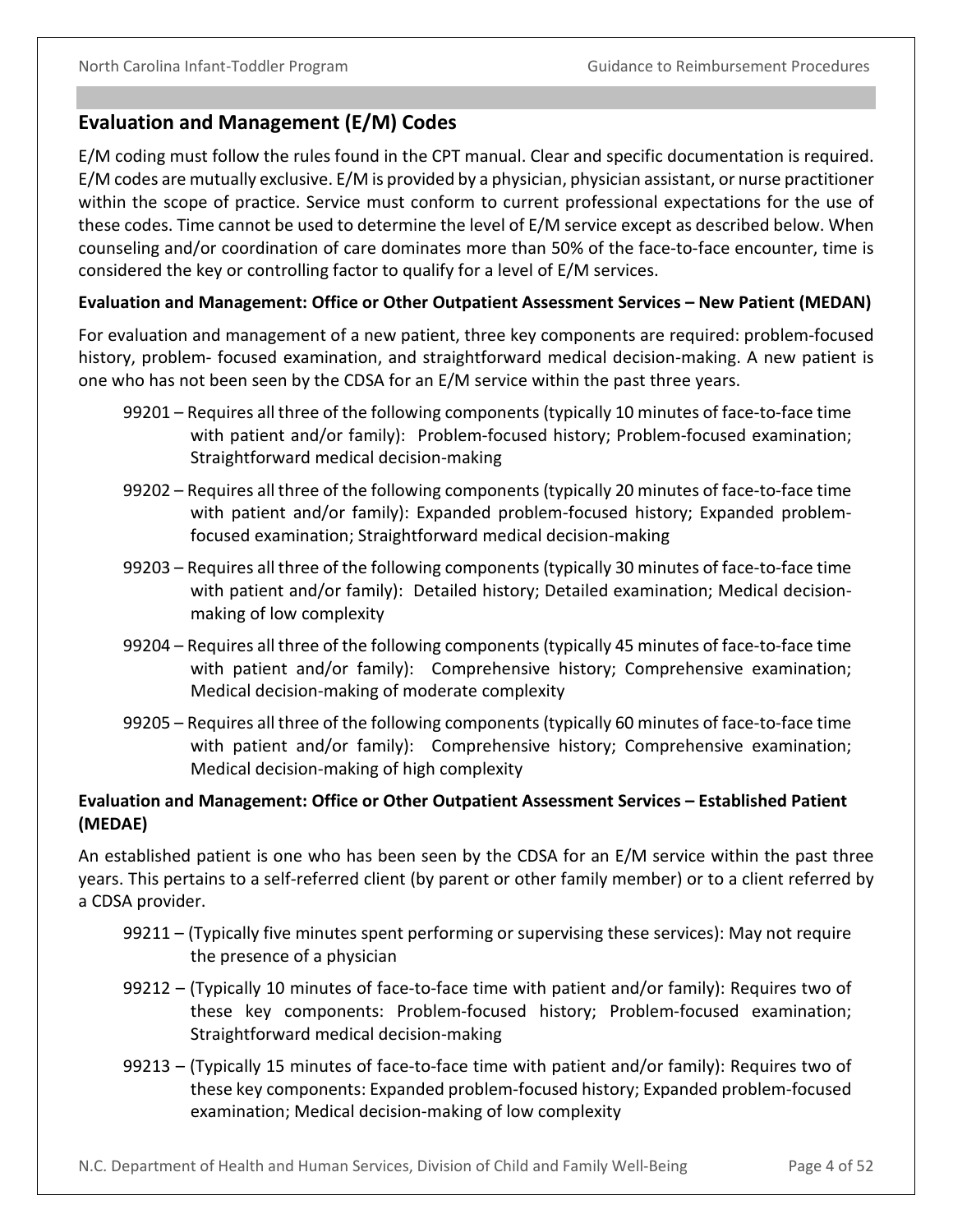- 99214 (Typically 25 minutes of face-to-face time with patient and/or family): Requires two of these key components: Detailed history; Detailed examination; Medical decision making of moderate complexity
- 99215 (Typically 40 minutes of face-to-face time with patient and/or family): Requires two of these key components: Comprehensive history; Comprehensive examination; Decisionmaking of high complexity

## <span id="page-8-0"></span>**Evaluation and Management: Office or Other Outpatient Assessment Consultations – New (MEDAN) or Established Patient (MEDAE)**

These codes may only be used for clients referred by a non-CDSA provider (physician or other professional source not the parent or other family member). The CDSA medical provider must document the request, the individual who made the request, the need for the consultation, opinion and services performed or ordered, and follow-up communication with the referral source. The referral source's name and agency must be documented. Follow-up visits in the consultant's office are reported using office visit codes for established patients (99211-99215).

- 99241 (Typically 15 minutes of face-to-face time with patient and/or family) Requires all three of these key components: Problem-focused history; Problem-focused examination; Straightforward medical decision- making
- 99242 (Typically 30 minutes of face-to-face time with patient and/or family) Requires all three of these key components: Expanded problem-focused history; Expanded problemfocused examination; Straightforward medical decision-making
- 99243 (Typically 40 minutes of face-to-face time with patient and/or family) Requires all three of these key components: Detailed history; Detailed examination; Medical decisionmaking of low complexity
- 99244 (Typically 60 minutes of face-to-face time with patient and/or family) Requires all three of these key components: Comprehensive history; Comprehensive exam; Medical decision-making of moderate complexity
- 99245 (Typically 80 minutes of face-to-face time with patient and/or family) Requires all three of these key components: Comprehensive history; Comprehensive examination; Medical decision-making of high complexity

The following codes may be used alone or in conjunction with any of the preceding E/M codes:

92551 – Pure tone hearing screening

92567 – Tympanometry

## <span id="page-8-1"></span>**Evaluation and Management – Treatment – Established Client (MEDT)**

E/M is provided by a physician or physician assistant within the appropriate scope of practice.

- 99211 (Typically five minutes spent performing or supervising these services): May not require the presence of a physician
- 99212 (Typically 10 minutes of face-to-face time with patient and/or family): Requires two of these key components: Problem-focused history; Problem-focused examination; Straightforward medical decision-making

N.C. Department of Health and Human Services, Division of Child and Family Well-Being Page 5 of 52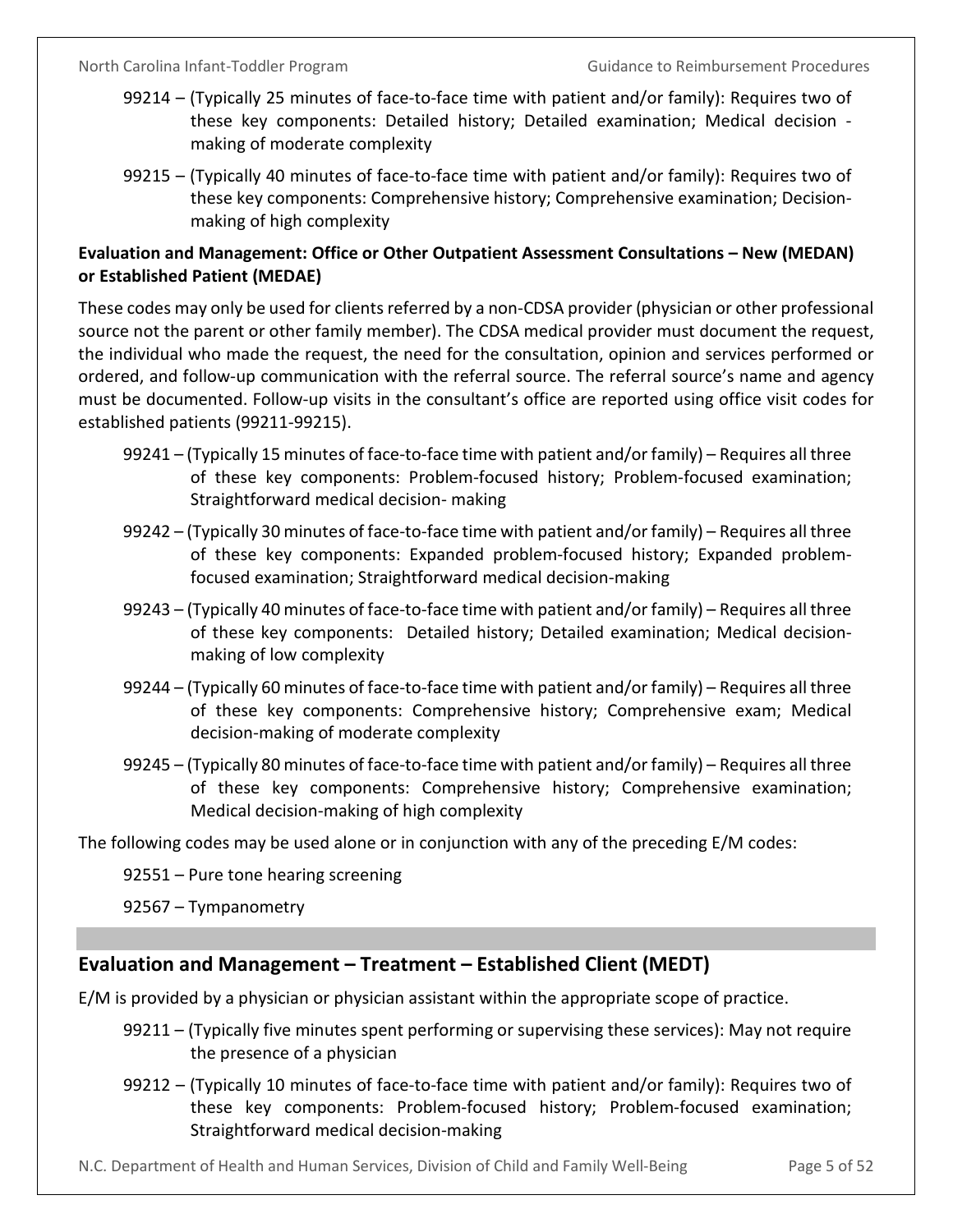- 99213 (Typically 15 minutes of face-to-face time with patient and/or family): Requires two of these key components: Expanded problem-focused history; Expanded problem-focused examination; Medical decision-making of low complexity
- 99214 (Typically 25 minutes of face-to-face time with patient and/or family): Requires two of three of these key components: Detailed history; Detailed examination; Medical decision-making of moderate complexity
- 99215 (Typically 40 minutes of face-to-face time with patient and/or family): Requires two of these key components: Comprehensive history; Comprehensive examination; Decisionmaking of high complexity

## <span id="page-9-0"></span>**Nursing Assessment (NURA)**

The following services are provided by a CDSA Registered Nurse (RN) who has completed expanded role training ("Guilford" training) within the scope of the North Carolina Nurse Practice Act.

NURA may include:

The following codes may be used alone or in conjunction with any nursing or physical diagnosis and assessment codes:

92551 – Pure tone hearing screening, air only

92567 – Tympanometry (impedance testing)

96110 – Developmental testing: limited, with interpretation and report

## <span id="page-9-1"></span>**Nursing Treatment and Consultation (NURT)**

The following services are provided by a CDSA Registered Nurse (RN) within the scope of the North Carolina Nurse Practice Act:

99211 – Office or other Outpatient visit - established patient, five minutes

92551 – Pure tone hearing screening, air only

## <span id="page-9-2"></span>**Nutrition Diagnosis and Assessment (NUTRA)**

Services are provided by a CDSA Nutritionist/Dietitian registered with the American Dietetic Association's Commission on Dietetic Registration or licensed by the NC Board of Dietetics/Nutrition. (Refer to *NC Medicaid Clinical Coverage Policy #1I, Dietary Evaluation and Clinical Counseling* at https://files.nc.gov/ncdma/documents/files/1-1\_1.pdf for billing limitations.) Bill all units even if over the limit and let Medicaid deny. (Refer to *EPSDT Policy Instructions* at [https://files.nc.gov/ncdma/documents/files/epsdtpolicyinstructions.pdf\)](https://files.nc.gov/ncdma/documents/files/epsdtpolicyinstructions.pdf) Rebill under non-covered services.

97802 – Medical nutrition therapy; initial assessment and intervention, individual, face-to-face with the patient, each 15 minutes

N.C. Department of Health and Human Services, Division of Child and Family Well-Being Page 6 of 52

<sup>99211 –</sup> Office or other Outpatient visit ( $E/M$ ), typically five minutes – established patient only: This can only be used when a physician does not see the child on the same visit.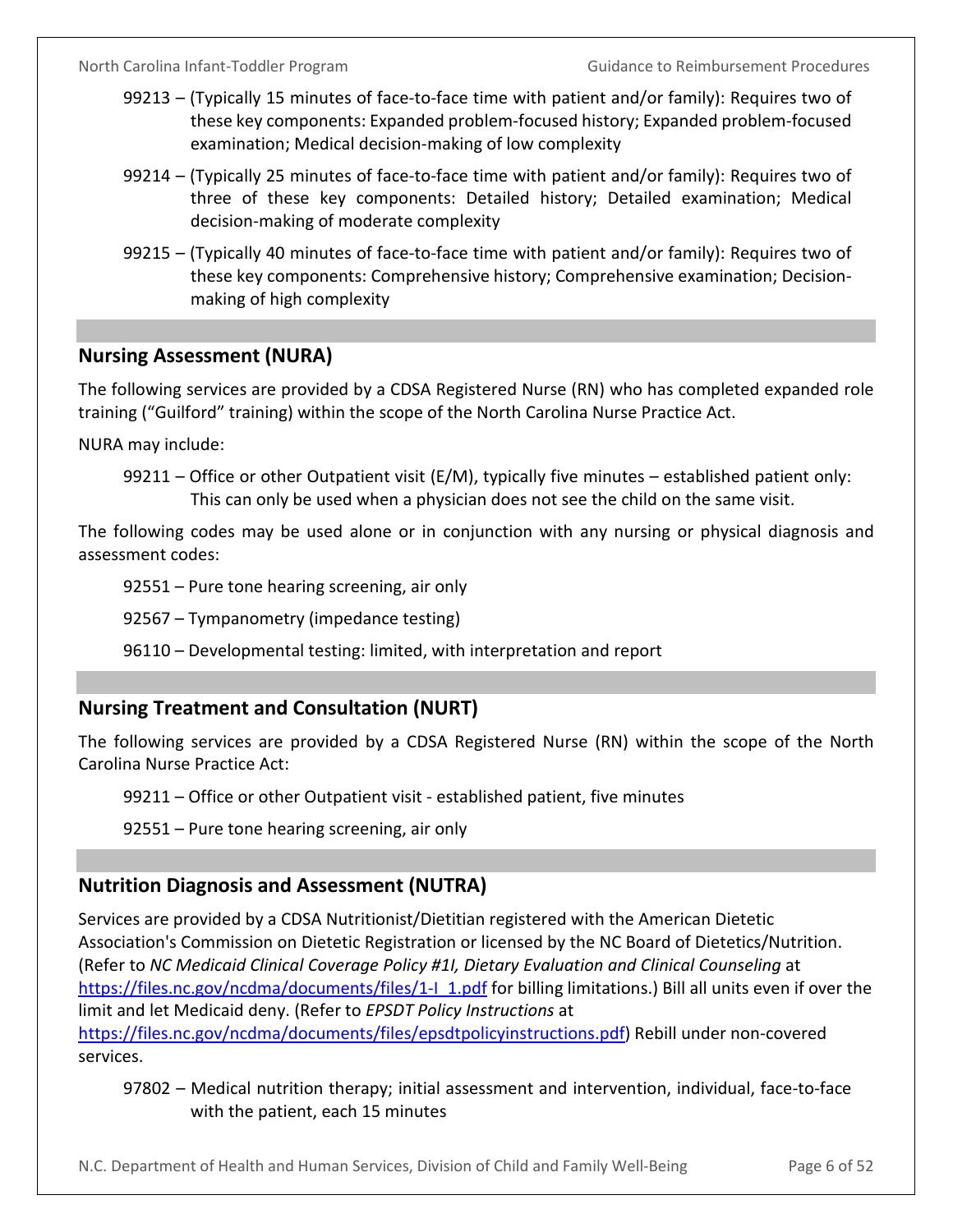If Medicaid is billed, children must be referred to the Women, Infants, and Children Program (WIC) if not currently participating.

## <span id="page-10-0"></span>**Nutrition Treatment and Consultation (NUTRT)**

Services are provided by a CDSA Nutritionist/Dietitian registered with the American Dietetic Association's Commission on Dietetic Registration or licensed by the NC Board of Dietetics/Nutrition. (Refer to *NC Medicaid Clinical Coverage Policy #1I, Dietary Evaluation and Clinical Counseling* at https://files.nc.gov/ncdma/documents/files/1-I\_1.pdf for billing limitations.) Bill all units even if over the limit and let Medicaid deny. (Refer to *EPSDT Policy Instructions* at [https://files.nc.gov/ncdma/documents/files/epsdtpolicyinstructions.pdf\)](https://files.nc.gov/ncdma/documents/files/epsdtpolicyinstructions.pdf) Rebill under non-covered services.

97803 – Re-assessment and intervention, individual, face-to-face with the patient, each 15 minutes

If Medicaid is billed, children must be referred to the Women, Infants, and Children Program (WIC) if not currently participating.

## <span id="page-10-1"></span>**Occupational Therapy Diagnosis and Assessment (OTA)**

The following services are provided by a CDSA Occupational Therapist (OT) working within the scope of the NC Occupational Therapy Practice Act.

- 97165 Evaluation of occupational therapy; 30 min
- 97166 Evaluation of occupational therapy; 45 min
- 97167 Evaluation of occupational therapy; 60 min
- 97168 Re-evaluation of occupational therapy; 30 min
- 97762 Checkout for orthotic/prosthetic use, established patient, each 15 minutes
- 97750 Physical performance test or measurement; e.g. musculoskeletal, functional capacity with written report, each 15 minutes
- 92610 Evaluation of oral and pharyngeal swallowing function

## <span id="page-10-2"></span>**Occupational Therapy Treatment and Consultation (OTT)**

The following services are provided by a CDSA Occupational Therapist working within the scope of the NC Occupational Therapy Practice Act. If physical therapy (PT) and occupational therapy (OT) treatment are delivered to the child on the same day, discrete codes for each must be recorded, and limits for service combinations must be considered. As with any service, assure that any prior approval requirements are met.

- 97010 Application of a modality to one or more areas; hot or cold packs; does not require direct (one-on-one) contact by the provider
- 97032 Application of a modality to one or more areas; electrical stimulation (manual), each 15 minutes; requires direct (one-on-one) contact by the provider

N.C. Department of Health and Human Services, Division of Child and Family Well-Being Page 7 of 52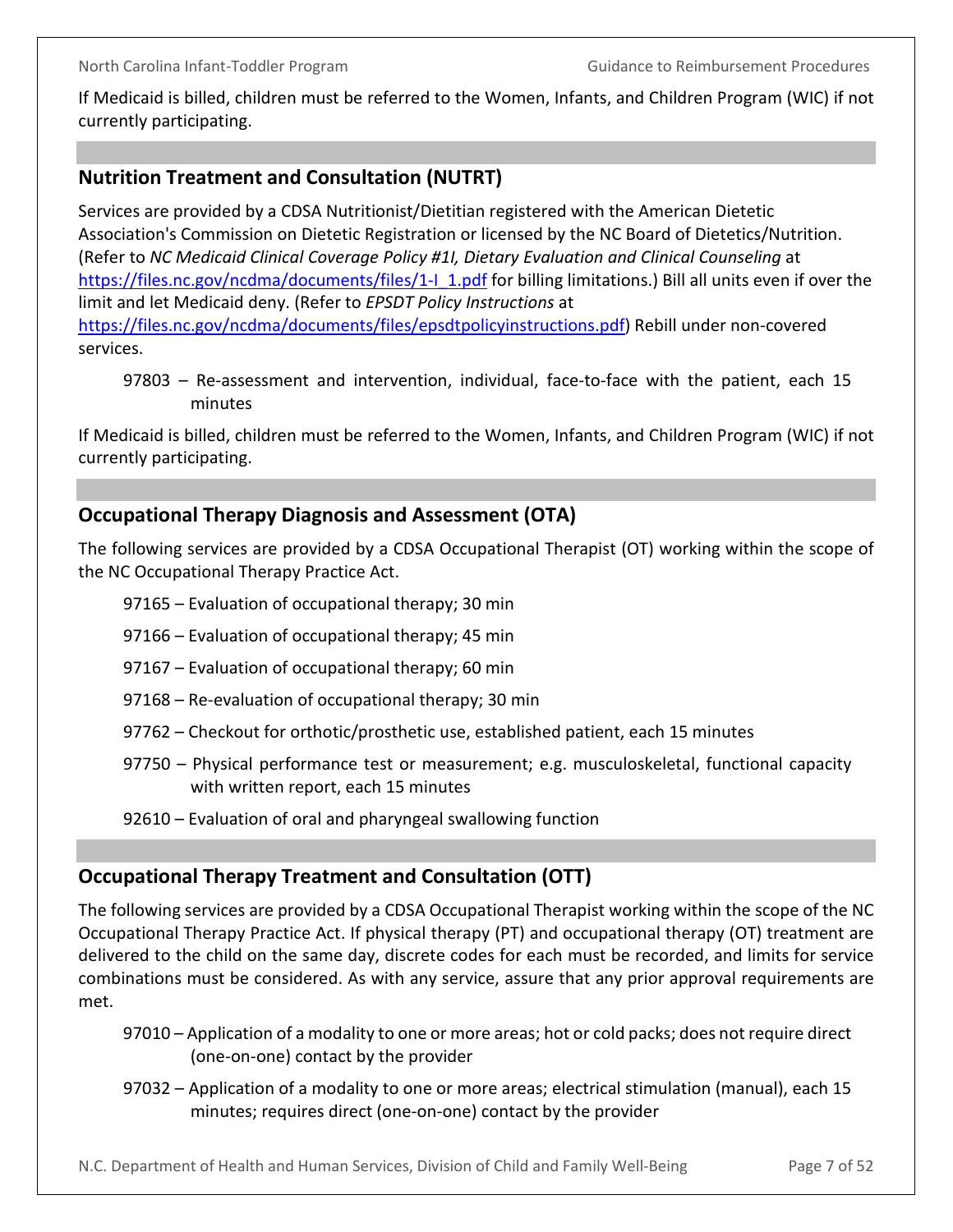- 97110 Therapeutic procedure, one or more areas, each 15 minutes; therapeutic exercises to develop strength and endurance, range of motion and flexibility; requires direct (oneon-one) contact by the provider
- 97112 Neuromuscular reeducation of movement, balance, coordination, kinesthetic sense, posture, and proprioception for sitting and/or standing activities, each 15 minutes; requires direct (one-on-one) contact by the provider
- 97113 Aquatic therapy with therapeutic exercises, each 15 minutes; requires direct (one-onone) contact by the provider
- 97124 Massage, including effleurage, petrissage and/or tapotement (stroking, compression, percussion), each 15 minutes; requires direct (one-on-one) contact by the provider
- 97140 Manual therapy techniques (e.g., mobilization/manipulation, manual lymphatic drainage, manual traction), one or more regions, each 15 minutes; requires direct (oneon-one) contact by the provider
- 92526 Treatment of swallowing dysfunction and/or oral function for feeding
- 97530 Therapeutic activities, direct (one-on-one) patient contact by the provider (use of dynamic activities to improve functional performance), each 15 minutes
- 97533 Sensory integrative techniques to enhance sensory processing and promote adaptive responses to environmental demands, direct (one-on-one) patient contact by provider, each 15 minutes
- 97535 Self-care/home management training (e. g, activities of daily living (ADL) and compensatory training, meal preparation, safety procedures, and instructions in use of assistive technology devices/adaptive equipment) direct (one-to-one) contact by provider, each 15 minutes
- 97542 Wheelchair management/propulsion training, each 15 minutes
- 97761– Prosthetic training, upper and/or lower extremities, each 15 minutes; requires direct (one-on-one) contact by the provider
- 97762 Checkout for orthotic/prosthetic use, established patient, each 15 minutes

## <span id="page-11-0"></span>**Physical Therapy Diagnosis and Assessment (PTA)**

The following services are provided by a CDSA Physical Therapist licensed by the NC Board of Physical Therapy Examiners:

- 97161 Evaluation of physical therapy; 20 min
- 97162 Evaluation of physical therapy; 30 min
- 97163 Evaluation of physical therapy; 45 min
- 97164 Re-evaluation of physical therapy; 20 min
- 97762 Checkout for orthotic/prosthetic use, established patient, each 15 minutes
- 97750 Physical performance test or measurement e.g. musculoskeletal, functional capacity with written report, each 15 minutes

N.C. Department of Health and Human Services, Division of Child and Family Well-Being Page 8 of 52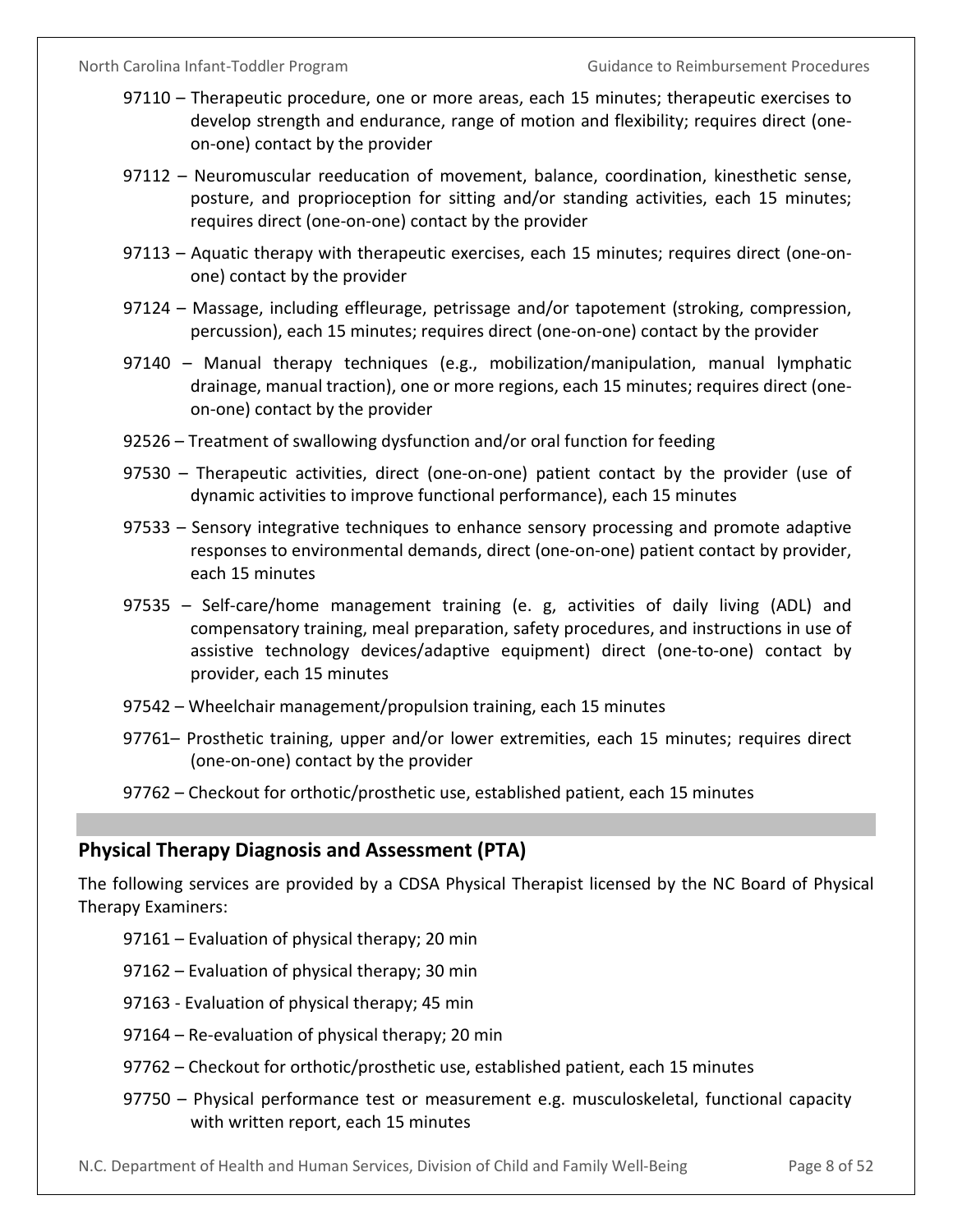## <span id="page-12-0"></span>**Physical Therapy Treatment (PTT)**

The following services are provided by a CDSA Physical Therapist licensed by the NC Board of Physical Therapy Examiners. If Physical Therapy (PT) and another specialized therapy treatment are delivered to the child on the same day, discrete codes for each must be recorded. (Refer to *NC Medicaid Clinical Coverage Policy #10A, Outpatient Specialized Therapies* at

https://files.nc.gov/ncdma/documents/files/10A\_9.pdf.) As with any service, assure that prior approval requirements have been met.

- 97010 Application of a modality to one or more areas; hot or cold packs; does not require direct (one-on-one) contact by the provider
- 97032 Application of a modality to one or more areas; electrical stimulation (manual), each 15 minutes; requires direct (one-on-one) contact by the provider
- 97110 Therapeutic procedure, one or more areas, each 15 minutes; therapeutic exercises to develop strength and endurance, range of motion and flexibility; requires direct (oneon-one) contact by the provider
- 97112 Neuromuscular reeducation of movement, balance, coordination, kinesthetic sense, posture, and proprioception, for sitting and/or standing activities each 15 minutes; requires direct (one-on-one) contact by the provider
- 97113 Aquatic therapy with therapeutic exercises, each 15 minutes; requires direct (one-onone) contact by the provider
- 97116 Gait training (includes stair climbing), each 15 minutes; requires direct (one-on-one) contact by the provider
- 97124 Massage, including effleurage, petrissage, and/or tapotement (stroking, compression, percussion), each 15 minutes; requires direct (one-on-one) contact by the provider
- 97140 Manual therapy techniques (e.g., mobilization/manipulation, manual lymphatic drainage, manual traction), one or more regions, each 15 minutes; requires direct (oneon-one) contact by the provider
- 97530 Therapeutic activities, direct (one-on-one) patient contact by the provider (use of dynamic activities to improve functional performance), each 15 minutes
- 97533 Sensory integrative techniques to enhance sensory processing and promote adaptive responses to environmental demands, direct (one-on-one) patient contact by provider, each 15 minutes
- 97535 Self-care/home management training (e.g., activities of daily living (ADL) and compensatory training, meal preparation, safety procedures, and instructions in use of assistive technology devices/adaptive equipment) direct one-on-one contact by provider, each 15 minutes
- 97542 Wheelchair management/propulsion training, each 15 minutes; requires direct (one-onone) contact by the provider
- 97761 Prosthetic training, upper and/or lower extremities, each 15 minutes; requires direct

N.C. Department of Health and Human Services, Division of Child and Family Well-Being Page 9 of 52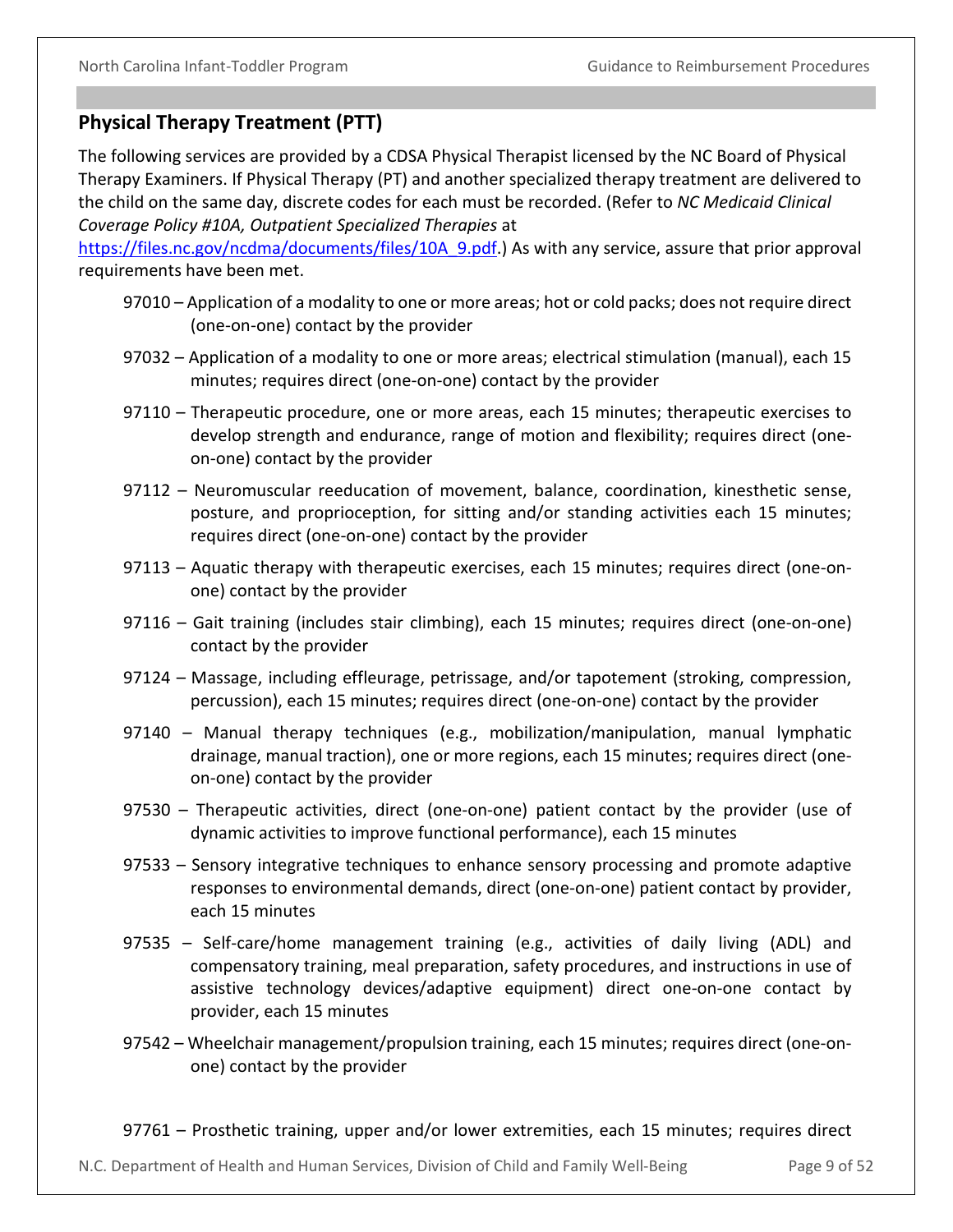(one-on-one) contact by the provider

## <span id="page-13-0"></span>**Psychological Diagnosis and Assessment (PSYA)**

The following services are provided by a CDSA Psychologist licensed by the NC Psychology Board in accordance with the NC Psychology Practice Act. When billing insurance, data analysis and report-writing can be included in the billable time if completed on the same day as the evaluation. **Only face-to-face time is billable to Medicaid.**

Services must include formal assessment, in accordance with the American Psychological Association Standards for Educational and Psychological Testing (1985), Guidelines for Providers of Psychological Services to Ethnic, Linguistic, and Culturally Diverse Populations (1990), and Ethical Principles of Psychologists and Codes of Conduct (2002):

- 96110 Developmental screening (e.g., developmental milestones survey, speech and language delay screen), with scoring and documentation, per standardized instrument
- 96112 Developmental test administration (including assessment of fine and/or gross motor, language, cognitive level, social, memory, and/ or executive functions by standardized developmental instruments when performed), by physician or other qualified health care professional, with interpretation and report; first hour
- +96113 Each additional 30 minutes (list separately in addition to code for primary procedure)
	- 96116 Neurobehavioral status exam (clinical assessment of thinking, reasoning, and judgment, e.g., acquired knowledge, attention, language, memory, planning, and problem solving, and visual spatial abilities), per hour including face-to-face time, time interpreting the test results and time preparing the report - for use by certified neuropsychologists only
- +96121 Each additional hour (list separately in addition to code for primary procedure)
	- 96130 Psychological testing evaluation services by physician or other qualified health care professional, including integration of patient data, interpretation of standardized test results and clinical data, clinical decision making, treatment planning and report, and interactive feedback to the patient, family member(s) or caregiver(s), when performed; first hour
- +96131 Each additional hour (list separately in addition to code for primary procedure)
	- 96132 Neuropsychological testing evaluation services by physician or other qualified health care professional, including integration of patient data, interpretation of standardized test results and clinical data, clinical decision making, treatment planning and report and interactive feedback to the patient, family member(s) or caregiver(\*s) when performed; first hour.
- +96133 Each additional hour (list separately in addition to code for primary procedure)
- 96136 Psychological or neuropsychological test administration and scoring by physician or other qualified health care professional, **two or more tests**, any method, first 30 minutes
- +96137 Each 30 additional minutes (list separately in addition to code for primary procedure)
- H0031– Mental Health Assessment by Non-Physician, each 15 minutes, direct, face-to-face time *(See Social Work section)*
- N.C. Department of Health and Human Services, Division of Child and Family Well-Being Page 10 of 52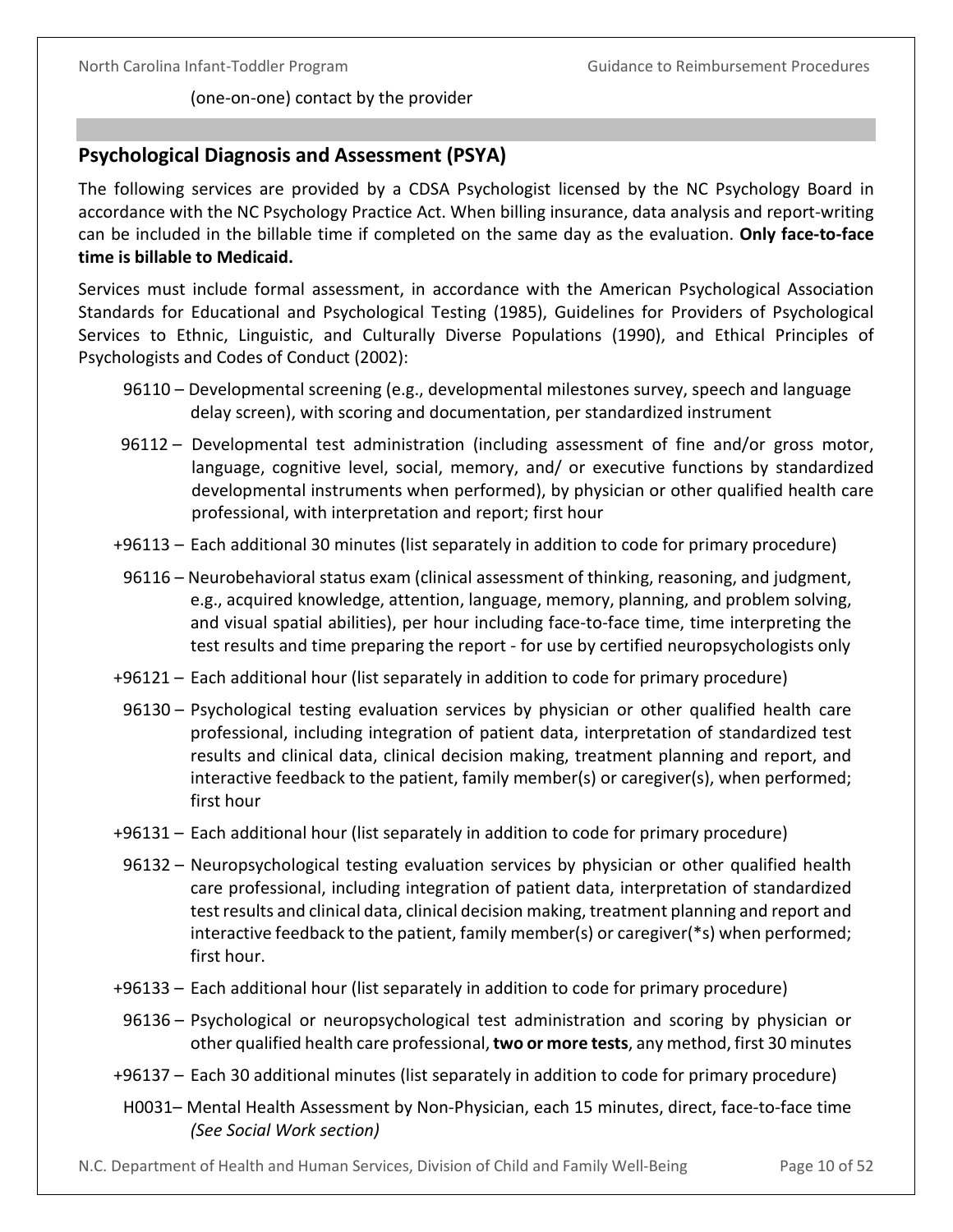T1023 –Screening to determine the appropriateness of consideration of an individual for participation in a specified program, project, or treatment protocol, per encounter

Codes 96110, 96112, and 96130 may not be used on the same day for the same child. Total encounter time must be assigned to one code even if two staff members were involved in the delivery of the service. In such cases, one clinician should report the code as billable with total time for both clinicians. The other clinician may report their activity only, using the units of time for their portion of the assessment only.

## <span id="page-14-0"></span>**Psychological Treatment (PSYT)**

The following services are provided by a CSDA Psychologist licensed by the NC Psychology Board in accordance with the NC Psychology Practice Act. Twenty-six unmanaged visits per calendar year are allowed without prior approval. Prior approval is required for these services beyond the 26-visit limit.

90832 – Psychotherapy, 30 (16-37) minutes 90834 – Psychotherapy, 45 (38-52) minutes 90837 – Psychotherapy, 60 (53+) minutes 90846 – Family psychotherapy without child (patient) present 90847 – Family psychotherapy with child (patient) present +90785 – interactive complexity (add-on code)

## <span id="page-14-1"></span>**Social Work Assessment and Diagnosis (SWA)**

The following services are provided by a CDSA Licensed Clinical Social Worker (LCSW). LCSWs provide services in accordance with the Ethical Guidelines of the Social Worker Certification Act (General Statutes of North Carolina, Chapter 90B) and the NASW Code of Ethics.

H0031 – Mental Health Assessment by Non-Physician – each 15 minutes, direct, face-to-face time

Services may include testing, interviewing and observations to assess the following:

- Family social history, which may include identifying information, family composition, home environment, child-care arrangements, daily routine, transportation, financial or legal issues and involvement in community support programs
- Social/emotional development and/or adaptive behavior which may include the child's emotional development within the family, ability to interact with peers and in community settings, ability to respond to verbal and non-verbal cues, and self- help skills and behavior.
- Child and family functioning which may include parents' understanding of previous testing (diagnosis), parents' perspective of child's strengths and needs, parents' expectations for the CDSA evaluation, parenting skills and need for supportive services, family dynamics including parent-child relationship and/or family's response to and ability to use assistive technology (AT).
	- 96110 Developmental testing; limited (e.g. Developmental Screening Test II, Early Language Milestone Screen) with interpretation and report
	- 96112 Developmental test administration (including assessment of fine and/or gross motor, language, cognitive level, social, memory, and/ or executive functions by standardized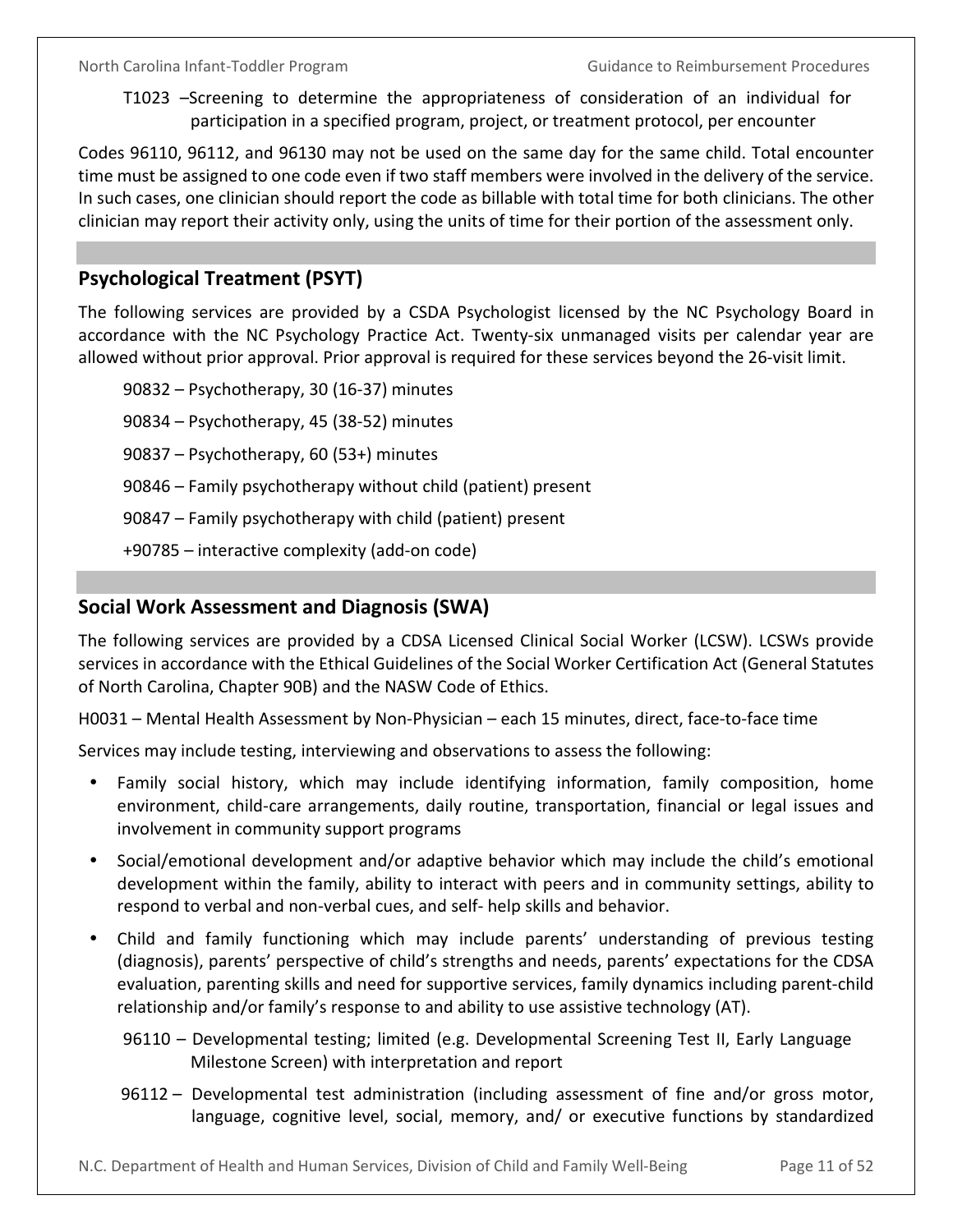developmental instruments when performed), by physician or other qualified health care professional, with interpretation and report; first hour

- +96113 Each additional 30 minutes (list separately in addition to code for primary procedure)
- T1023 Screening to determine the appropriateness of consideration of an individual for participation in a specified program, project, or treatment protocol, per encounter

Codes 96110 and 96111 may not be used on the same day for the same child. Total encounter time must be assigned to one code even if two CDSA staff members were involved in the delivery of the service. In such cases, one clinician should report the code as billable with total time for both clinicians. The other clinician may report his or her activity only, using the units of time for his or her portion of the assessment only (NTC: note to chart).

## <span id="page-15-0"></span>**Social Work Treatment (SWT)**

The following services are provided by a CDSA Licensed Clinical Social Worker (LCSW). LCSWs provide services in accordance with the Ethical Guidelines of the Social Worker Certification Act (General Statutes of North Carolina, Chapter 90B) and the NASW Code of Ethics.

Services may include individual or family therapies to ameliorate identified emotional and/or behavioral dysfunction, promote healthy child and family relationships and functioning, and/or assist the family in coping with and managing an identified disability. Within this therapeutic context, services may also include providing instruction to the child or family. The encounter must be face-to-face with the child and/or family and conform to the CPT or HCPCS code definition to be billable.

90846 – Family psychotherapy without child (patient) present

90847 – Family psychotherapy with child (patient) present

+90785 – interactive complexity (add-on code)

## <span id="page-15-1"></span>**Special Instruction (Early Intervention Community-Based Rehabilitative Services (CBRS))**

Service orders must be signed prior to service provisions by a physician, physician assistant, nurse practitioner, or licensed psychologist. CDSA Special Instruction (Community-Based Rehabilitative Services) staff must be a:

- Licensed psychologist, as defined in 10A NCAC 27G.0104(16);
- Licensed Clinical Social Worker (LCSW) as defined in 10A NCAC 27G.0104(10);
- Licensed Marriage and Family Therapist as defined in 10A NCAC 27G.0104(18);
- Certified Infant, Toddler and Family Specialist (ITFS)

Special instruction includes a range of coordinated services to correct, reduce, or prevent further deterioration of identified deficits in the child's mental or physical health in areas of identified deficit. Deficits are identified through comprehensive screening, assessments, and evaluations. Special instruction services must be face-to-face encounters, medically necessary, within the CDSA staff member's scope of practice and intended to maximize reduction of identified disability(ies) or deficit(s) and restoration of a recipient to his or her best possible functional level. Services include direct hands-on treatment with the child and collaboration with and instruction to parents and caregivers in assisting in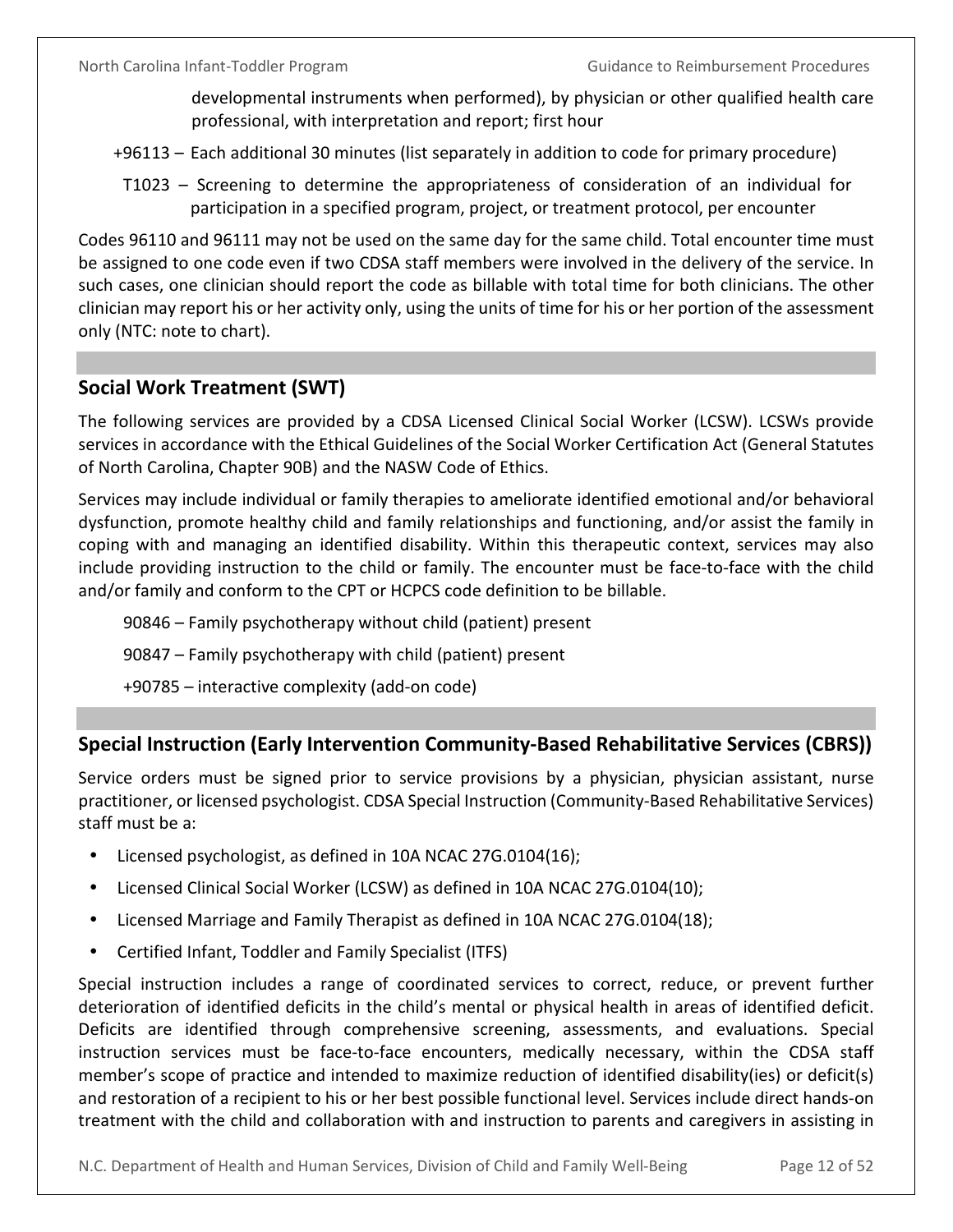identifying, planning, and maintaining a regimen to improve functioning. Services may be provided in home, child care center, or other natural environments. In consultation with the IFSP team, the CDSA ITFS will work with caregivers on planning and developing individualized intervention strategies to extend opportunities to learn and practice skills in everyday activities in natural environments. The ITFS will demonstrate and teach intervention strategies to caregivers and collaborate with other professionals as needed. The ITFS also provides emotional support to caregivers.

Services involving family or caregivers must be directed to meeting the child's treatment needs. Services must be ordered by and under the direction of a physician or licensed practitioner of the healing arts. The order must specify which level of special instruction is to be provided (i.e., professional or paraprofessional) and must precede the service. A copy of the order must be filed in the child's central record at the CDSA.

Special instruction services include the following range of services, also referred to as early intervention (EI) services, to be provided to all eligible children for whom services are medically necessary:

- Cognitive: This refers to the acquisition, organization, and ability to process and use information. Example goals include: developing strategies for the child to understand cause and effect, object permanence, concepts of in and out, differentiating shapes and colors, associating movement with sound, and establishing awareness of self and control of the environment; developing strategies to improve the child's visual tracking, eye contact; responding to reprimands and tone of voice; following simple directions.
- Communication: This includes verbal and non-verbal expressive and receptive communication skills. Example goals include: increasing word comprehension; using suggested strategies to facilitate or enhance oral motor development for making sounds and words; implementing behavioral strategies to improve communication.
- Social/Emotional Skills refers to interpersonal relationship abilities. This includes interactions and relationships with parent(s) and caregivers, other family members, adults, and peers, as well as behavioral characteristics. Example goals include: helping caregivers understand and respond to the child's behaviors; development of strategies to set limits and manage the child's problems, developing strategies to help organize behaviors before they become uncontrollable while providing opportunities for normal active exploration.
- Adaptive Development: This refers to the ability to function independently within the environment and the child's competency with daily living activities. Example goals include: increasing acceptance of different food textures; accepting and handling utensils for self-feeding; developing or enhancing oral motor development for proper sucking or chewing; developing strategies to stimulate independent play; introducing concepts, developing strategies for self-care in play.
- Physical (gross and fine motor): This refers to abilities with tasks requiring large and small muscle coordination, strength, stamina, flexibility, and motor development. Example goals include: modifying or adapting sensorimotor experiences to learn new activities; facilitating or enhancing positioning for optimal functioning; handling techniques and postural control to enable successful movements and interactions.

H0036-HI-Professional EI: Individual, per 15 minutes

## <span id="page-16-0"></span>**Speech/Language Diagnosis and Assessment (SPEA)**

N.C. Department of Health and Human Services, Division of Child and Family Well-Being Page 13 of 52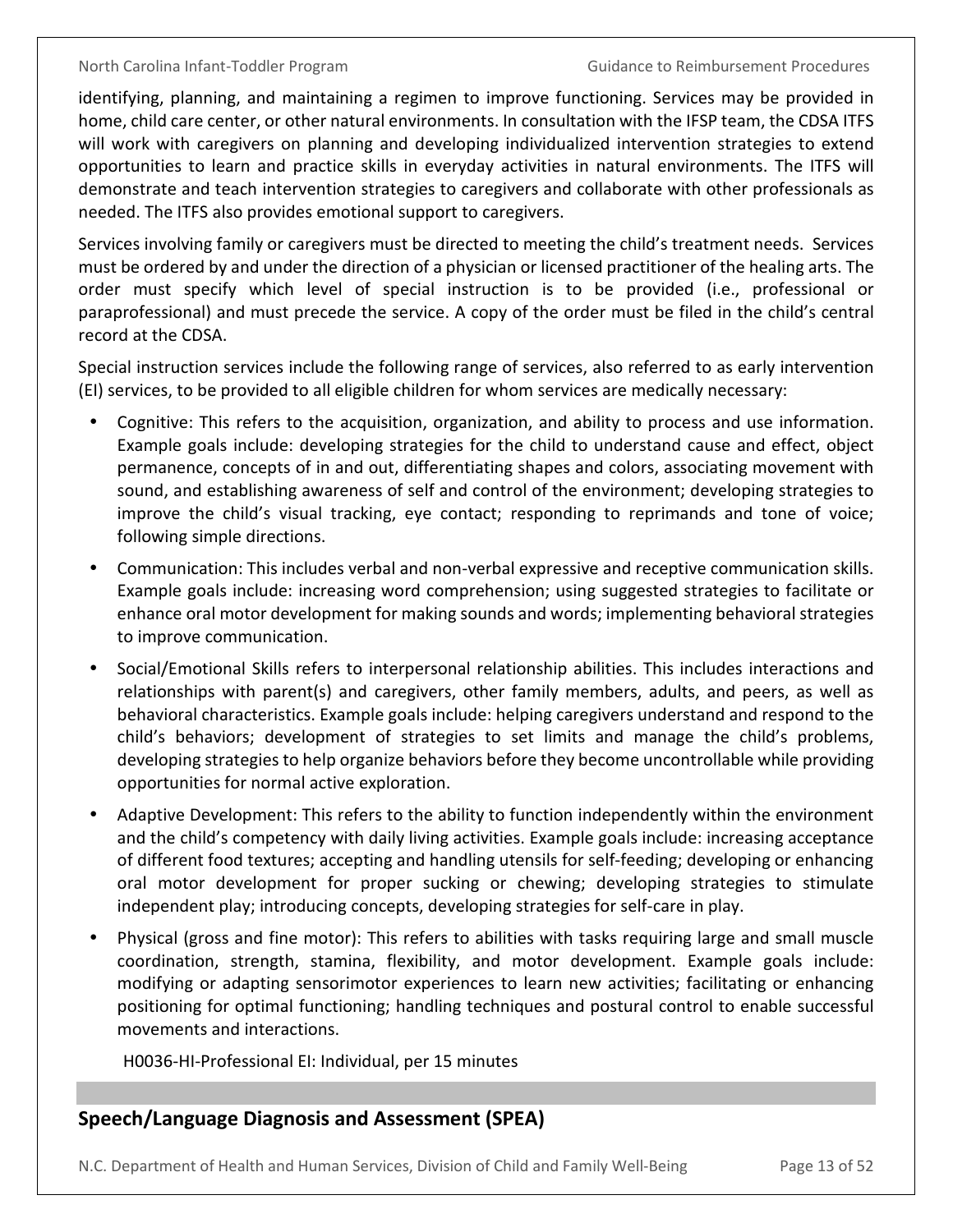The following services are provided by a North Carolina licensed CDSA Speech and Language Pathologist in accordance with the NC Licensure Act for Speech and Language Pathologists and Audiologists. Services may include testing and/or clinical observation as appropriate.

92521 – Evaluation of speech fluency (e.g., stuttering, cluttering)

- 92522 Evaluation of speech sound production (egg, articulation, phonological process, apraxia, dysarthria)
- 92523 Evaluation of speech sound production (e.g., articulation, phonological process, apraxia, dysarthria); with evaluation of language comprehension and expression (egg, receptive and expressive language)
- 92523/52 Evaluation of speech only
- 92524 Behavioral and qualitative analysis of voice and resonance
- 92610 Evaluation of oral and pharyngeal swallowing function

The following codes may be used alone or in conjunction with any of the preceding service codes:

92551 – Pure tone screening, air only \*\*

92567 – Tympanometry, impedance testing

\*\*The licensure board has said: "Fixed-intensity, pure tone audiometric screening performed **within the content of an individual speech-language evaluation/assessment** is within the scope of practice of licensed speech-language pathologists."

## <span id="page-17-0"></span>**Speech/Language Treatment (SPET)**

The following services are provided by a North Carolina licensed CDSA Speech and Language Pathologist in accordance with the NC Licensure Act for Speech and Language Pathologists and Audiologists. As with any service, assure that prior approval requirements have been met. (Refer to *NC Medicaid's Clinical Coverage Policy #10A, Outpatient Specialized Therapies* at https://files.nc.gov/ncdma/documents/files/10A\_9.pdf.)

- 92507 Treatment of speech, language, voice, communication, and/or auditory processing disorder (includes aural rehabilitation); individual
- 92508 Treatment: group, two or more individuals
- 92526 Treatment of swallowing dysfunction and/or oral function for feeding
- 97530 Therapeutic Activities, direct (one-on-one) patient contact by the provider (use of dynamic activities to improve functional performance) – each 15 minutes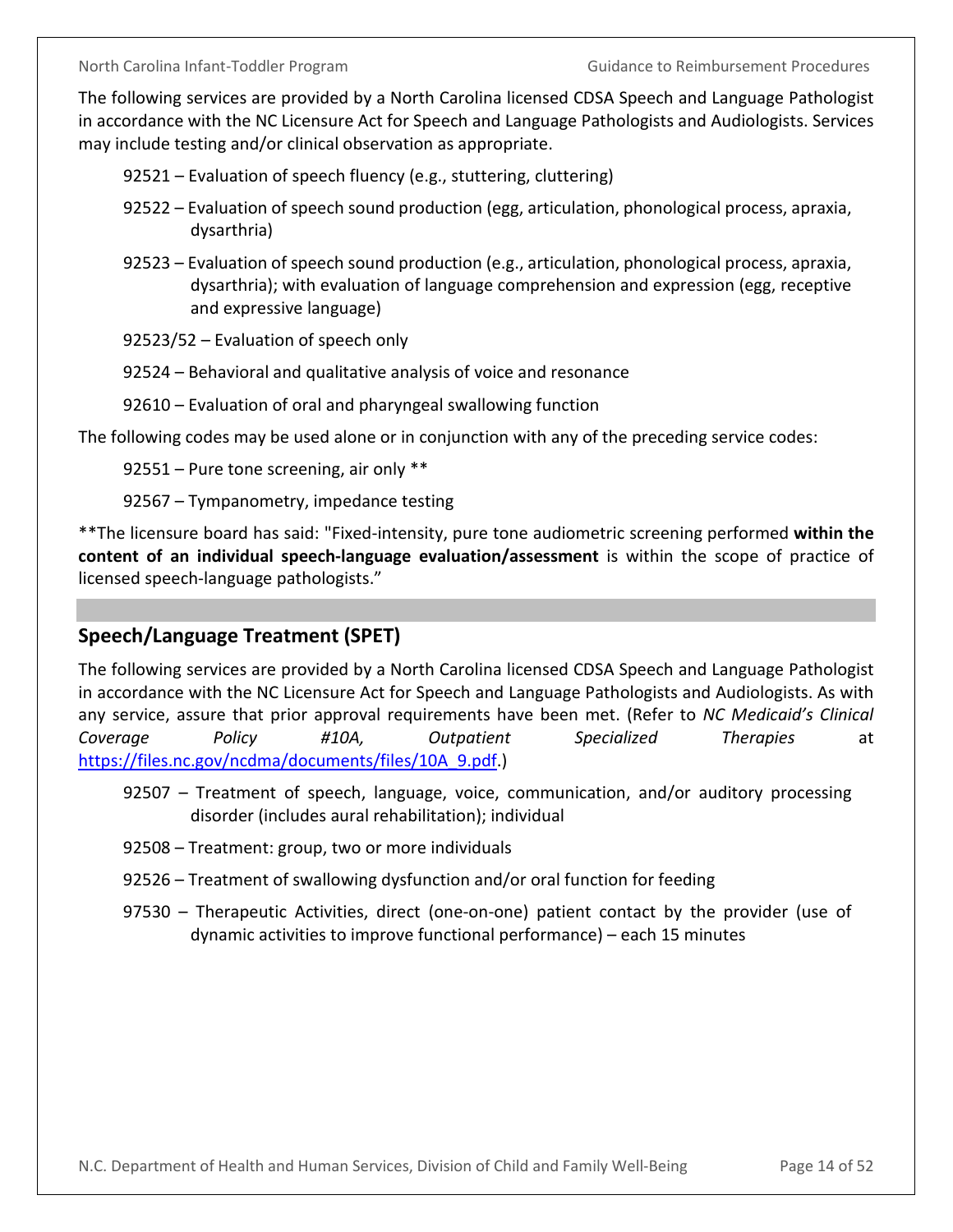## <span id="page-18-0"></span>**Targeted Case Management (TCM)**

## <span id="page-18-1"></span>**Background**

The Center for Medicare and Medicaid Services (CMS) is the federal agency that regulates and oversees all state medical assistance programs (Medicaid), including North Carolina's Division of Health Benefits (DHB). Targeted Case Management (TCM) is a Medicaid-defined service that is provided to defined target groups in the state plan. TCM is defined generally as services that assist individuals eligible under the state plan in gaining access to needed medical, social, educational, and other services. The intent of case management is to assist the individual in gaining access to needed services, consistent with the requirements of the law and regulations administered by the states.

TCM is provided by a qualified CDSA early intervention professional who meets requirements listed in DHB's clinical coverage policy for CDSAs. (Refer to https://files.nc.gov/ncdma/documents/files/8-J.pdf.)

**TCM Definition** (from *NC Medicaid's CDSA Clinical Coverage Policy #8J*): Case Management services include: assessment and periodic reassessment to determine types and amounts of services needed; development and the implementation of an individualized case management service plan with the client; consistent with SSA 1902 (a)(23), coordination and assignment of responsibilities among staff and service agencies; and monitoring and follow-up to ensure that services are received and are adequate for the client's needs.

An order must be signed and dated by the physician, physician assistant, nurse practitioner, or licensed psychologist initiating the service. Standing orders are allowed for TCM. (Refer to *Medicaid TCM Special Bulletin* at

[https://files.nc.gov/ncdma/documents/Providers/Bulletins/archives/2005/0705\\_SpecBull\\_DDTargetedC](https://files.nc.gov/ncdma/documents/Providers/Bulletins/archives/2005/0705_SpecBull_DDTargetedCaseMgmt.pdf) [aseMgmt.pdf.](https://files.nc.gov/ncdma/documents/Providers/Bulletins/archives/2005/0705_SpecBull_DDTargetedCaseMgmt.pdf) Although all TCM activities must be documented in the record, the writing of the service notes is not considered a TCM activity. Targeted case management services may begin at the time of referral to the CDSA. Case management activities provided at different times during a day can be cumulated at the end of the day if each separate activity is documented in the service note. Case management services are to be billed in 15-minute units. Case management services must be provided throughout the assessment/evaluation/eligibility process. Service coordination activities (including those billed as TCM) must be provided to any child referred to the Infant-Toddler Program, from the time of referral throughout service delivery.

## <span id="page-18-2"></span>**Considerations for Billing TCM**

Targeted Case Management (TCM) coverage for children less than three years old begins at the time of referral to the Infant-Toddler Program. (Refer to *DMA's 2005 NC Medicaid Special Bulletin on TCM* at [https://files.nc.gov/ncdma/documents/Providers/Bulletins/archives/2005/0705\\_SpecBull\\_DDTargetedC](https://files.nc.gov/ncdma/documents/Providers/Bulletins/archives/2005/0705_SpecBull_DDTargetedCaseMgmt.pdf) [aseMgmt.pdf.](https://files.nc.gov/ncdma/documents/Providers/Bulletins/archives/2005/0705_SpecBull_DDTargetedCaseMgmt.pdf))

After ITP eligibility is determined and enrollment is established, all services must be provided as outlined in the IFSP.

If there is a known payor for any services provided by a CDSA staff member, then that payor should be pursued.

## <span id="page-18-3"></span>**Medicaid Coverage Requirements for TCM**

*DMA's 2005 Special Medicaid Bulletin on TCM* states that Medicaid covers services defined as TCM when:

N.C. Department of Health and Human Services, Division of Child and Family Well-Being Page 15 of 52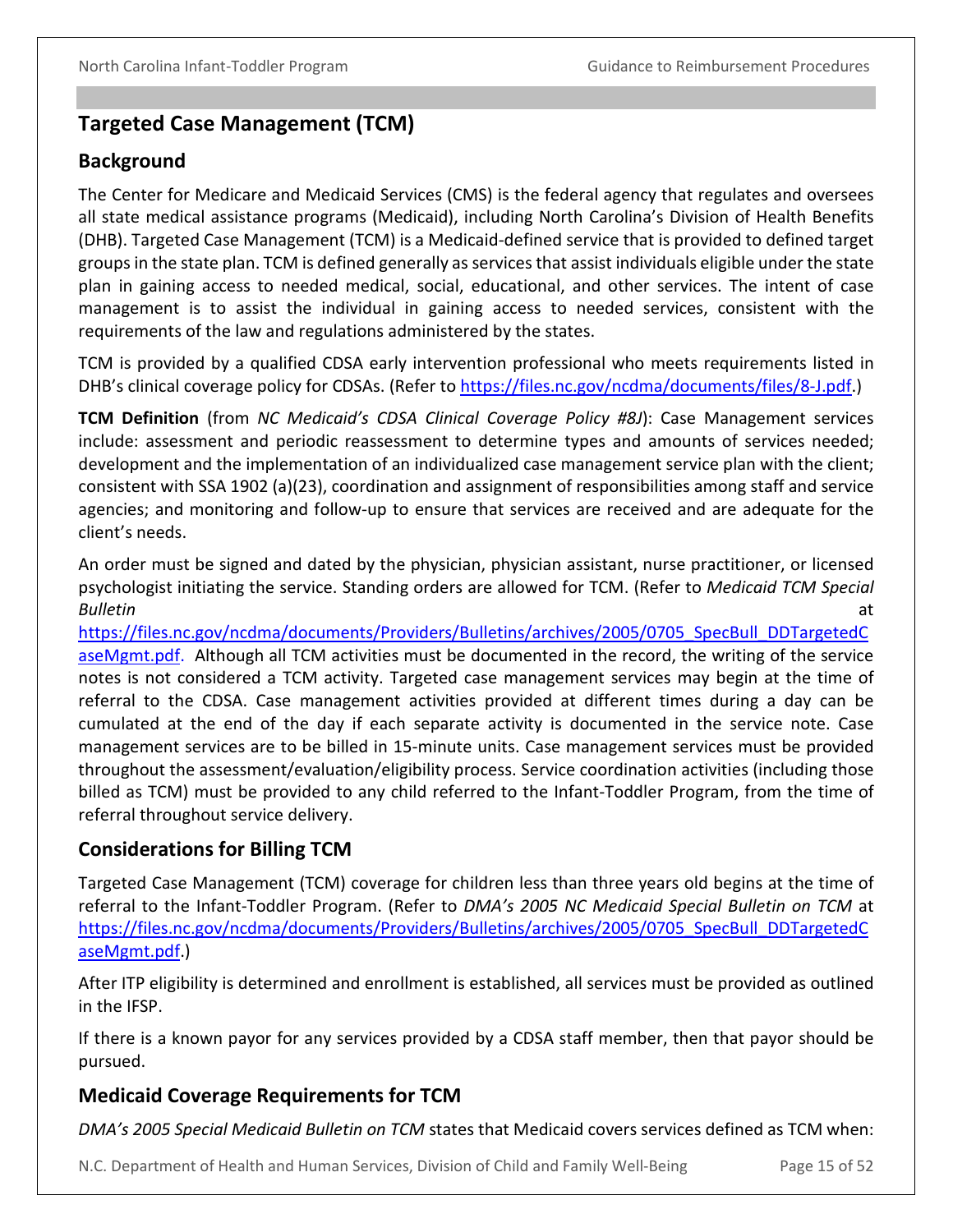- 1. The service is medically necessary.
- 2. The service is individualized, specific, and consistent with symptoms of or confirmed diagnosis of the illness or injury under treatment, and not in excess of the recipient's needs.
- 3. The service is furnished in a manner not primarily intended for the convenience of the recipient, the recipient's caretaker, or the provider.
- 4. The service may be provided to CAP MR/DD waiver recipients.

### <span id="page-19-0"></span>**TCM Service Components**

#### <span id="page-19-1"></span>**Assessment**

This component includes activities that focus on needs identification. Activities include assessment of the recipient to determine the need for any medical, educational, social, and other services. Specific assessment activities include: taking recipient history, identifying the needs of the recipient, and completing related documentation.

It also includes gathering information from other sources such as family members, medical providers, and educators, if necessary, to form a complete assessment of the recipient.

#### <span id="page-19-2"></span>**Care Planning**

This component builds on the information collected through the assessment phase and includes activities such as ensuring the active participation of the recipient or the recipient's representative and working with him/her and others to develop goals and identify and document a course of action to respond to the assessed needs of the recipient. The goals and actions in the IFSP should address medical, social, educational, and other services needed by the recipient.

#### <span id="page-19-3"></span>**Referral and Linkage**

This component includes activities that help link recipients to the medical, social, educational providers, and /or other programs and services identified in the IFSP that will provide needed services. For example, making referrals to providers for needed services and scheduling appointments may be considered Targeted Case Management. Referral or arrangements for medical treatment, physical or psychological examinations or evaluations are billable case management activities. Coordination of care between Targeted Case Management providers for MR/DD and Mental Health/Substance Abuse professionals is critical when there is a co-occurring disorder present.

#### <span id="page-19-4"></span>**Monitoring/Follow-up**

This component includes activities and contacts that are necessary to ensure the IFSP is effectively implemented and adequately addressing the needs of the recipient. The activities and contacts may be with the recipient, family members, providers, or other entities. These may be as frequent as necessary to help determine such things as (1) whether services are being furnished in accordance with the recipient's IFSP, (2) the adequacy of the services identified in the IFSP, and (3) changes in the needs or status of the recipient. This function, with the consent of the recipient and/or representative, includes making necessary adjustments in the IFSP and service arrangements with providers.

T1017HI - Targeted Case Management, per 15 minutes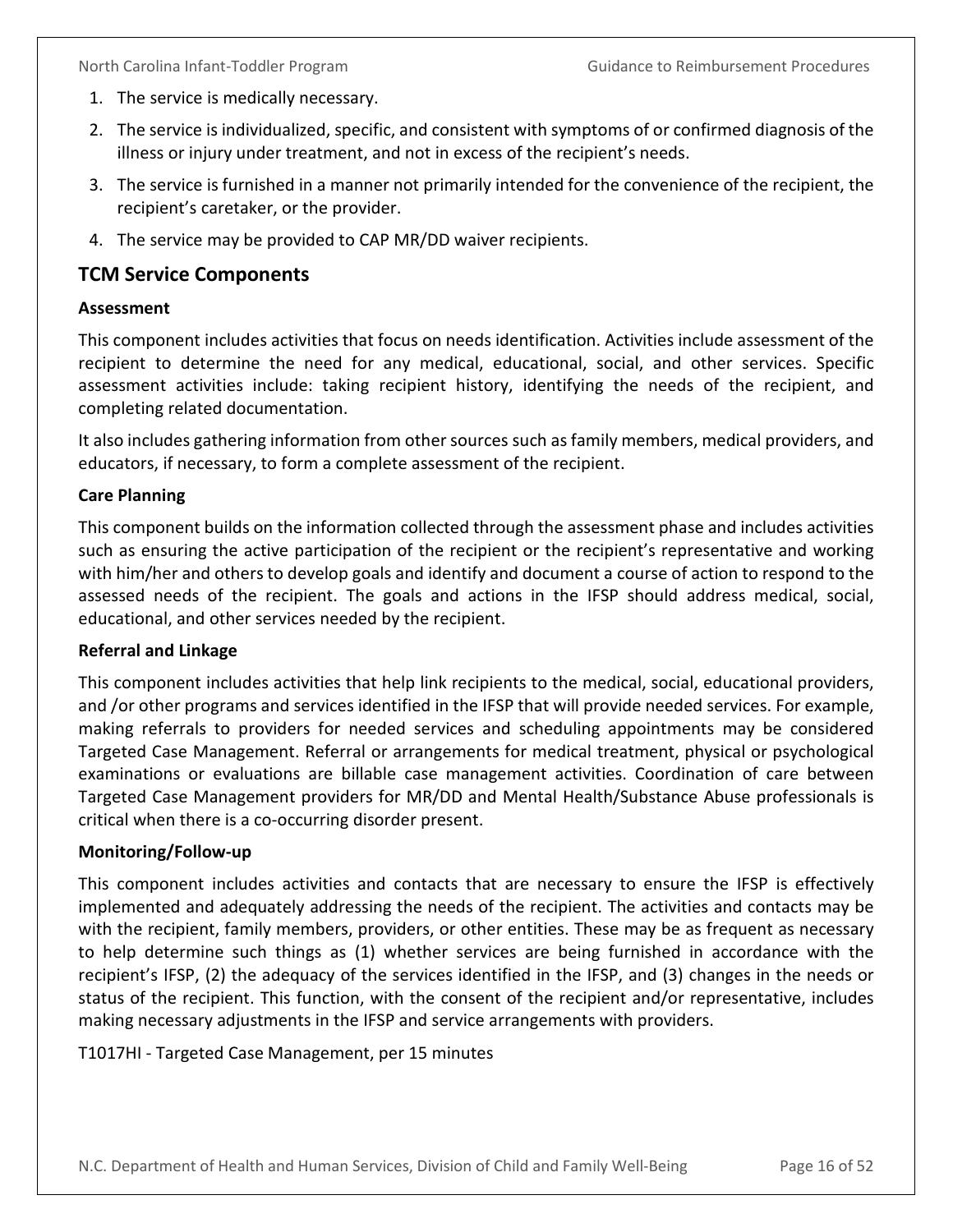## **General Guidance for the Authorization and Billing**

### <span id="page-20-1"></span><span id="page-20-0"></span>**Overview**

The fee, billing, and reimbursement requirements and procedures apply to the Children's Developmental Services Agencies and enrolled Infant-Toddler Program service providers. Certain specific provisions were developed in accordance with Part C of the Individuals with Disabilities Education Act (IDEA) and include the following:

- fees for child find, screening, evaluation, assessment, service coordination, Individualized Family Service Plan (IFSP) development, and implementation of procedural safeguards and other administrative activities related to the Infant- Toddler Program may not be charged directly to parents, although Medicaid and private insurance will be billed if the child is covered, with written parental authorization.
- when fees are charged to parents for certain services, a sliding fee scale that takes into consideration the size of the family and income must be used, and
- the inability of the parents of an eligible child to pay for services, as determined by the sliding fee scale, will not result in the denial of services to the child or the child's family.

## <span id="page-20-2"></span>**Fee Categories for Infant-Toddler Program Services**

The Infant-Toddler Program has three distinct categories of services in regard to fees. These services are either:

- required and provided at no direct charge to the parent;
- required but fees may be charged to the parent, or
- recommended services which are not required and for which fees may be charged to the parent.

## <span id="page-20-3"></span>**Services Required and Provided at No Direct Charge to the Family**

Early Identification

Screening Evaluations

Assessments Service Coordination

Although the following are not listed as services under the Infant-Toddler Program, the family cannot be charged for activities related to:

- administrative and coordinative activities related to the development, review, and evaluation of the Individualized Family Service Plan, or
- implementation of procedural safeguards, and other administrative activities related to the Infant-Toddler Program.

Fees for services required and provided at no direct charge to the parent may not be charged directly to the parent, although Medicaid and private insurance will be billed if the child is covered, with written parental authorization.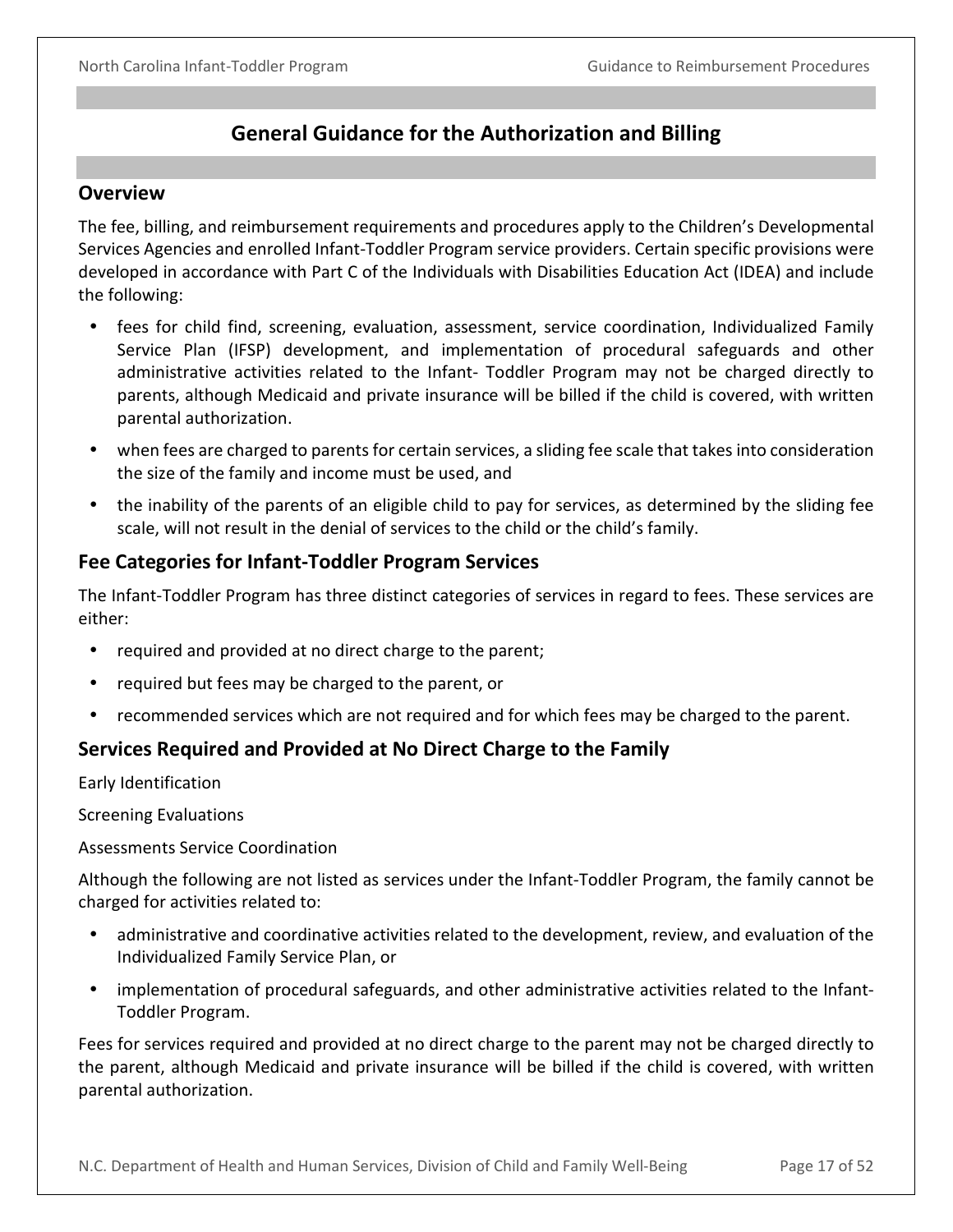## <span id="page-21-0"></span>**Services Required but May Be Charged to the Family**

| <b>Assistive Technology Services and Devices</b> | <b>Physical Therapy</b>       |
|--------------------------------------------------|-------------------------------|
| <b>Audiology Services</b>                        | <b>Psychological Services</b> |
| <b>Community Based Rehabilitative Services</b>   | Respite*                      |
| <b>Family Counseling and Therapy</b>             | <b>Social Work Services</b>   |
| <b>Health Services Medical Services</b>          | Speech-Language Therapy       |
| <b>Nursing Services</b>                          | Transportation*               |
| <b>Nutrition Services</b>                        | <b>Vision Services</b>        |
|                                                  |                               |

Occupational Therapy

Parents may be billed for all the above services; however, the North Carolina Infant-Toddler Program Sliding Fee Schedule must be applied when determining the amount for which the parent is responsible. The Children's Developmental Services Agencies and enrolled Infant-Toddler Program service providers are required to use the Infant-Toddler Program Sliding Fee Scale. If the only provider available for a service is a provider who is not an enrolled Infant-Toddler Program service provider, the Children's Developmental Services Agency may:

- enroll the service provider as an Infant-Toddler Program service provider;
- provide the service itself, or
- negotiate with the service provider to apply the family's assigned percentage on the Infant- Toddler Program Sliding Fee Scale to the Infant-Toddler Program Reimbursement Rate, less any insurance payment, to determine the family fee, and bill the Infant-Toddler Program for the difference, up to the Infant-Toddler Program Reimbursement Rate.

If an enrolled Infant-Toddler Program service provider is available, but the parent chooses to have someone else provide the service, the Children's Developmental Services Agency is under no obligation to make the service available on a sliding fee scale and payment for the entire fee is the responsibility of the parent.

## <span id="page-21-1"></span>**Recommended Services Which are Not Required and for Which Fees May Be Charged to the Family**

Refer to the NC ITP Parent Handbook, page 5, at<http://beearly.nc.gov/data/files/pdf/PHBK%20FINAL.pdf> for recommended services.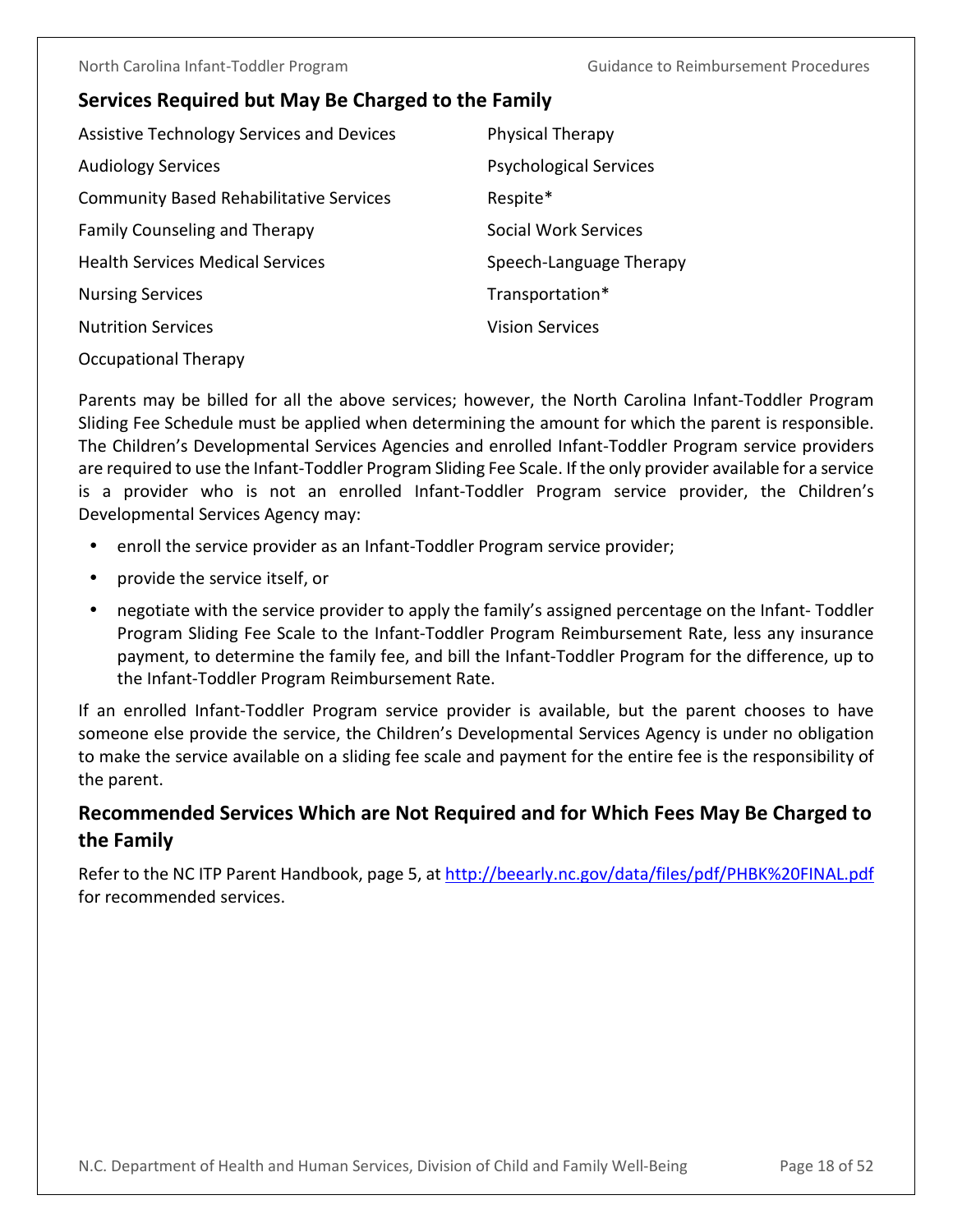#### <span id="page-22-0"></span>**TCM and Evaluation Documentation Requirements**

*DMA's July 2005 Special Medicaid Bulletin on TCM* states that a service order for TCM for individuals with developmental disabilities must be completed by a physician, licensed psychologist, physician assistant, or nurse practitioner according to their scope of practice prior to or on the day that the services are to be provided. *DMA's September 2016 Special Medicaid Bulletin on Attending, Rendering, Ordering, Prescribing or Referring Providers and National Provider Identifier* requires the appropriate National Provider Identifier (NPI) of any ordering or referring physician or other professional to be specified on any claim for payment. This includes all services outlined in an IFSP, including evaluations. NC ITP has declared that CDSA physicians will serve as the ordering physician for evaluations performed by CDSA staff. For evaluations to be performed by ITP contract providers, the providers are responsible for obtaining a Service Order from the recipient's primary care physician (or acceptable interim provider). Standing orders for TCM and evaluations have been issued by CDSA physicians and are currently found in the operations manual at each local CDSA. These standing orders are valid from the date of signature. They need to be updated when there is a change in supervising physician at the CDSA.

Additionally, the case management provider must maintain case records for a *minimum of five years,* and the records must describe all contacts with and on behalf of the recipient. NC ITP case records are a combination of paper form, Health Information System electronic form, and scanned PDF form stored electronically by the local CDSA.

The case record, *at a minimum,* must also contain documentation of the following: [Note that these are typically in the child's record, and no additional record needs to be maintained or developed.]

- 1. The recipient's full name and birth date on each page of the record.
- 2. The name of the provider agency and the credentials and name of the person providing direct services to the recipient.
- 3. The place of service delivery.
- 4. The date of service.
- 5. The nature, extent, and duration/length of the case management services in minutes *or* units.
- 6. The records of referrals to providers and programs.
- 7. A copy of the completed prior approval (PA) form with PA number, when appropriate.
- 8. A copy of the physician's order for treatment services.

**Note:** The signed order date must precede the treatment dates.

- 9. A copy of each test performed or summary listing of all test results and written evaluation report.
- 10. A copy of the IFSP with clearly defined goals and measurable baselines.
- 11. Progress notes signed by the case manager (including professional credentials) that describes:
	- a. achievements or measurable progress towards goals identified in the IFSP,
	- b. description of services performed, and
	- c. service monitoring evaluations.
- 12. Claims for reimbursement.

N.C. Department of Health and Human Services, Division of Child and Family Well-Being Page 19 of 52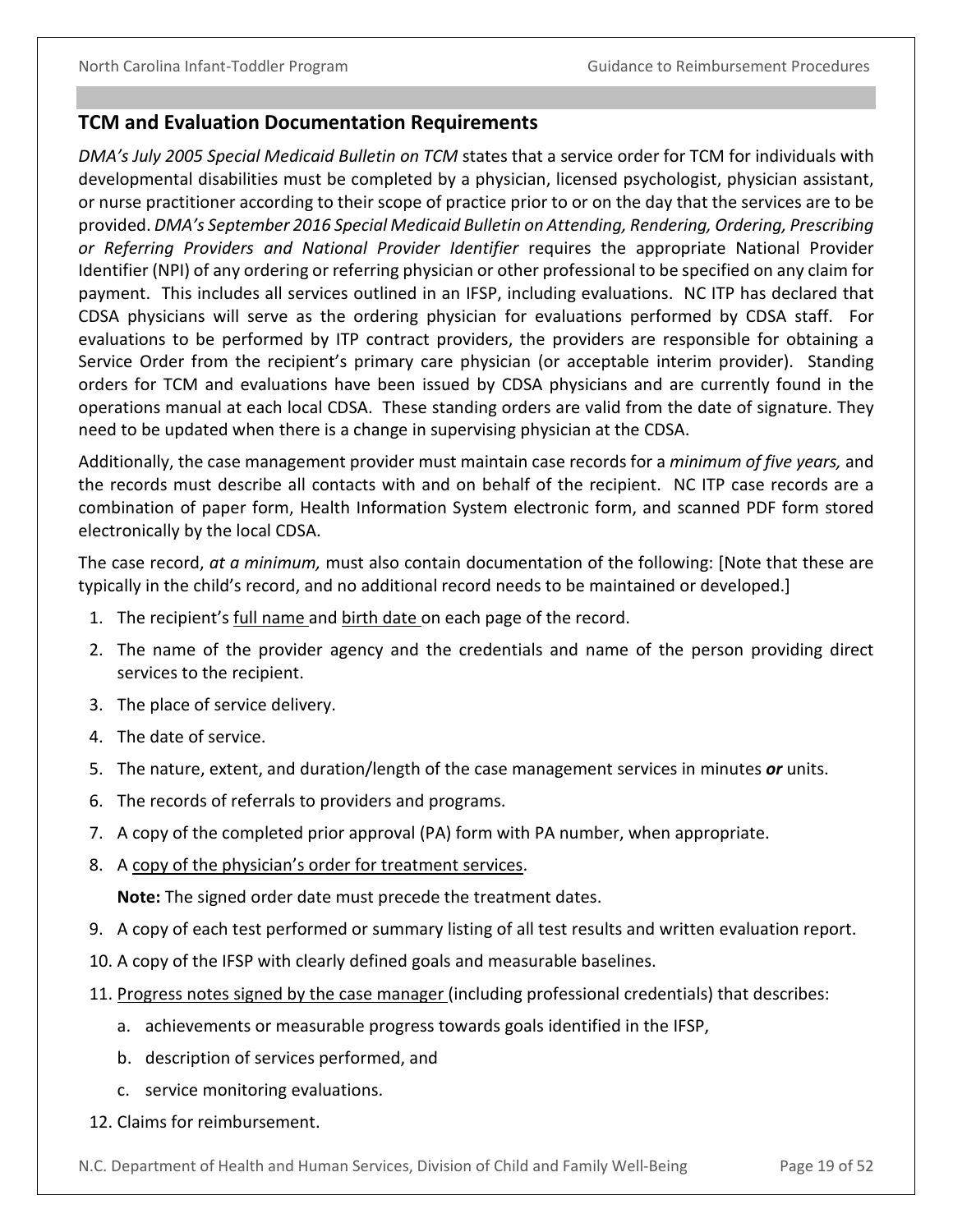### <span id="page-23-0"></span>**Confirming and Documenting Acceptance as Medicaid Client**

The North Carolina Administrative Code (NCAC) (10A NCAC 22J .0106) states that a patient or patient's representative may request acceptance as a Medicaid patient by any of the following methods:

- 1. Presenting the patient's Medicaid card or presenting a Medicaid number either orally or in writing;
- 2. Stating either orally or in writing that the patient has Medicaid coverage; or
- 3. Requesting acceptance of Medicaid upon approval of a pending application or a review of continuing eligibility.

Any of the methods listed in NCAC may be documented in a chart note. In the initial contact with the family, explanation of the ITP program should include identification of services to be provided and the request for the Recipient ID. Documentation to confirm patient acceptance as a Medicaid client should include one of the methods outlined in NCAC. Although confirmation may involve verification of the Recipient ID by other means or at a later date, document verbal notification of coverage or request for acceptance on approval of pending application.

## <span id="page-23-1"></span>**Medicaid Billing Timelines**

DHB's *NCMMIS Provider Claims and Billing Assistance Guide* states that all Medicaid claims except inpatient claims and nursing facility claims must be received by Electronic Data Systems (EDS) within 365 days of the first date of service to be accepted for processing and payment.

Retroactive coverage may be approved for up to three calendar months prior to the month of the application if the applicant meets all eligibility conditions in the retroactive period. Medicaid will pay for covered services received during the retroactive period if all other Medicaid guidelines are met.

#### <span id="page-23-2"></span>**Financial Procedures**

#### <span id="page-23-3"></span>**Sliding Fee Scale (SFS) Determination**

#### <span id="page-23-5"></span><span id="page-23-4"></span>**Determination of Family Unit Size**

#### *ITP Definition of Family Unit*

The family unit is the group of individuals whose information is used to determine family unit size for application to the SFS. Members of the family unit with income are required to submit documentation of income to the CDSA Business Office to verify family unit income used to calculate the SFS percentage.

First, establish adults with income who would be included in the family unit. Adults in the household, typically the parents of the eligible child, are those that satisfy the following criteria:

- 1. Those related to the child by blood, marriage, or adoption;
- 2. Those living in the same household with the child; and
- 3. Those adults who have responsibility for the child's financial support.

#### *NOTE: Step-parents should not be counted as part of the family unit and have their income*

N.C. Department of Health and Human Services, Division of Child and Family Well-Being Page 20 of 52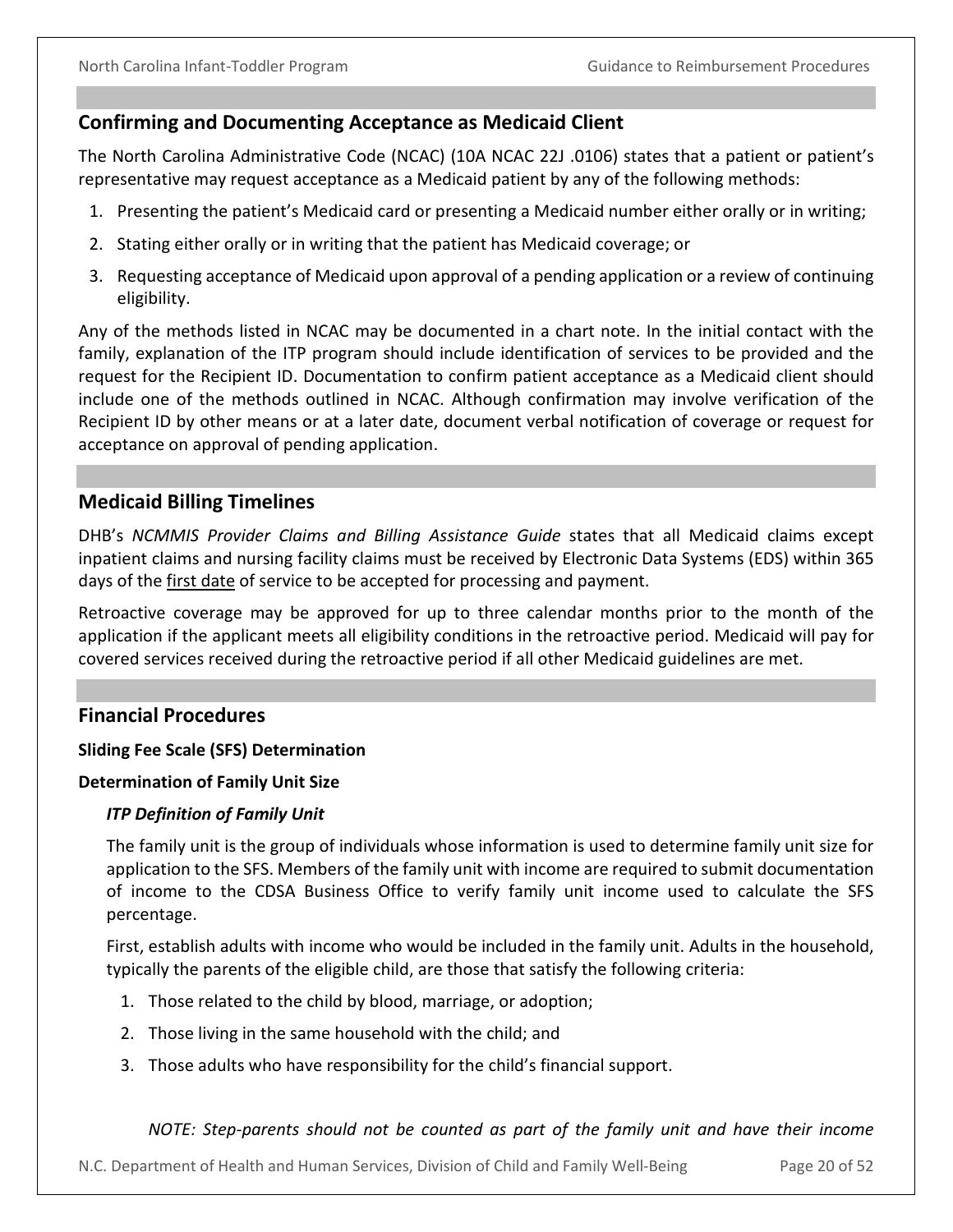*included as part of the sliding fee scale calculations unless the child is identified as a dependent on the tax form. Then a step-parent are counted as part of the family unit.*

In addition to the parents and the eligible child, to be considered part of the family unit, other qualifying household members (other children and adult relatives in the home) must:

- 1. Be the eligible child's brother, sister, half-brother, half-sister, step brother, step sister, foster brother, foster sister; or a descendant of any of them; and meet at least one of these additional conditions:
	- a. Currently under age 19 and younger than the identified parents; or
	- b. Under age 24, a full-time student, and younger than the identified parents; or
	- c. Any age if permanently and totally disabled;
- 2. NOT have provided more than half of his or her own support for the year and lived with the family for more than 6 months;
- 3. NOT be a qualifying dependent of any other taxpayer (family)

## <span id="page-24-0"></span>*Exceptions for Temporary Absences*

Household members who are absent from the home for a temporary absence may be counted as part of the family unit. A temporary absence may occur for special circumstances such as military service, education, business, vacation, or illness. It must be reasonable to assume that the absent person will return to the home after the temporary absence.

## <span id="page-24-1"></span>*Ward of the State*

Children under DSS custody or those living in a foster home or institution are considered a family unit of one since they do not live in the household with a relative who has financial responsibility for the child. If the child has any income of his or her own, that income alone would be counted. Even if a relative is appointed as the child's legal guardian, the relative should not be counted as a family member under this definition. Legal guardianship implies that the guardian handles the child's financial matters, not that he or she must support the child financially.

## <span id="page-24-2"></span>*Procedures for Determination of Family Unit Size*

Collection of family unit size information is the first step required to establish a family's SFS percentage.

## **Service Coordination Staff:**

- Collect all family unit size information at the initial contact with the family in all situations; except in situations where the SFS percentage may be established by verified participation in one of the State's Medicaid, Social Security Income (SSI), or Women, Infants, and Children (WIC) programs.
- Collect and record family unit information on Section D of the *Financial Data Collection Form*.
- The name, relationship, and current age information must be completed for all members of the household that meet the ITP definition of family unit.

Children in foster care (but not in DSS custody) are included in the family unit size

• Family members reported as having income should be identified first and indicated by making a checkmark in the box following the age in the current age column.

N.C. Department of Health and Human Services, Division of Child and Family Well-Being Page 21 of 52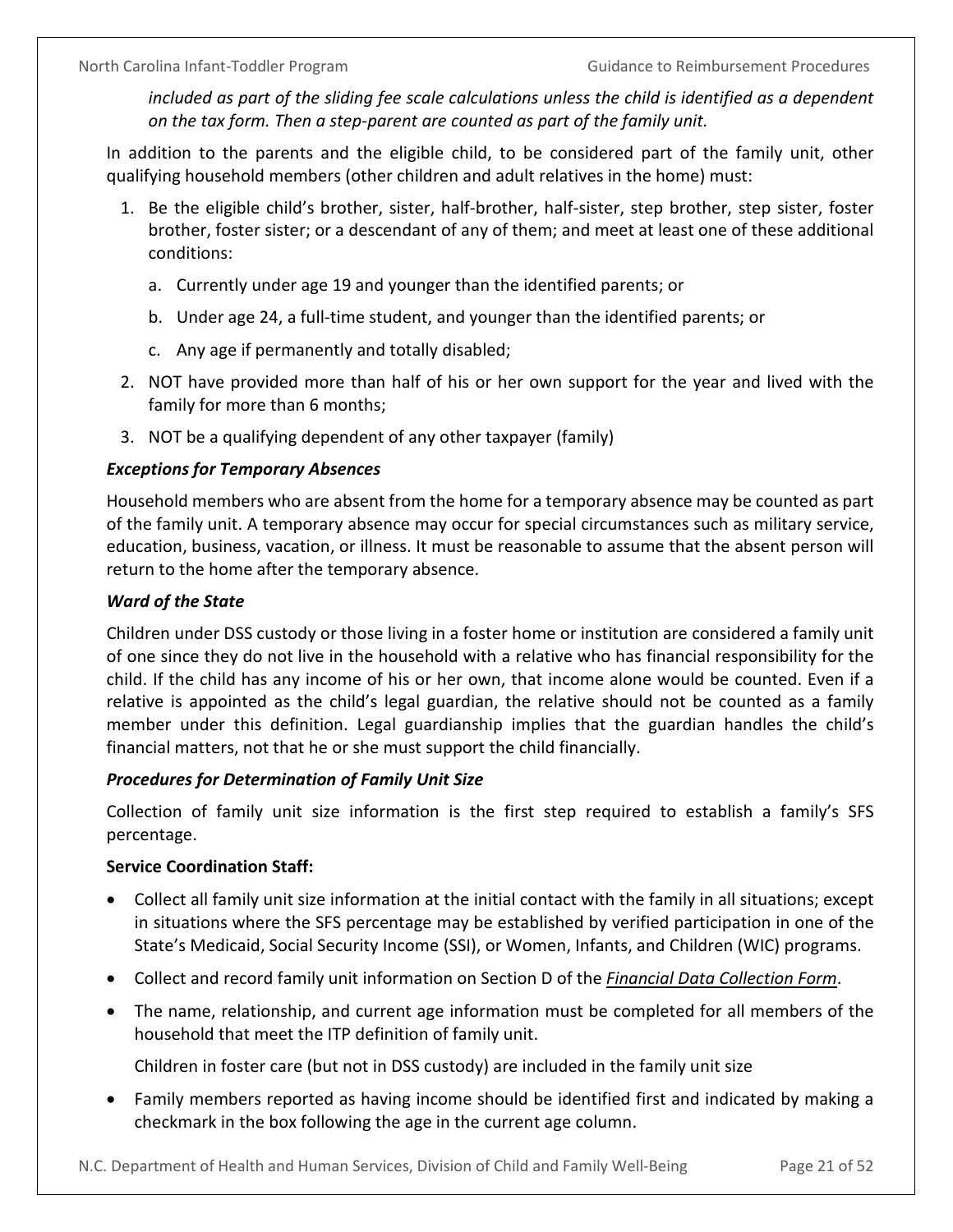- Complete Sections A, B, C, and D of the *Financial Data Collection Form*. If WIC contact is needed, the CDSA should obtain a signed release (*Authorization to Release Form*) from the family allowing us to contact WIC. The release must specify the information to be gathered. The release must be in place prior to making any contact attempts. Record contact name and phone number used for verification of SSI or WIC program participation in Section B of the *Financial Data Collection Form*.
- Have the family sign the form to certify family information provided is accurate as well as indicating they understand the reasons for the ITP requesting the social security number of the financially responsible adult.
- Inform the family that a completed copy of the *Financial Data Collection Form* will be mailed/provided to them from the Business Office.
- Submit the signed original *Financial Data Collection Form* to the Business Office as soon as it is completed. No copies should be made after it is submitted to the Business Office unless made by the Business Office.

## **Business Office Staff:**

- Make final determination on the verified family unit size based on review of all information.
- In cases where family unit information is in question, verify family unit information supplied on the *Financial Data Collection Form* with family information on intake, tax, or other documents submitted as part of income verification procedures. For example, adjustments may be needed if a family member is added (birth/adoption) or is lost (death) after the federal income tax return is filed.
- Request additional documentation as needed, including the social security number of the financially responsible adult if not available from tax forms submitted by the family.
- Record SFS and Monthly Maximum Cap decisionsin Section E of the *Financial Data Collection Form*.
- Mail/provide a copy of the completed signed *Financial Data Collection Form* to the family once all income verification, SFS calculations, and Monthly Maximum Cap information is completed.
- Maintain *Financial Data Collection Form* only in the client's financial file in the Business Office to protect the private information according to state regulations.

## <span id="page-25-0"></span>**Verification of Income**

## <span id="page-25-1"></span>*Verification of Other State Program Participation Methods*

Current program participation in Medicaid, SSI, or WIC by anyone in the family unit establishes the family SFS percentage at 0%. No additional income verification is needed during the time a family is eligible for any of these programs. The income eligibility levels of these programs are consistent with the ITP-defined inability to pay guideline of 200% of federal poverty guideline (FPG) or below. If a family is subsequently found not to be eligible for Medicaid, SSI, or WIC, follow standard verification of income procedures guided by instruction under the "When there is a Lapse in Medicaid, SSI or WIC Eligibility" section below.

## <span id="page-25-2"></span>*Verification of Income Methods*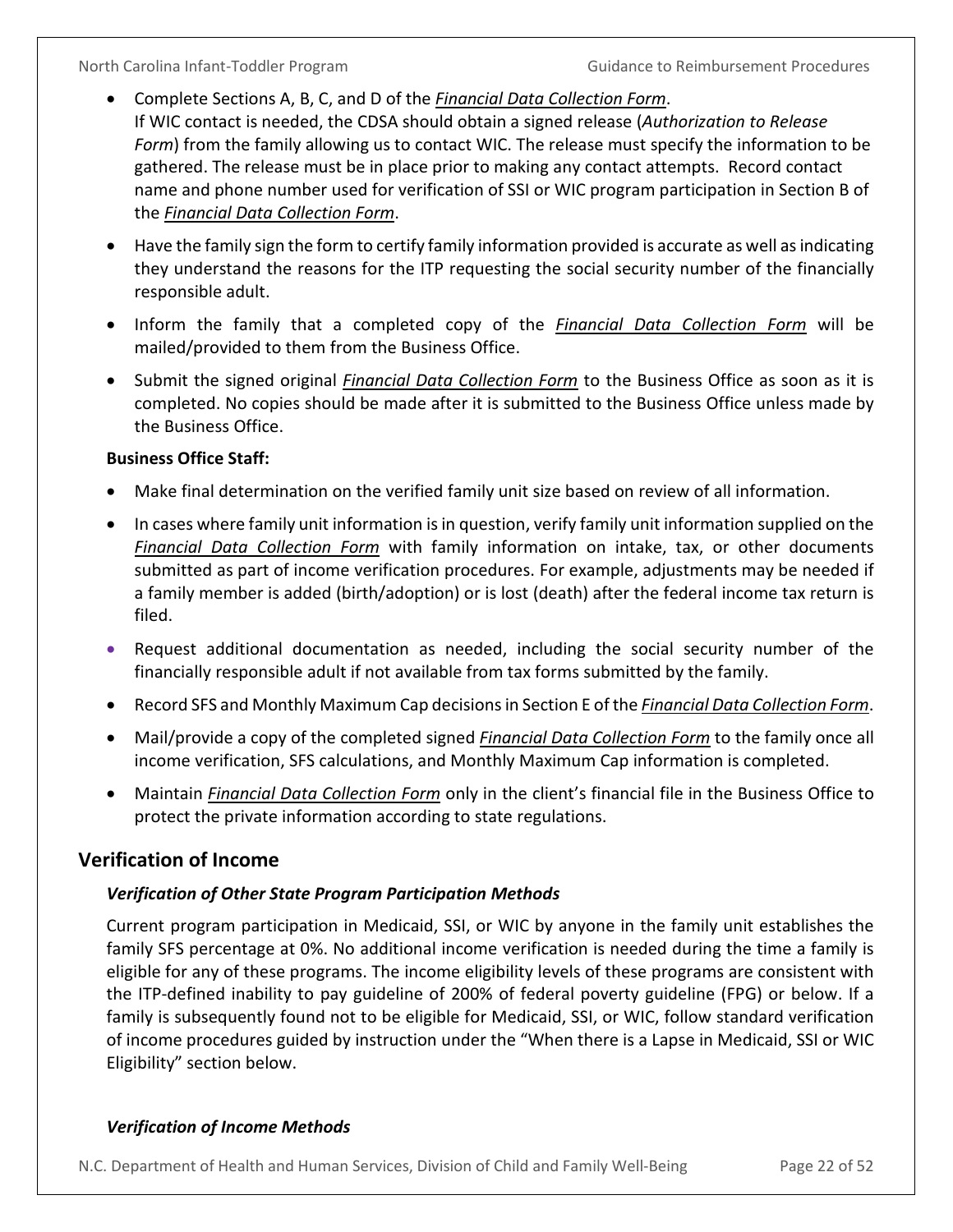The most recent federal income tax form must be used if a federal income tax form was completed the prior year. This may include tax returns from two or more applicable family members, if filed separately. The adjusted gross income (AGI) can be located on federal tax form 1040 Line 7 [for tax years prior to 2018 – 1040 line 37, 1040A Line 21, 1040EZ Line 4]. A summary from tax preparation software may be used so long as the information needed to determine the family unit, SFS percentage and the maximum monthly cap, is present. AGI is defined by the Internal Revenue Service and is gross income adjusted downward by specific deductions, but not including standard and itemized deductions. When tax forms are current, they must be used to determine a family's adjusted gross income for use with the SFS. A copy of the income-supporting documents must be obtained and kept in the financial file to support the current SFS determination.

- If family states tax forms do not represent their current financial situation, a copy of one of the alternate methods, in addition to the most-recently filed tax forms, are required to compare and verify current financial situation.
- If tax forms are not available for review, an alternate ITP approved method will be used to determine family unit income for use with the SFS. The alternate method will allow for a set 3% deduction from the verified gross income as described on the following page.

#### *Alternate ITP-Approved Verification of Income Methods*

The methods listed below for verification of income should **only** be used if a family member did not file a federal income tax return the prior year, or they are unable to provide the necessary tax documents.

Alternate Method A: Use current year W-2(s), allow the 3% deduction to determine the family unit AGI income for use with the SFS.

Alternate Method B: Use pay stubs from the most recent two months' pay periods. Annualize the gross income indicated on the payment documents and allow the 3% deduction to determine the family unit income for use with the SFS.

Alternate Method C: Use statement signed by the employer(s) regarding gross salary and wages. The statement should indicate an annualized wage based on the current level of income. If it doesn't, the Business Office is to annualize the gross income provided on the employer-signed salary and wage statement and allow the set 3% deduction to determine the family unit income for use with the SFS.

If a family states that they have no income, and no member of the ITP family unit has filed a federal tax form, current year pay stubs, or an employer letter; then a signed letter from the family certifying their income (or lack of income) is required. When a family reports no income, they should be encouraged to apply or re-apply for Medicaid.

Veterans Affairs (VA) benefits, SSI and Child Support are all non-taxable, therefore should not be considered as income to the family.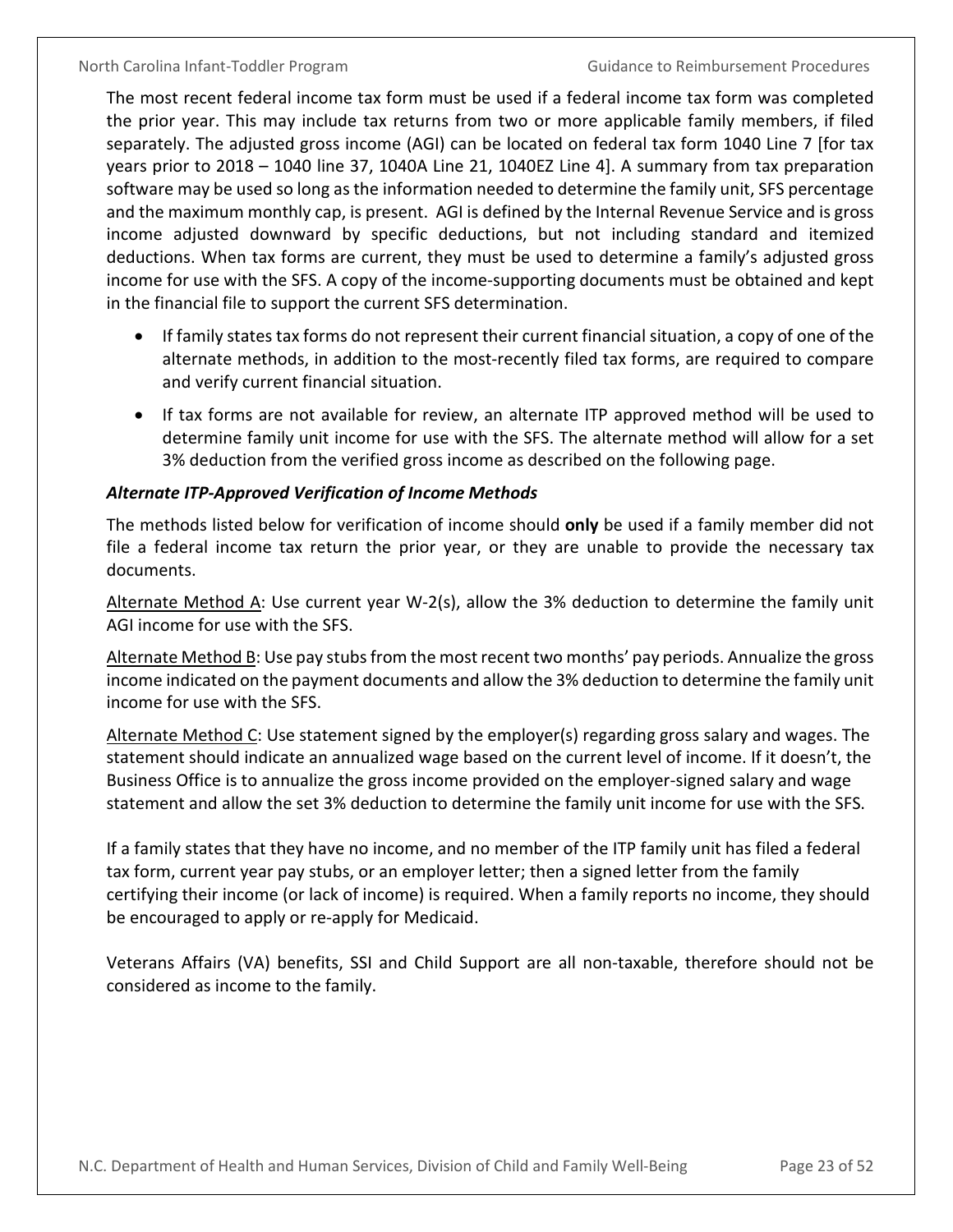#### <span id="page-27-0"></span>*Methods for Submitting Required Verification Documents*

Families must provide appropriate and complete documentation required for income verification prior to establishing an SFS percentage. Families may submit required income verification documentation to the CDSA Business Office contact by the following methods:

- Hand delivery of originals or a copy
- Mail or fax
- Hand delivery of a copy using a confidential method via an Early Intervention Service Coordinator

With documentation of the circumstances, the CDSA Business Officer may approve an alternate means of submitting the required income information.

#### <span id="page-27-1"></span>*When Required Documentation is Not Submitted*

A family may choose not to participate in the sliding fee scale program by choosing not to provide the required information for income verification, or a family may fail to submit the required information by the date specified on the notice. If the family fails to submit the required information by the date specified, their SFS percentage will be established at 100% until adequate information is provided. The family would still be billed for early intervention services as outlined in ITP policy, and their cost would be established as 100% of chargeable services. Other funding source such as private insurance can be used.

When the SFS is determined at 100% due to failure to provide the required financial information for verification, the CDSA staff should document important facts in the client record around the circumstances involved when the family chooses not to provide information or there is a refusal or a delay in providing the necessary information to determine SFS percentage.

#### <span id="page-27-2"></span>*When There is a Lapse in Medicaid, SSI, or WIC Eligibility*

If a child's Medicaid eligibility has lapsed, the SFS percentage must be reviewed using family size and income verification. The family must receive notification of a financial review request and all procedural safeguards must be followed prior to any change in SFS percentage taking effect. In instances of lapsed eligibility, the CDSA Business Office should initiate income verification based on the following guidelines. First, notify the family in writing as soon as the lapse in Medicaid, SSI or WIC is identified. The notification letter should identify the purpose and request the needed family action to avoid additional income verification activities if possible. Notification and requested action should include the following points.

- The CDSA is aware of a lapse in the child's Medicaid, SSI, or WIC enrollment status.
- The current SFS percentage (0%) was established based on enrollment in the Medicaid, SSI, or WIC program.
- The financially responsible parent/guardian is to be given 14 business days from the date of the written notification to re-establish enrollment for the program or to verify re-application for the program.
- If action is not taken or the re-application does not restore program enrollment, income verification is required.

If no action has been taken by the  $15<sup>th</sup>$  business day following written notification or re-application does not restore program enrollment, standard income verification procedures should be initiated.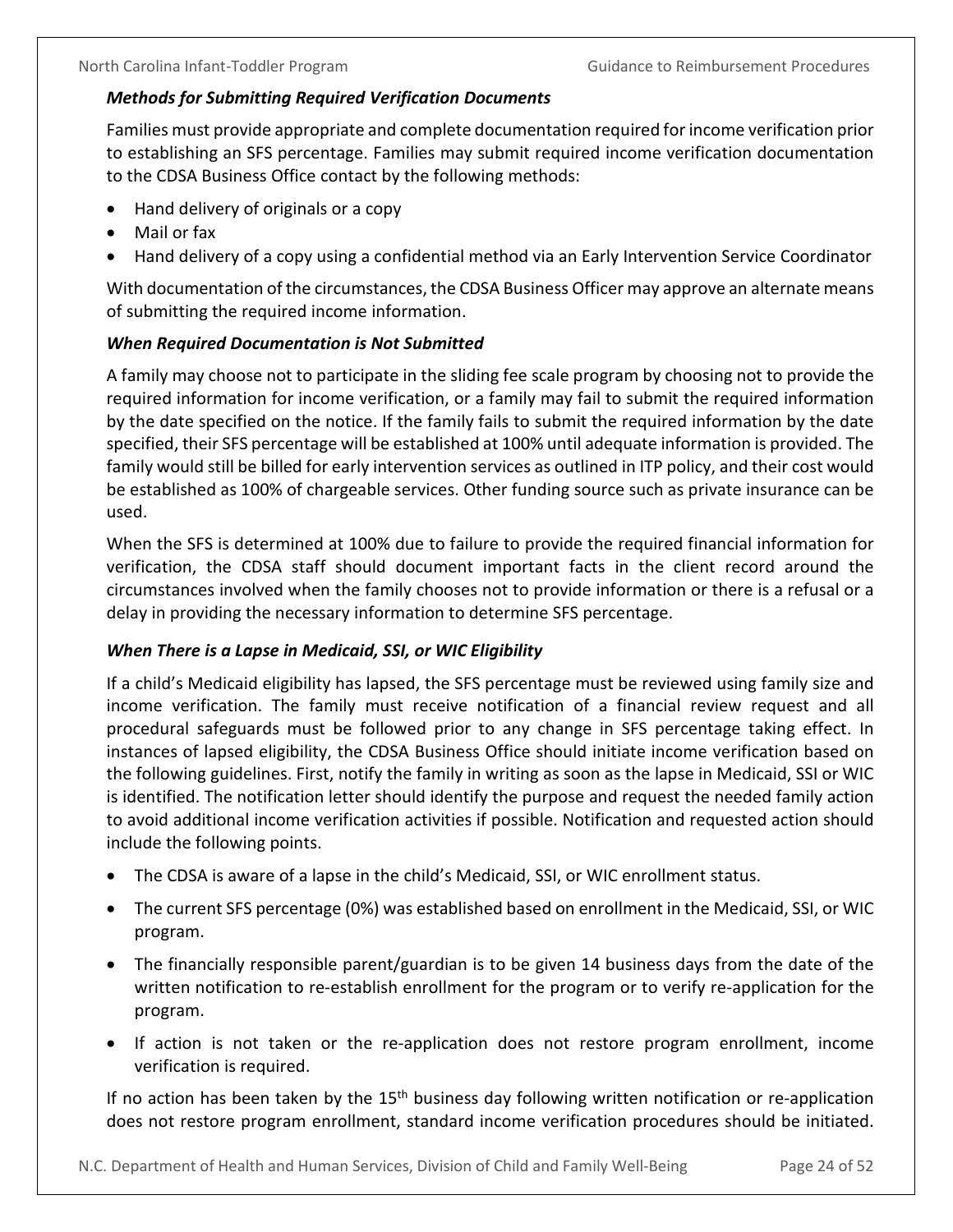The family must be provided a deadline date for submitting the required income verification documents using the *Family Notification for Verification of Income & FAQ on Costs for ITP Services*.

If, subsequently, the family re-establishes enrollment in Medicaid, SSI, or WIC, their SFS percentage will remain at 0%. If the family does not provide the required documents by the date set in the notice, their SFS will be established at 100%, until the required documentation is provided for income verification, as would occur for any family not providing the required documentation. An IFSP review must take place to notify the family of changes in the cost of the early intervention services, and all procedural safeguards must be followed prior a change in the SFS percentage taking effect.

#### <span id="page-28-0"></span>*Procedures for Verification of Income*

Verification of income is the second step required to establish a family's SFS percentage.

#### **Service Coordination Staff:**

- Notify family at initial contact of the income verification process even in situations where the SFS percentage may be established by other State program participation, such as Medicaid, SSI or WIC.
- Assure this information is shared with family immediately following the referral to give timely notice to the family. This notification may be completed through a mail contact to ensure the family receives a timely and written notice. The notice must also be reviewed with the family at the initial contact.
- Provide notification using the *Family Notification for Verification of Income & FAQ on Costs for ITP Services* and explain required income and insurance documents that are needed for that family must be submitted to the Business Office. The notification will be provided containing the date upon which required family documents must be received at the Business Office.
- Review with the family the established method for verification of income and alternate methods so the family understands what information is required to be submitted. The service coordinator must explain the consequence of not providing the income information to the Business Office contact by the stated deadline.
- Inform families that if their Medicaid enrollment is **not** verified, they will be required to submit the documentation indicated in the *Family Notification for Verification of Income & FAQ on Costs for ITP Services.*
- Refer all income-related questions to the CDSA Business Office contact. Beyond referring questions, service coordination staff may only transport a family's income-supporting documents, using a confidential method, to the CDSA Business Office.
- Refer families to the copy of the *Financial Data Collection Form* that will be mailed/provided to the family from the CDSA Business Office for information on their current SFS percentage or Monthly Maximum Cap level.

### **Business Office Staff:**

- Verify income for all families, who have not been verified as participating in one of the State's Medicaid, Social Security Income (SSI), or Women, Infants, and Children (WIC) programs.
	- When applicable, verify participation in one of the State's Medicaid, Social Security Income (SSI), or Women, Infants, and Children (WIC) programs and document it in Section B of the *Financial Data Collection Form.*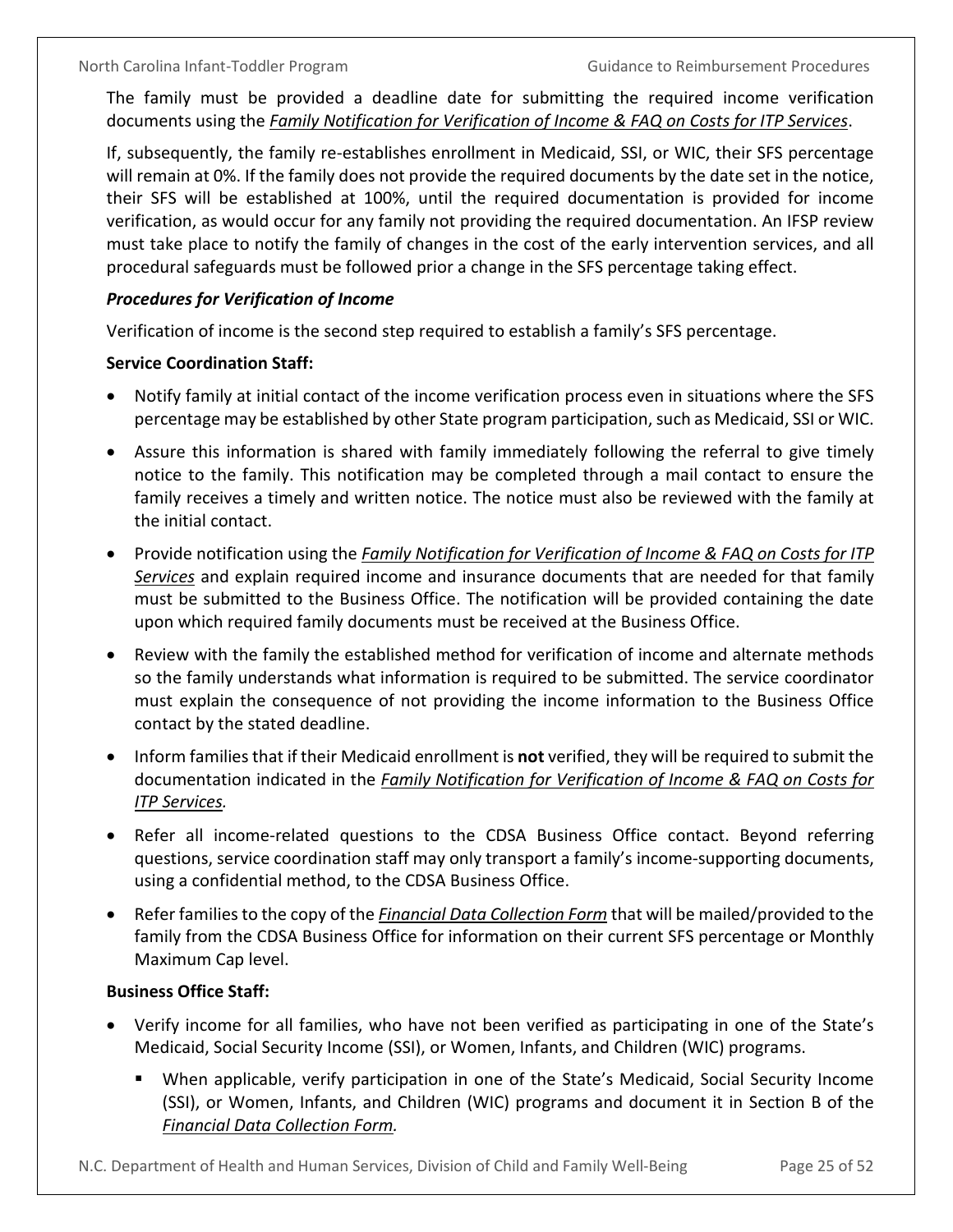- After verifying eligibility status for Medicaid recipients, Medicaid policy details and other private insurance policy information, as applicable, as well as the family's established SFS percentage must be recorded on the *Insurance Information Worksheet*.
- Verify participation in SSI or WIC, in cases where the family does not have Medicaid using the information from Section B of the *Financial Data Collection Form* or request a certification statement from the family.
- Determine and document required SFS information and Monthly Maximum Cap in Section E of the *Financial Data Collection Form* when current program participation is verified.
	- *If unable to verify Medicaid or* other *program participation*, communicate with service coordination staff to initiate standard income verification procedures.
- Make phone contacts as needed with the family or Early Intervention Service Coordinator to facilitate income verification efforts.
- Assure needed adjusted gross income (AGI) and gross income information is recorded for each member in the family unit with income.
	- This applies except in situations where the SFS percentage has been established by verified participation in one of the State's Medicaid, Social Security Income (SSI), or Women, Infants, and Children (WIC) programs, as they are at 0%.
- Calculate monthly gross income information to determine the monthly maximum cap level.
- Record all required source and income information in Section E of the *Financial Data Collection Form*.
- Use the verified family unit size and family adjusted gross income information to determine the SFS percentage using the current *ITP Sliding Fee Scale Matrix Table*.
- Record verified family unit size and family AGI in Section E of the *Financial Data Collection Form.*
- Record the SFS percentage on the *Insurance Information Worksheet* to communicate the SFS percentage and insurance information to the Early Intervention Service Coordinator and applicable ITP contract providers.
- The CDSA Business Office must mail/provide a completed copy of the *Financial Data Collection Form* to the family once it is completed to share written information on SFS determination and established Monthly Maximum Cap level with the family.
- Maintain all copies of income verification documents in the financial record during the time the documents support the current SFS percentage.
- The *Financial Data Collection Form* and all income-supporting documents must be retained, and all updated copies maintained in the financial record. The *Financial Data Collection Form*, like all other ITP forms, is retained in accordance with State record retention policy.
- Ensure that any income verification information requested by the family is returned to the family once a copy is made.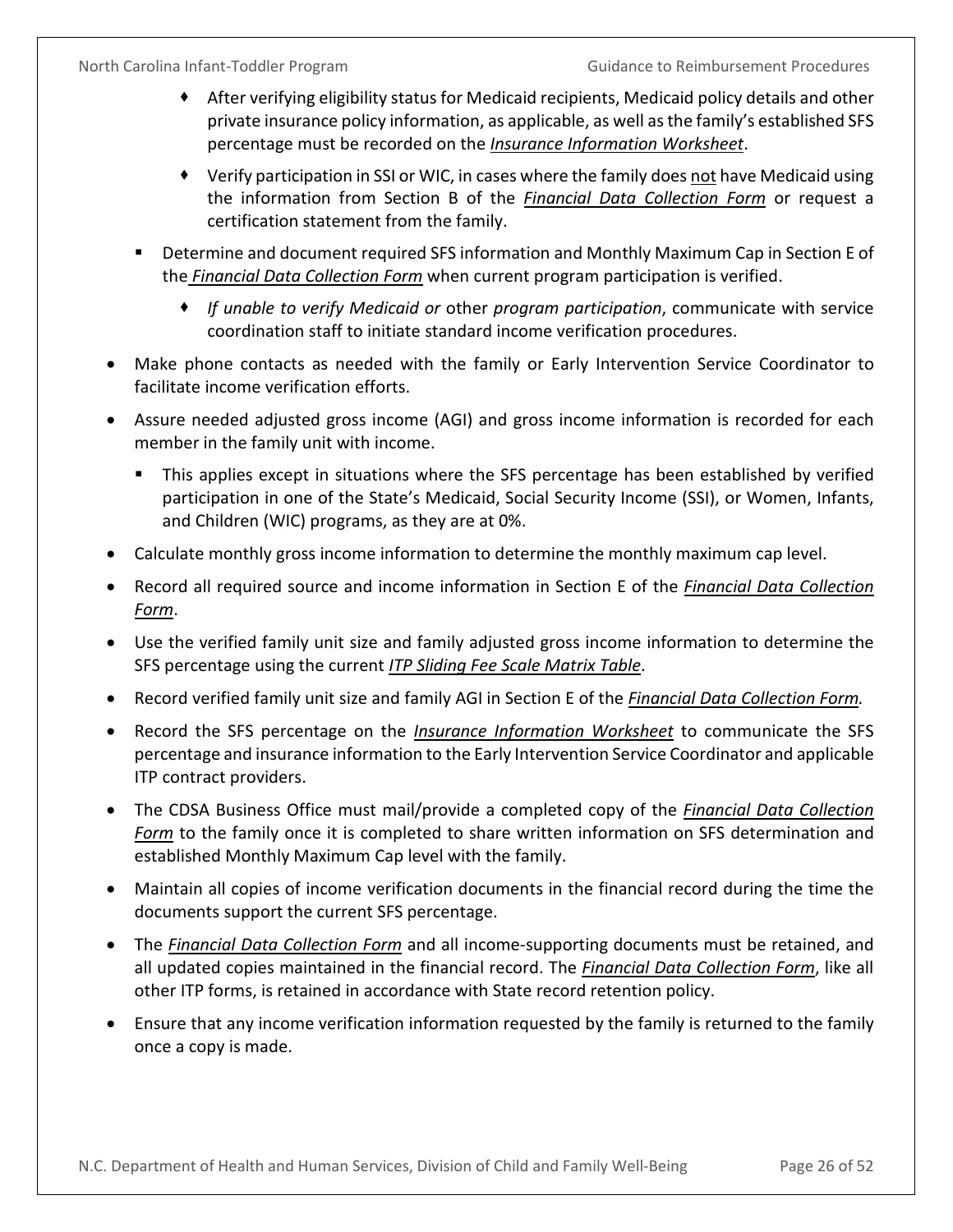#### <span id="page-30-1"></span><span id="page-30-0"></span>**Annual Re-Verification of Income**

#### *Annual Re-Verification of Income for Enrolled Families*

A family maintains the right to request a re-verification of income at any time. The ITP *requires* that family income information be re-verified by the CDSA Business Office annually at the time of the family's annual IFSP review. The CDSA Business Office must have procedures:

- To monitor the date of the last income verification for each family.
- To initiate the annual re-verification process at the direction of the CDSA Business Officer.

Although the processes are separate, for some families, an annual income re-verification process due at the time of the annual IFSP review may overlap in the same time with the effective date of the SFS update. Staff should align these two processes to support the family and reduce multiple processes as applicable. Staff should not align the processes for all families, as the reason for each is distinct.

The *Family Notification for Verification of Income & FAQ on Costs for ITP Services* must be used to notify families of the documents and the deadline required for submitting information for the income re-verification process. A new *Financial Data Collection Form* must be used to record information for income re-verification. The CDSA Business Office must determine the family's updated SFS percentage and Monthly Maximum Cap based on the income documents received. If the family does not submit the required documentation by the deadline, the SFS percentage should be established at 100% until the required documentation is received.

If changes to the SFS percentage or Monthly Maximum Cap result from the re-verification process, the Early Intervention Service Coordinator must notify the family of the change in costs for early intervention services at an IFSP review prior to the new SFS information taking effect. *Any* time the SFS percentage is changed, all procedural safeguard requirements must be followed in notifying the family of potential changes to cost for early intervention services before changes go into effect.

#### <span id="page-30-2"></span>*Procedures for Annual Re-Verification of Income for Enrolled Families*

#### **Service Coordination Staff:**

- Notify the family of the required annual re-verification process.
- Deliver the *Family Notification for Verification of Income & FAQ on Costs for ITP Services* with date required for submitting re-verification documents.
- Complete *Financial Data Collection Form* as needed to update family unit information.
- Following re-verification, schedule an IFSP review meeting and complete the IFSP Service Delivery page with updated information, if there are updates to SFS percentage, and provide all procedural safeguards related to informed consent.
- Update any applicable service authorizations within two (2) business days of the IFSP review.
- Provide a copy of the updated *Insurance Information Worksheet* to notify current providers of any SFS percentage or insurance change within two (2) business days of the IFSP review.
- Refer families to the copy of the *Financial Data Collection Form* that will be mailed/provided to the family from the Business Office for information on their current SFS percentage or Monthly Maximum Cap level.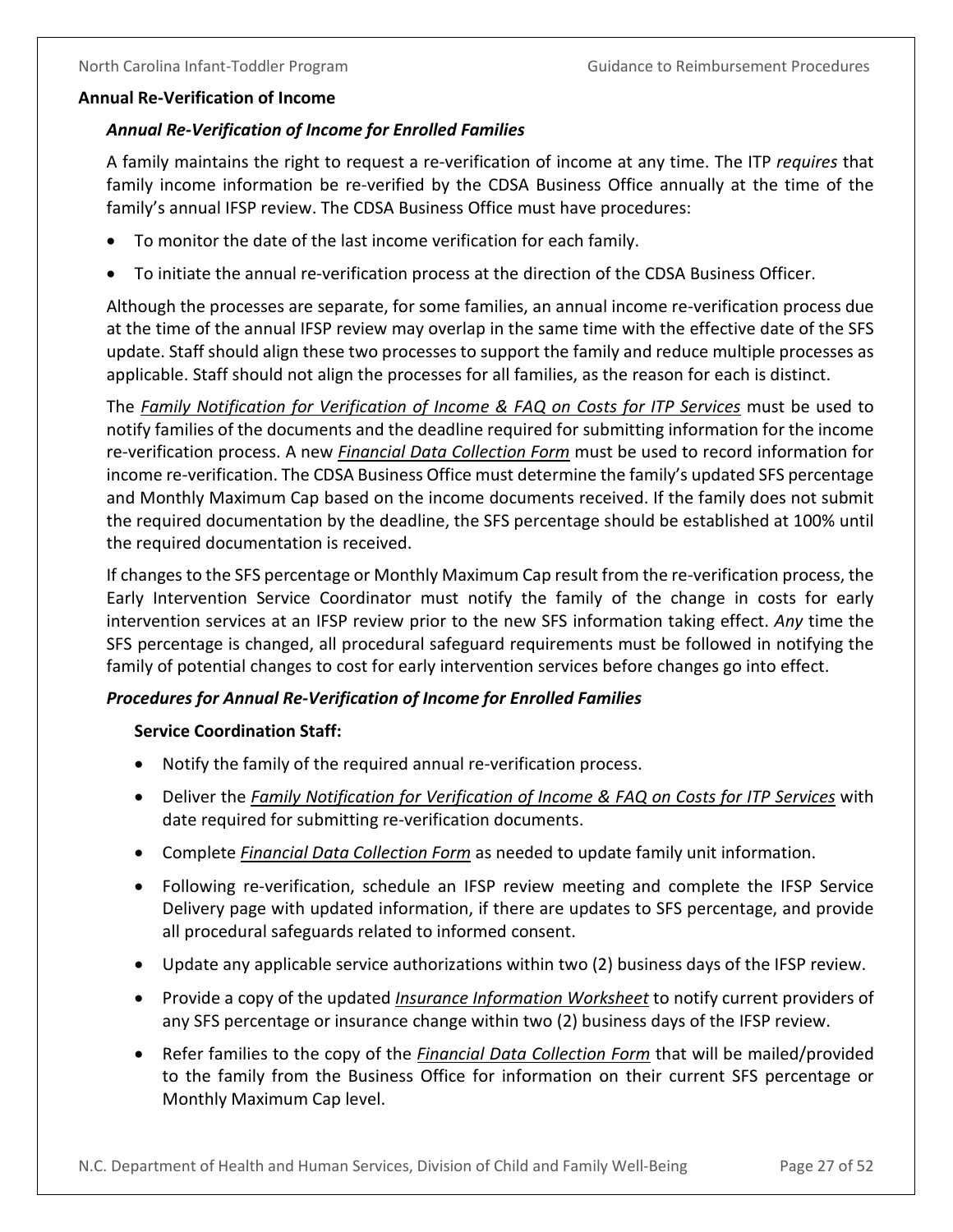### **Business Office Staff:**

- The Business Office initiates the annual review process by requesting the Early Intervention Service Coordinator to notify the family an annual review is required.
- The Business Office must supply the date required for submitting documents to be listed on the *Family Notification for Verification of Income & FAQ on Costs for ITP Services*.
- Receive the requested re-verification documents from the family and verify the information to determine an updated SFS percentage and monthly maximum cap for ITP services.
- Communicate the updated information to the service coordinator as soon as it is determined.
- The CDSA Business Office must mail/provide a completed copy of the *Financial Data Collection Form* to the family once it is completed to share written information on SFS determination and established Monthly Maximum Cap level with the family.

### <span id="page-31-1"></span><span id="page-31-0"></span>**Monthly Maximum Cap**

### *Purpose of Monthly Maximum Cap*

As stated in the *NC ITP System of Payments Notifications*, a family's monthly cost share for services consented to on the IFSP should not exceed 5% of the family's monthly gross income. The CDSA Business Office will inform the family of their maximum cap amount. This cap establishes the maximum out-of-pocket cost a family should pay for all ITP services in any month while the child is enrolled in the program. In cases where a family has multiple children enrolled in the ITP, the monthly maximum cap applies to ITP costs for the family. AT equipment can be factored into the monthly gross cap and is calculated in the month the payment was authorized by the vendor.

Monitoring of the monthly maximum cap is the responsibility of the family. They are required to pay enrolled providers up front and can document the total amount paid each month for ITP services. When a family reports the overpayment to the CDSA, the Business Office should verify charges for the month in question and request documentation from the parents to support the amount of reimbursement requested. Reimbursement for services paid is based on the month the service was received, not the month the invoice was paid.

The reimbursement for the monthly maximum cap will be administered through Exceptional Children's Assistance Center (ECAC) with verified expenses being reimbursed to the family. The family will be reimbursed for the verified amounts paid above the monthly cap for ITP services provided. For non-recurring monthly maximum cap overages, there is no HIS adjustment made and the family must continue to pay the family portion for any additional payments due to the service provider.

In situations where a family will continue to exceed the monthly maximum cap, the CDSA Business Office may adjust the family's SFS to keep the family from continuously going over their cap. However, this should be done with careful consideration and CDSAs should contact the EI Branch office to discuss the details of the case.

#### <span id="page-31-2"></span>*Required Supporting Documentation*

- List of all ITP service dates and ITP services that occurred within the month
- Copy of EOB(s), invoices, and receipts for the above services
- Service Delivery Page of the IFSP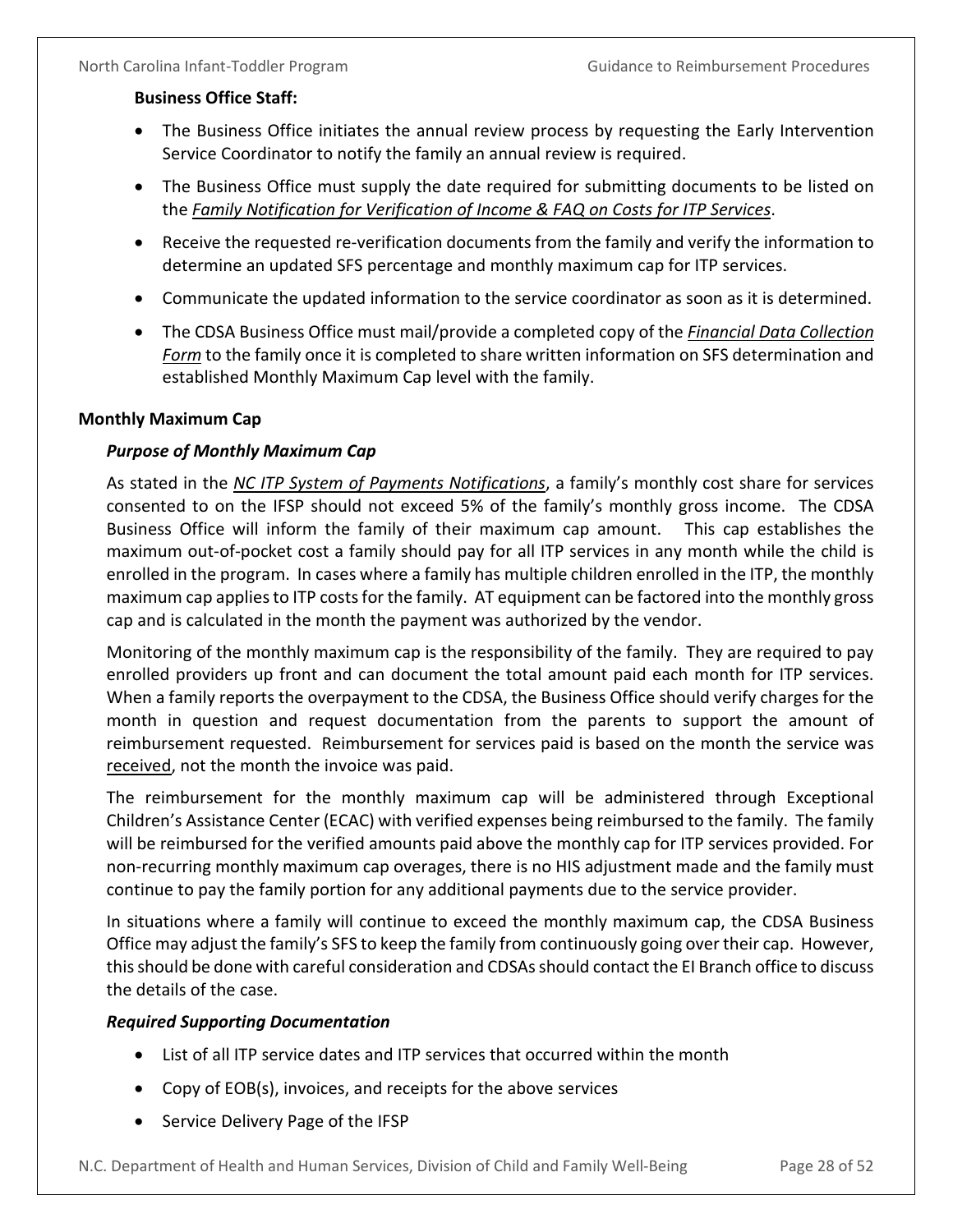#### <span id="page-32-0"></span>*Procedures for Business Office*

- Verify all information provided by the parent
- Complete the *ECAC Reimbursement of Family Payments Made for IFSP Services* form
- CDSA Business Officer signs the form and forwards it to ECAC
- ECAC will send the reimbursement directly to the family

#### <span id="page-32-1"></span>**Financial Review and Hardship Adjustment**

The Financial Review and Hardship Adjustment Application procedures provide a way for families to request a specific review of their hardships encountered that may significantly affect their ability to pay for ITP services. Hardship categories are defined as loss of home; loss of employment or income; and extensive current year medical costs.

Loss of Home (abrupt, unplanned displacement from the established permanent residence):

- Destruction (insurance claim of total loss or significant loss requiring family to move)
- Bank repossession (bank documentation)
- Eviction from rental property

#### Loss of Employment or Income:

- Unemployment information is subtracted from the documented lost wages to figure the actual loss of income.
- Notice from employer
- In absence of other verification, family may submit a letter including previous employer name, contact information, date of change in employment, and the amount of income lost. If the CDSA can verify the information, this may be used to document need.
- A hardship adjustment for a self-employed parent, like all others, should take into consideration the original amount of income verified and used in determining the SFS percentage. There may be unique challenges to verifying income loss from self-employed parent(s). In situations where verification procedures are in question, please contact your EI Branch office staff who can discuss the specific situation with you to consider the hardship adjustment application.

#### Extensive Out-of-Pocket Medical Costs:

- Total out-of-pocket expenses must meet or exceed the current AGI percentage utilized by the Internal Revenue Service, as well as meet the IRS definition of allowable medical expenses. For the current AGI percentage and definition of allowable medical expenses, please refer to *Instructions for Schedule A* on the IRS website (irs.gov).
- Medical costs refer to payments made for medical bills in the current calendar year, and not paid from spending account claimed in the prior year income tax form calculation of AGI, not including the cost of ITP services.
- Explanation of Benefits (EOB), current invoice, and receipt of payments made to document a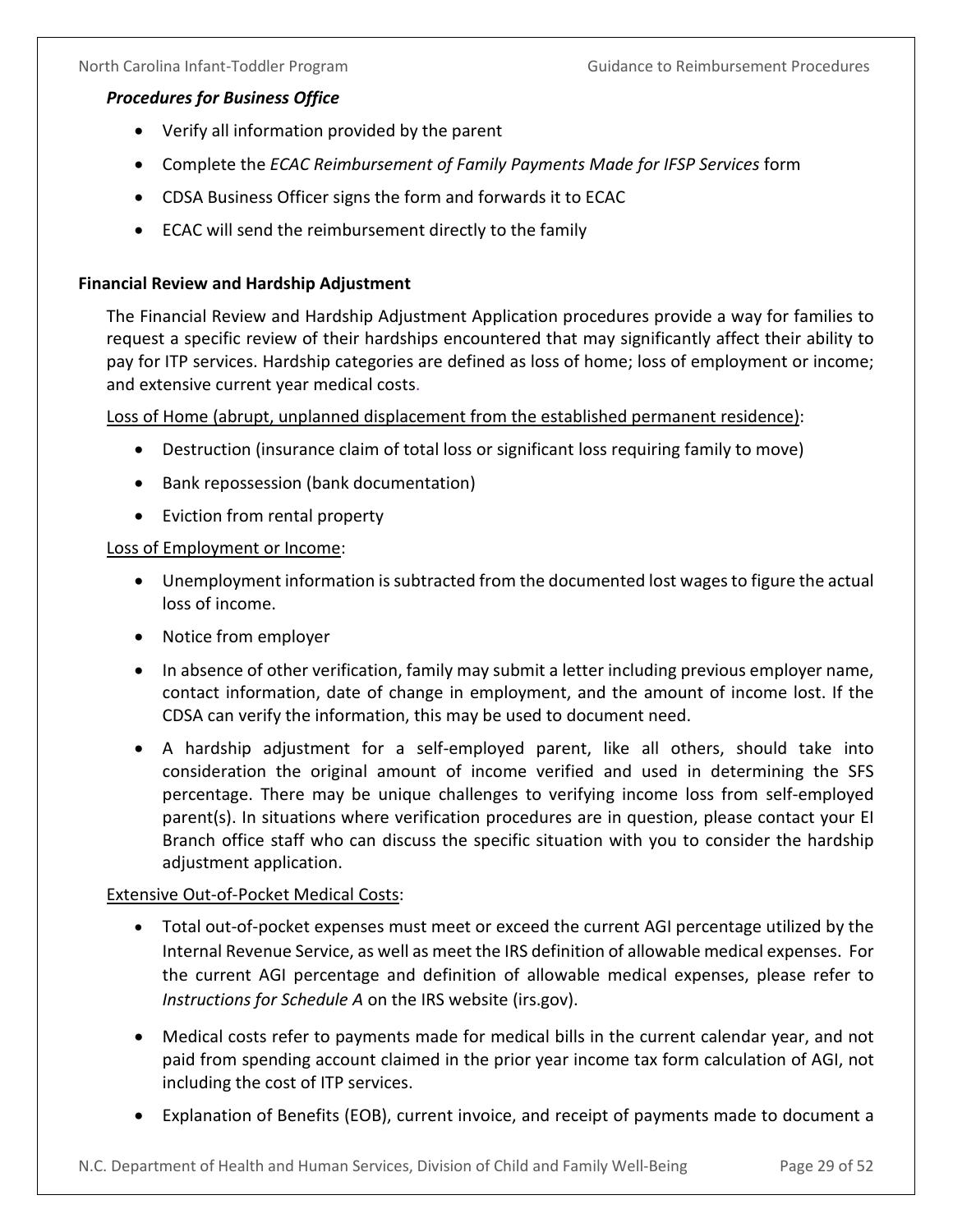medical service was provided to a member of the identified family unit and that payment for that service was made in the current calendar year.

#### <span id="page-33-0"></span>*Required Supporting Documentation*

To complete the application process, the CDSA Business Office must:

- verify the required supporting documentation submitted with the family's application;
- verify when all required supporting documentation is received; and
- put this date on the application form as the date application was completed.

The CDSA should obtain a signed release (*Authorization to Release Form*) from the family allowing us to contact the employer, if applicable. The release must specify the information to be gathered. The release must be in place prior to making any contact attempts.

The CDSA has 30 days from the date of receipt of the completed application to decide on the requested adjustment. Examples of required supporting documentation for each category are listed below. The CDSA Business Office may request additional supporting documentation, if needed.

#### <span id="page-33-1"></span>*Adjustment Decision Required Components*

- a. Date the adjustment decision is recommended
- b. New SFS percentage
- c. New monthly maximum cap, if applicable
- d. Date of next required financial review, not to exceed 9 months

**Note:** If no adjustment is recommended, provide a short summary of basis of the decision.

#### <span id="page-33-2"></span>*Adjustment Decision Guidelines*

All adjustment decisions must be reviewed and signed by the CDSA Director. The adjustment decision timeline set for next review date must be followed. An additional hardship request may occur with a new application process, if needed, following the review. Typically, adjustments should be made for 6 to 9 months with consideration of the next scheduled annual review period. CDSAs should follow the suggested guidelines based on each category when making an adjustment decision. The adjustment decision will be implemented as of the date the family is notified and signs the IFSP review page. The IFSP review must include all procedural safeguards related to notice of the change to the cost of the ITP services, and the adjustment decision will apply to service charges after the date the family signs the IFSP review. The following must happen after an adjustment decision is made:

- Update any service authorizations,
- Notify all providers of the families change in SFS, using the *Insurance Information Worksheet,* and
- Document the adjustment decision timeline set for next review date.

#### Loss of Home:

• Adjust SFS percentage to 0% for approved timeframe, not to exceed 9 months.

#### Loss of Employment or Income: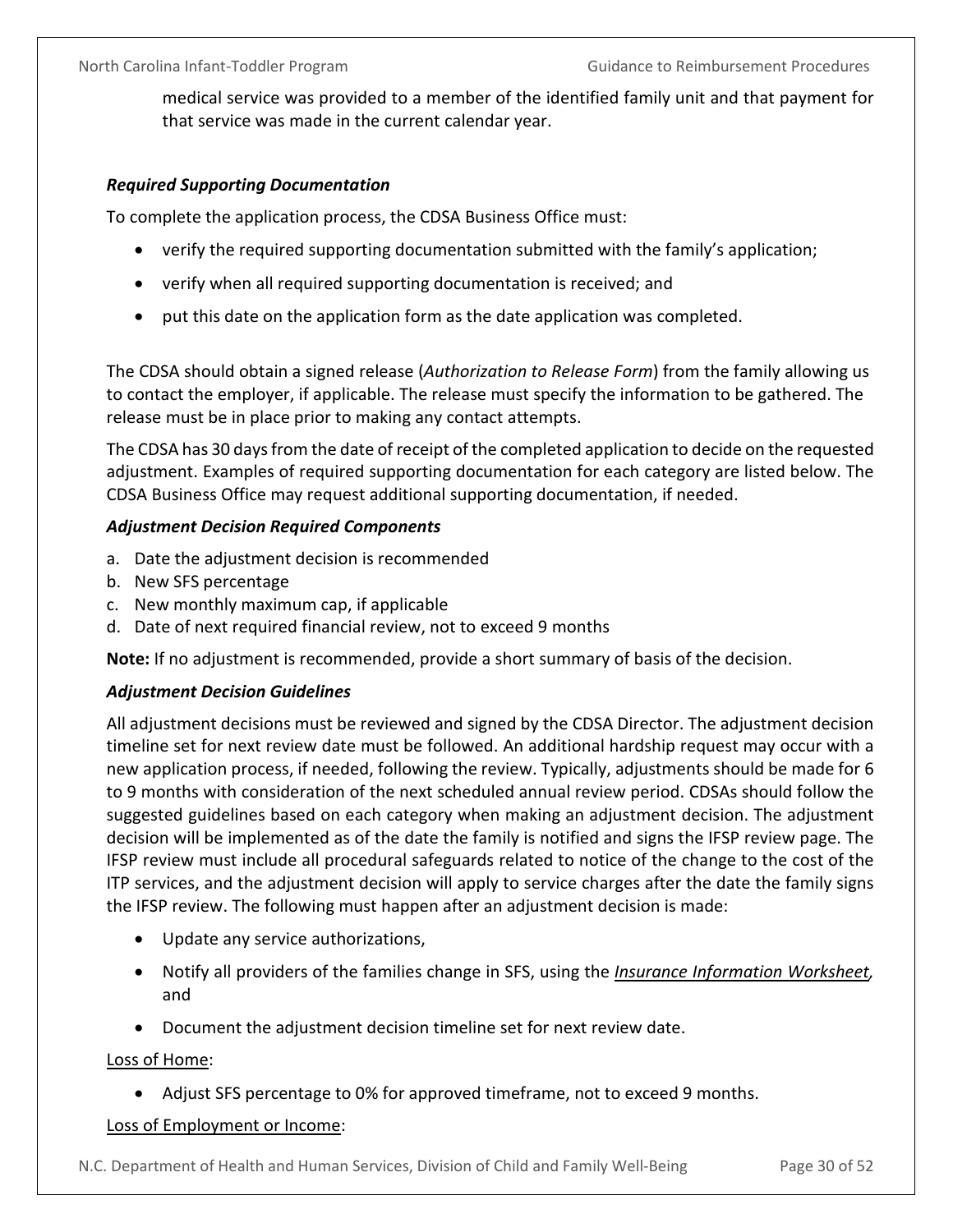• Adjust AGI by established income loss, and re-calculate SFS based on adjusted AGI, for approved timeframe, not to exceed 9 months.

### Extensive Out-Of-Pocket Medical Costs:

• Reduce AGI by the total amount of documented, current year, out-of-pocket medical expenses paid. Re-calculate SFS based on reduced AGI for approved timeframe, not to exceed 9 months.

### <span id="page-34-0"></span>*Procedures for Financial Review and Hardship Adjustment*

### **Service Coordination Staff:**

- Ensure families are aware of the Financial Review and Hardship Adjustment Request process when providing the *Family Notification for Verification of Income & FAQ on Costs for ITP Services*. If family would like more information, provide the FAQ on Financial Review and Hardship Adjustment and/or the *Financial Review and Hardship Adjustment Application*.
- Assist the family as needed in explaining the FAQ on Financial Review and Hardship Adjustment and/or completing the *Financial Review or Hardship Adjustment Application*. The service coordinator should:
	- **•** help the family in identifying a specific category on the application and
	- assist family in identifying the required supporting documentation to be submitted to the Business Office.
- Schedule the IFSP review meeting as soon as possible after the decision or within two weeks of approval date.
- Update any applicable service authorizations within two (2) business days of the IFSP review.
- Provide an updated *Insurance Information Worksheet* to notify IFSP team providers of any SFS percentage and/or consent to use insurance and insurance detail changes within two (2) business days of the IFSP review.
- Refer families to the copy of the *Financial Data Collection Form* that will be mailed/provided to the family from the Business Office for information on their current SFS percentage or Monthly Maximum Cap level.
- Be aware of the review timeline set in the adjustment decision and communicate with the CDSA Business Office regarding the re-verification process as needed.

#### **Business Office Staff:**

- Receive the *Financial Review and Hardship Adjustment Application* form to ensure the supporting documentation is sufficient for verification.
- Record the date of the completed application on the *Financial Review and Hardship Adjustment Application* is received.
- Inform the family in a letter of the date the application was received as complete with all required supporting documentation as determined by the Business Office. The Director should sign this letter notifying the family the complete application has been received and that a decision will be made in 30 days.
- Notify the Early Intervention Service Coordinator of the date the *Financial Review and Hardship*

N.C. Department of Health and Human Services, Division of Child and Family Well-Being Page 31 of 52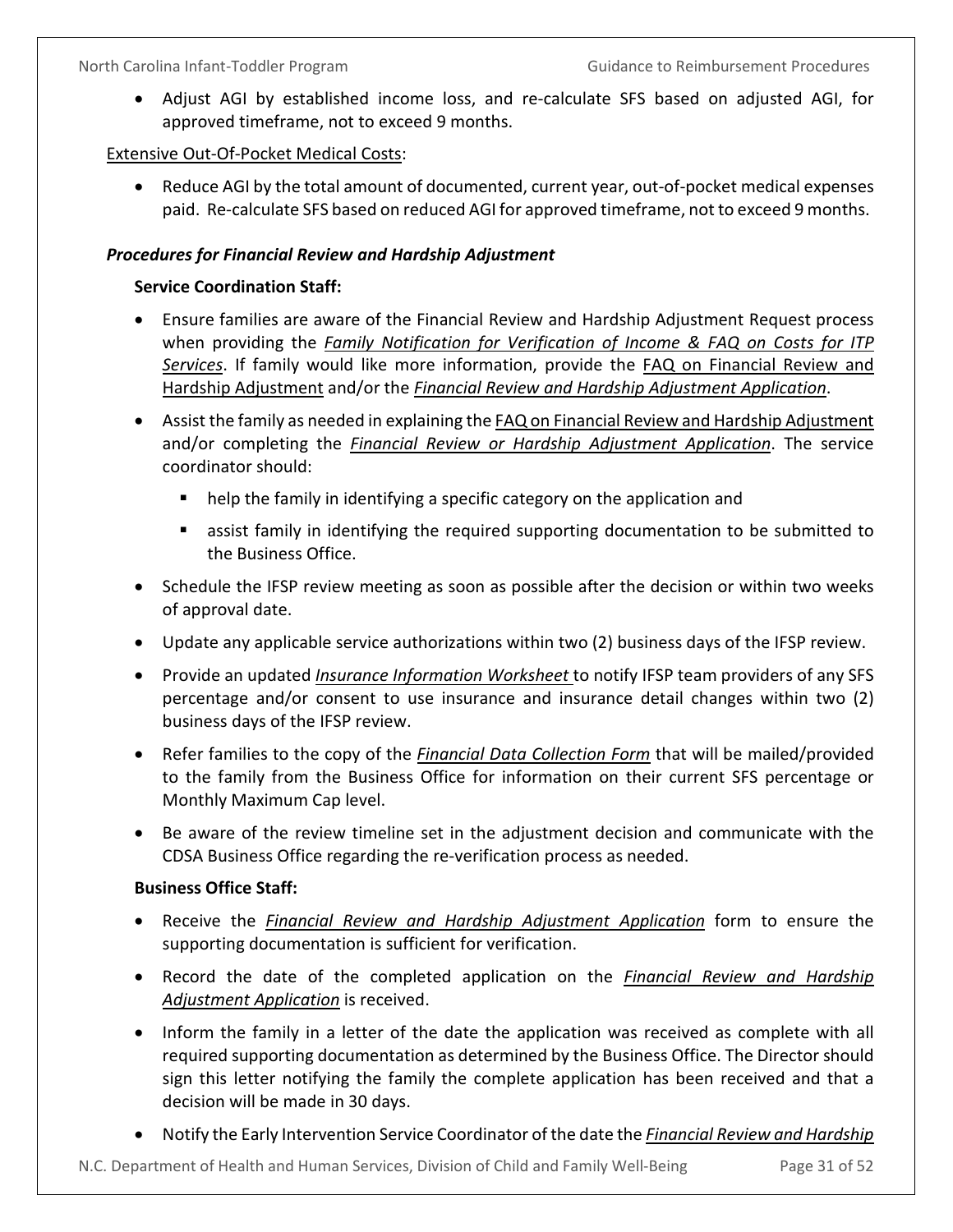*Adjustment Application* was verified as completed.

- Review the application and supporting documentation to make an adjustment recommendation to the CDSA Director within 10 business days of receiving the completed application.
- Track the next required financial verification process required by the adjustment decision. The CDSA Business Office will track the new required date of financial re-verification that was established by the adjustment decision.
- Inform the Early Intervention Service Coordinator when the financial verification process should begin in order to follow the review requirements set in the adjustment decision.
- The CDSA Business Office must mail/provide a completed copy of the *Financial Data Collection Form* to the family once it is completed to share written information on SFS determination and established Monthly Maximum Cap level with the family.
- Upon approval of the SFS adjustment by the CDSA Director, the Financial Investigation screen in HIS should be updated to document any changes to SFS. The effective date of the SFS change is the date the IFSP Review Page is signed.

#### **CDSA Director:**

- Sign the letter notifying the family the complete application has been received.
- Approve or revise the recommendation made by the CDSA Business Office.
- Communicate in a written letter the final decision to the financial officer, the service coordinator, and the family within 20 days of receiving the completed application.

## <span id="page-35-0"></span>**Insurance Identification**

#### <span id="page-35-1"></span>**Identifying Insurance Information**

#### <span id="page-35-2"></span>*Established Methods for Verification of Medicaid Benefits*

Refer to the current DHB's *NCMMIS Provider Claims and Billing Assistance Guide* in the section on verifying eligibility to determine available methods for verification of a client's Medicaid eligibility status. The provider of the early intervention service, whether the CDSA or community provider, is responsible for verification of the family's Medicaid eligibility and/or insurance coverage.

#### <span id="page-35-3"></span>*Established Methods for Insurance Identification*

The *Insurance Information Worksheet* is used to collect information on client plan benefits, limitations, and other coverage effects and to communicate the family's instruction on consent to use Medicaid and private insurance**,** as well as the established SFS percentage to ITP providers.

When consent to use insurance is provided, insurance information must be identified to:

- identify if the insurance plan is an available funding source for early intervention services,
- identify the requirements needed to access the funding source, and
- assist the family in making provider selections as needed.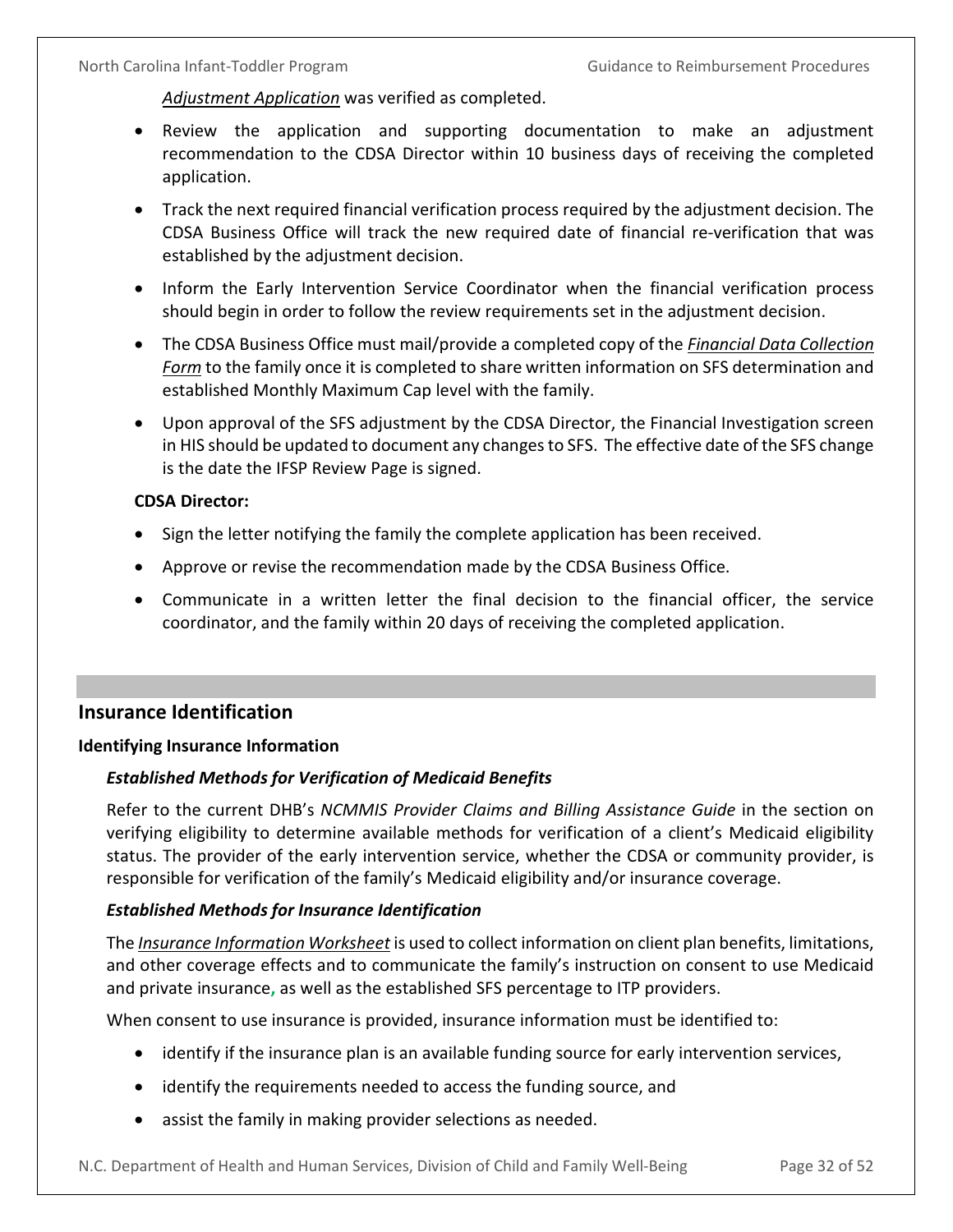There are three primary ways to identify insurance benefits and each should be tried in the following order when consent to use insurance has been provided: by the web, by phone and by quote from an insurance representative.

- 1. Web-based insurance company resources
	- Identify benefits by using basic subscriber information and/or by accessing an automated system and requesting a fax.
- 2. Phone contacts to the insurance company
	- Call the benefits verification department of the insurance carrier using the phone number found on the back of the insurance identification card.
	- Use the general phone number for the insurance company provided by the family if you do not have the card information.
- 3. Insurance company representative
	- Benefit identification is not a guarantee of payment. The insurance representative may provide a quote of plan benefits. Final determination regarding reimbursement will be made when the insurance company reviews the actual claim.
	- Key points for communicating with insurance representatives.
		- a. Identify yourself as a provider and make the request to identify benefit coverage.
		- b. Provide the name, policy number, date of birth, and/or other information requested to locate the policy.
		- c. Request *all* fields required from the *Insurance Information Worksheet* i.e.; the effective date of policy; out of network benefits, etc.; the in/out network benefits may include differences in copayment, coinsurance, deductible, covered services, etc. It is important to get all the information on the worksheet completed, when available.
		- d. Request the address where claims should be sent each time to *confirm* the correct address. Many insurance carriers have separate claims-paying facilities and information on the card may not be the most updated.
		- e. If needed, make a call to the family or communicate with the service coordinator to assist in having family gather needed insurance information when company will not discuss with potential provider or will only provide certain details to the subscriber.

#### <span id="page-36-0"></span>*Procedures for Insurance Identification*

#### **Service Coordination Staff:**

- With parental consent, initiate the process of identifying insurance coverage or other funding sources with the family at the initial visit. The service coordinator must ask the family to identify any public or private insurance coverage for the referred child.
- Record any insurance information reported by the family (Medicaid and private insurance policy information as applicable) from the insurance card(s). Insurance plan information must be filled in on the *Insurance Information Worksheet*.
- When consent for use of insurance is provided, notify family members of their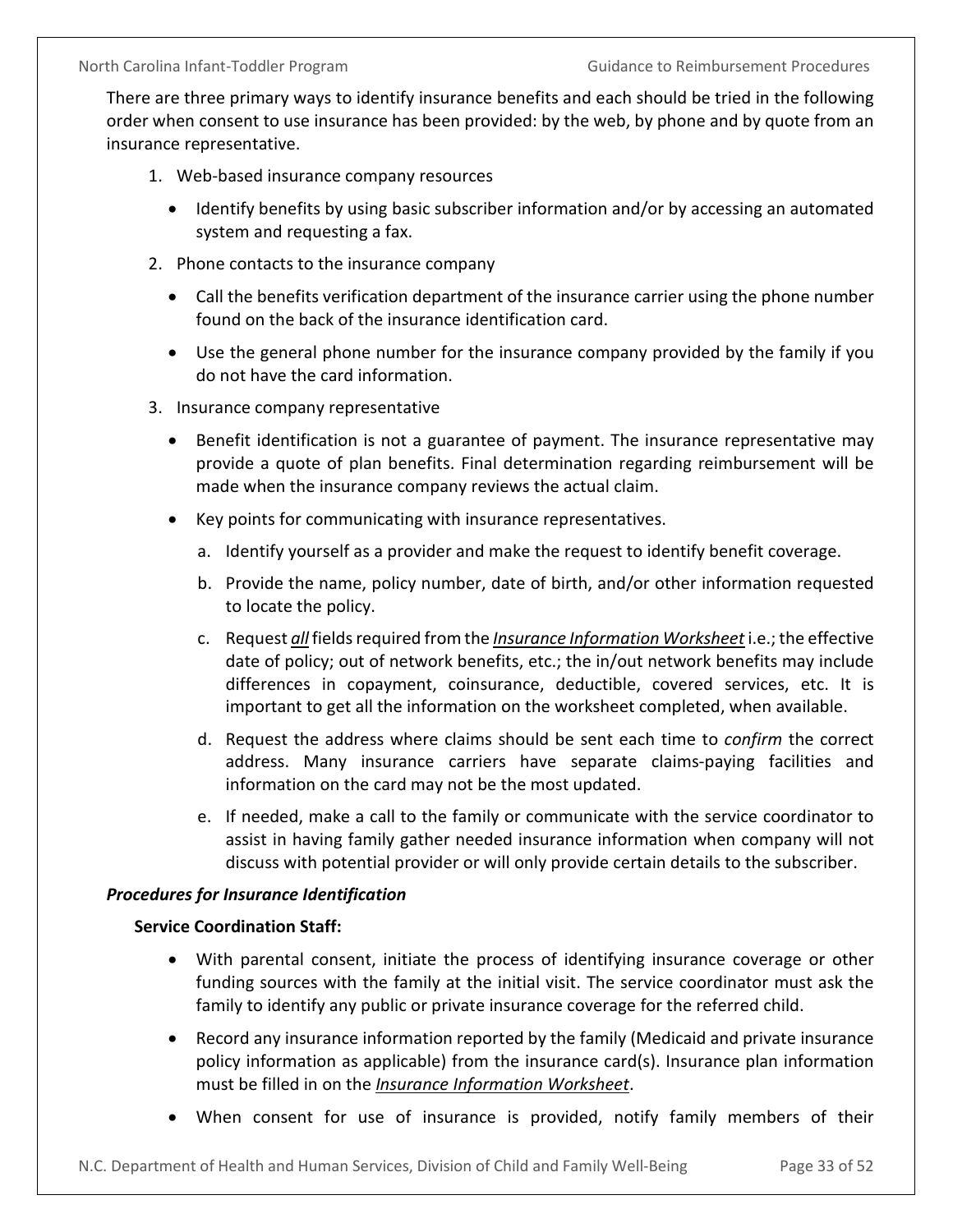responsibility to provide a copy of the insurance policy subscriber card to the Business Office as stated on the *Family Notification for Verification of Income & FAQ on Costs for ITP Services* document.

- When consent for use of insurance is provided, indicate family consent to use insurance was provided on the *Insurance Information Worksheet* next to the SFS percentage information to be shared with ITP providers.
- The *Insurance Information Worksheet* will be used as a resource when informing the family of how the cost of early intervention services on the IFSP will be determined, and for sharing established SFS percentage information as well as consent instruction on use of insurance and insurance policy information with ITP providers.
- Submit the **original** *Insurance Information Worksheet* to the CDSA Business Office.

#### **Business Office Staff:**

- Identify the insurance plan details based on the information provided from service coordinator on the *Insurance Information Worksheet*, or from the copy of the insurance policy subscriber card provided by the family.
- Research all available coverage details needed for completing the *Insurance Information Worksheet*.
- Use established methods to determine which early intervention services are covered plan benefits to identify prior approval requirements or service limitations, or any other information needed to implement ITP fees and billing policy.
- Use the *Insurance Information Worksheet* to record the details collected from the plan website or phone contacts with the insurance company or the subscriber.
- Complete the *Insurance Information Worksheet* prior to the planned initial IFSP meeting to communicate the family's established SFS percentage and insurance plan details to the service coordinator for use at the meeting.
- Ensure the service coordinator has a copy of the *Insurance Information Worksheet* in a timely manner. The *Insurance Information Worksheet* will be used as a resource when informing the family of how the cost of early intervention services on the IFSP will be determined, and for sharing established SFS percentage information as well as consent instruction on use of insurance and insurance policy information with ITP providers.

## <span id="page-37-0"></span>**Consent and Notification of Financial Policy**

#### <span id="page-37-2"></span><span id="page-37-1"></span>**NC ITP Forms Documenting Informed Consent**

#### *Consent for Eligibility Evaluation and/or Child Assessment*

The *Consent for Eligibility Evaluation and/or Child Assessment* form presents a place for a family to provide or decline written consent for:

- 1. The ITP to carry out the Eligibility Evaluation and/or the Child Assessment.
- 2. The ITP provider to bill private insurance and/or Medicaid for the Eligibility Evaluation and/or Child Assessment and related service coordination activities as applicable for prior to the

N.C. Department of Health and Human Services, Division of Child and Family Well-Being Page 34 of 52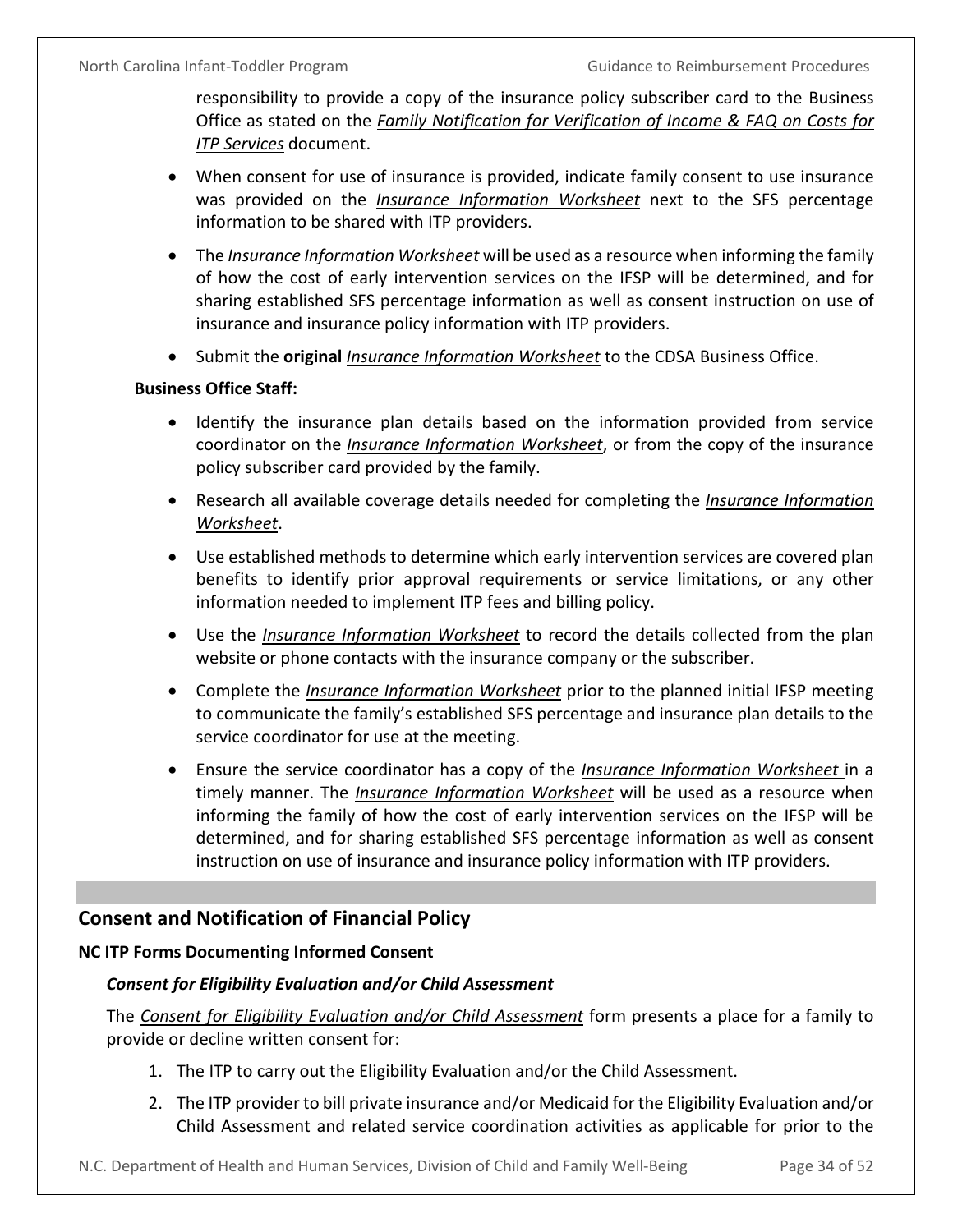initial IFSP development.

As part of notification required for informed consent, families will also be asked to indicate by initialing that they:

- 1. Received a copy of the *NC ITP System of Payments Notifications* and that the notifications related to billing private and public insurance benefits have been explained to them and that they understand them.
- 2. Understand ITP policy provides that evaluation, assessment, and service coordination activities are provided at no cost to all families, regardless of consent for billing private insurance/Medicaid.

#### <span id="page-38-0"></span>*IFSP Agreement and Review*

The *IFSP Agreement and Review* page presents a place for a family to provide or decline written consent for:

- 1. The NC ITP and service providers to provide the NC ITP services identified on the IFSP and to carry out all the activities as reviewed on the IFSP.
- 2. The *IFSP Agreement and Review* page also presents a place for a family to provide or decline written consent for the NC ITP provider to bill private insurance and/or Medicaid on record for the child for all for the early intervention services as identified on the IFSP including increases in the frequency, length, duration, or intensity. There is also option for consenting with specific exceptions documented.

As part of notification required for informed consent, families will also be asked to indicate by initialing that they:

- 1. Received a copy of the *NC ITP System of Payments Notifications* and that the notifications related to billing private and public insurance benefits have been explained to them and that they understand them.
- 2. Have provided insurance information on record for the child is current and accurate.
- 3. Understand if their child is covered by private insurance and Medicaid, private insurance must be billed first, before Medicaid benefits can be accessed.

#### <span id="page-38-1"></span>*NC ITP Documents used in Notification of Financial Policy*

The provision of notification of financial policy and child and family rights required to be provided during consent activities is documented on the *Consent for Eligibility Evaluation and/or Child Assessment* form and the *IFSP Agreement and Review* page based on the services that are being planned. The parent/guardian must sign and date these completed forms in order to acknowledge notification and understanding of the information and to provide their written consent.

#### <span id="page-38-2"></span>*NC ITP System of Payments Notifications*

The *NC ITP System of Payments Notifications* document is composed of ten categories of policy/notifications that must be explained to the family when consent is being sought for early intervention services and/or use of insurance. The ten categories of policy/notifications include:

• Section I: **ITP SLIDING FEE SCALE (SFS)** is a notification that ITP fee and billing policy uses the SFS to determine ability or inability to pay for ITP services and reference to the program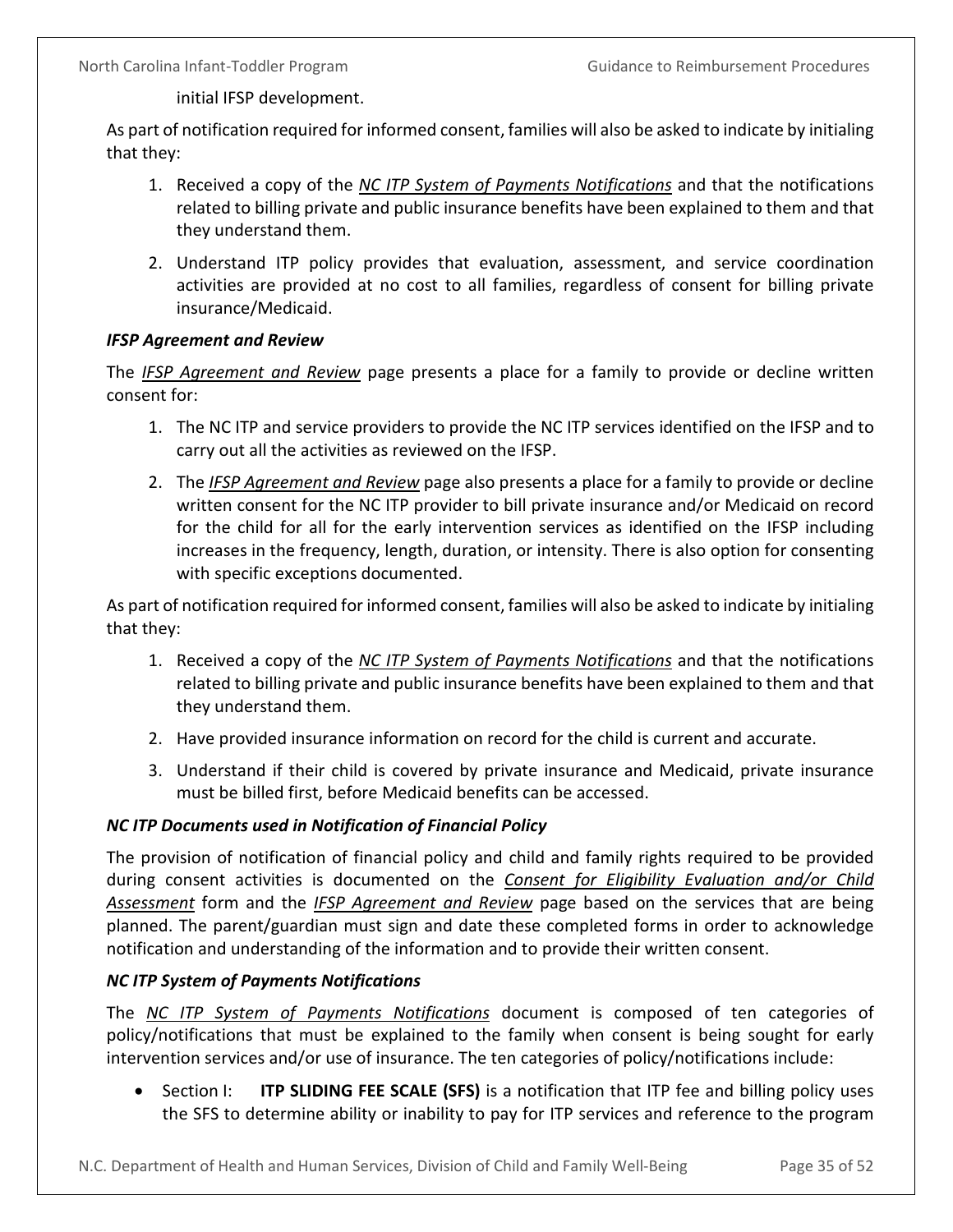website for the ITP SFS and Fee Schedules.

- Section II: **"NO COST" SERVICES** is a notification of services that are provided at no cost to families in our ITP policy.
- Section III: **"CHARGEABLE" SERVICES** is a notification that all ITP services other than those specified as "no cost" may be charged to the family and that the SFS percentage will determine the family's cost share.
- Section IV: **INCOME VERIFICATION/ SFS DETERMINATION** is notification of the ITP policy and rights related to income verification and determining the family cost share, and the family's rights related to costs and fees.
- Section V: **HARDSHIP ADJUSTMENT** is notification that a family may apply at any time for consideration of a hardship adjustment if their financial situation changes or they are impacted by extraordinary medical expenses.
- Section VI: **CONSENT FOR USE OF PRIVATE INSURANCE AND MEDICAID** is notification of ITP Policy regarding consent and use of private insurance and costs of services.
- Section VII: MEDICAID is notification of specific policy and rights related to Medicaid.
- Section VIII: **PRIVATE INSURANCE** is notification of specific policy and rights related to use of private insurance.
- Section IX: **CDSA FEE COLLECTION POLICY** is notification of specific policy related to CDSA collection of amounts due to ITP services providers.
- Section X: **REASON ITP REQUESTS SOCIAL SECURITY NUMBER** is notification of privacy practice and the reason the ITP will request the social security number of the financially responsible adult of the children enrolled in the ITP.

#### <span id="page-39-0"></span>*When to Complete Consent Forms and Notification of Financial Policy*

The *Consent for Eligibility Evaluation and/or Child Assessment* form is completed at the initial visit when consent is being requested for Eligibility Evaluation or any other time consent is being requested for Child Assessment. The *NC ITP System of Payments Notifications* and any applicable *Child and Family Rights* must be provided each time consent is requested.

*IFSP Agreement and Review* page is completed at the established times for annual or other required IFSP reviews. The *NC ITP System of Payments Notifications* and any applicable *Child and Family Rights* must be provided each time consent is requested for early intervention services. Consent must be obtained prior to billing Medicaid and private insurance for any early intervention services on the IFSP; each time there is a change to the family's Sliding Fee Scale percentage; and each time consent for services is required due to an increase (in frequency, length, duration, or intensity) in the provision of services in the child's IFSP. The signature date is the effective date for all consents or directives authorized by the family, unless denoted by *Request Restriction on Use and Disclosure of Health Information*.

## <span id="page-39-1"></span>*Procedures for Consent Forms and Notification of Financial Policy*

#### **Service Coordination Staff:**

• For the Eligibility Evaluation, use the *Consent for Eligibility Evaluation and/or Child Assessment*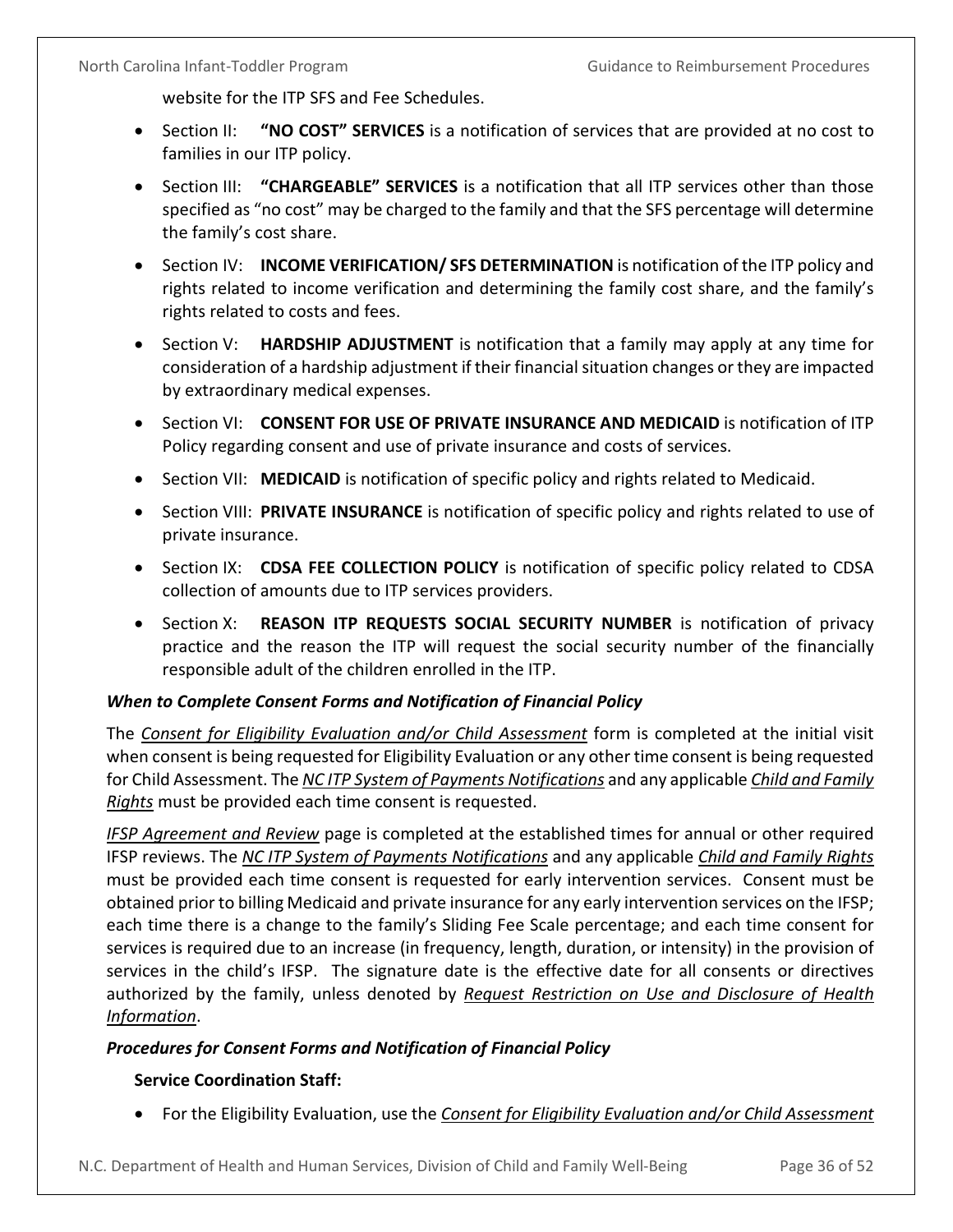form to request family consent for service and use of insurance.

- Use the *Insurance Information Worksheet* to begin to collect insurance information when consent to use insurance is provided.
- Communicate with the CDSA Business Office to ensure specific information on insurance policy detail and the established family SFS percentage is collected and included on the *Insurance Information Worksheet* prior to consent notifications and requesting consent at the IFSP meeting.
- Communicate with the CDSA Business Office to ensure insurance information collected on the *Insurance Information Worksheet* may be used during notification.
- Use the *Insurance Information Worksheet* to communicate the determined SFS percentage and any identified plan details with the family when explaining the cost of early intervention services.
- Inform the family of ITP fees and billing policy related to the services being planned using the *NC ITP System of Payments Notifications* document whenever consent is requested.
- Notify families of their agreements per the signing statements on either the *Consent for Eligibility Evaluation and/or Child Assessment* form or the *IFSP Agreement and Review* page depending on which services consent is being requested.
- Review the insurance coverage at each IFSP review to ensure all information is accurate and no changes are required to ensure accurate notification of family financial responsibilities to the ITP.
- Ensure the family receives a copy of the completed *Financial Data Collection Form* when requested by the family.
- Ensure all IFSP service providers receive a copy of the *Insurance Information Worksheet* and most-current IFSP prior to their initiation of IFSP services to inform them of the family's established SFS percentage information, insurance policy information, and the family's consent instruction on use of insurance.
- Ensure the *Financial Data Collection Form* is **NOT** shared with community service providers; this form contains sensitive information and once completed should only be submitted to the CDSA.

#### **Business Office Staff:**

- Provide the Early Intervention Service Coordinator with the determined Monthly Maximum Cap information needed prior to the IFSP meeting (*Financial Data Collection Form)*.
- Provide the Early Intervention Service Coordinator with the completed *Insurance Information Worksheet* including any specific family information, and the determined SFS percentage prior to the IFSP meeting.
- Collaborate with the Early Intervention Service Coordinator during the income verification process (i.e., gathering family unit size, income verification, and identifying insurance coverage) to ensure all information needed is available to inform the family of their financial responsibility.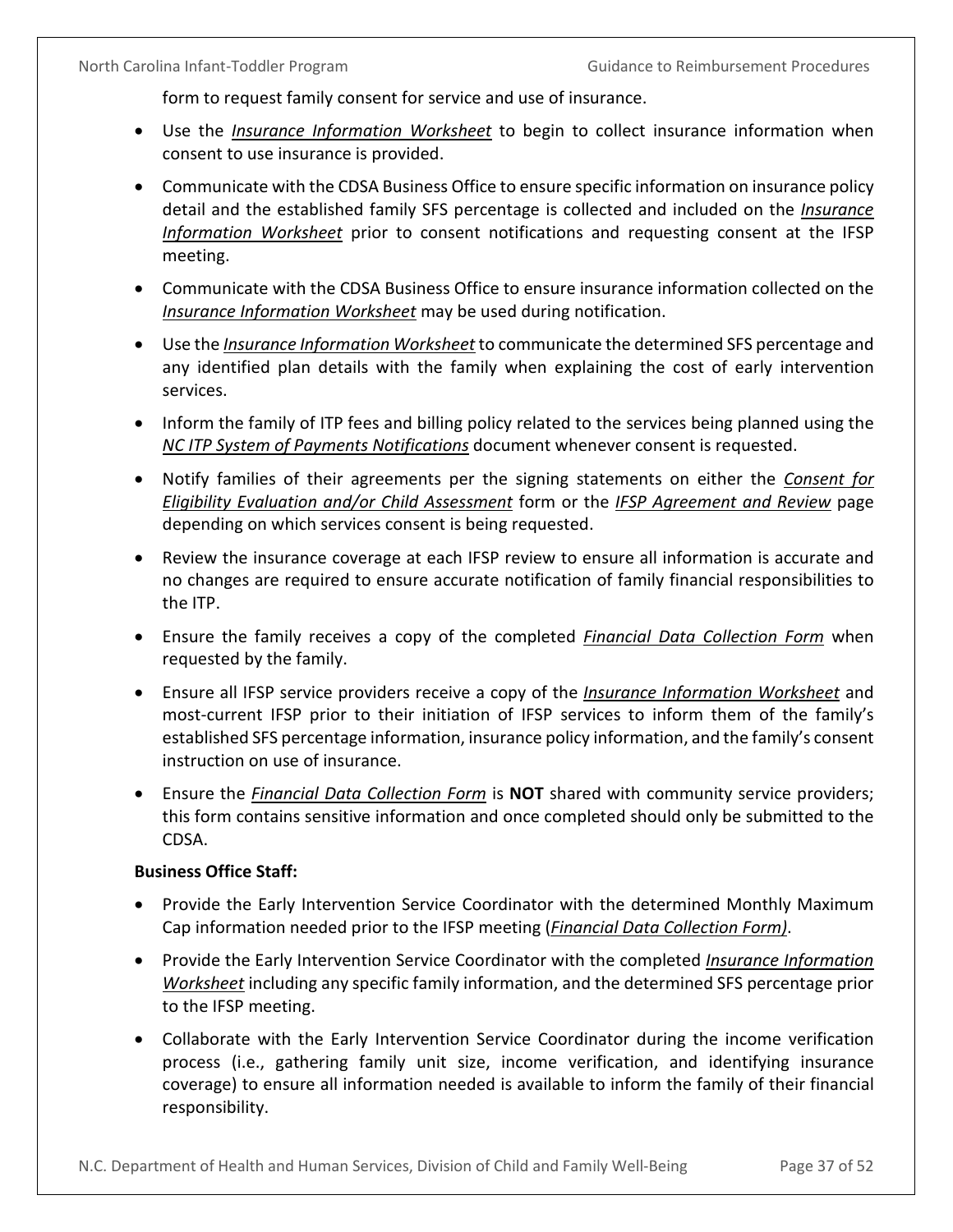- If the appropriate information has not been supplied by the family or is not made available in a timely manner by the family, the SFS will be established at 100%. This should be documented on the *Financial Data Collection Form* and maintained in the financial record. When entering this information into HIS, Financial Investigation form, under Income-Validation option, select #7 Insufficient/ No Information Provided by Family.
- Complete the *Insurance Information Worksheet* any time the Early Intervention Service Coordinator notifies the CDSA Business Office of a change to the family's insurance coverage or there is a change in the family's SFS percentage.

## <span id="page-41-0"></span>**Privacy Policy**

## <span id="page-41-1"></span>*Family Education Rights and Privacy Act (FERPA)*

The Family Education Rights and Privacy Act (FERPA) is a federal law that protects the privacy of children and parents who receive services from the ITP. Information concerning a child or family member is confidential and must not be exchanged among service providers without written authorization from the parent, except under special circumstances where this release is allowable by law such as a health or safety emergency, under court order, or as an allowable child find activity. The agency, however, may release confidential information to its own employees who have a legitimate need for access to the information.

## <span id="page-41-2"></span>**CDSA Fee Collection Policy**

## <span id="page-41-3"></span>*Expected Payment Terms*

The CDSA must inform the family how it will collect fees due by the family. Family fees are due thirty (30) days from the initial invoice date and will be invoiced monthly by the provider of the early intervention service. The service provider is expected to bill available insurance first for early intervention services within the guidelines of the ITP fee and billing policy.

Family fees are collected by the provider of the early intervention service after insurance has been billed and appropriate family cost has been determined through the application of the SFS percentage to the base charge. ITP community providers should develop and follow fee and billing practices related to invoicing and debt collection that are in line with the NC ITP Policy and Procedure Manual.

## <span id="page-41-4"></span>*Insurance Payments Made to the Subscriber*

The ITP will invoice the family for the amount the insurance plan transferred to the subscriber for reimbursement of the early intervention service when a family has authorized consent to bill insurance and the insurance plan has paid the subscriber directly (transferred liability) for the service. This will be identified on the letter with the invoice and the family SFS percentage **will not** apply to the balances in which the liability was transferred by the insurance company.

If the liability was transferred to the family, the ITP may bill the family to collect the insurance plan reimbursement for the early intervention service. Families are notified of this when reviewing the *NC ITP System of Payments Notifications*.

## <span id="page-41-5"></span>*Requesting the Social Security Number of the Responsible Adult*

To fully comply with the North Carolina General Statutes (N.C.G.S. 105A-3 and N.C.G.S. 147-86.21), the NC ITP must request the social security number of the financially responsible adult for families that participate in our program. This is solely to comply with debt collection procedures and should NOT

N.C. Department of Health and Human Services, Division of Child and Family Well-Being Page 38 of 52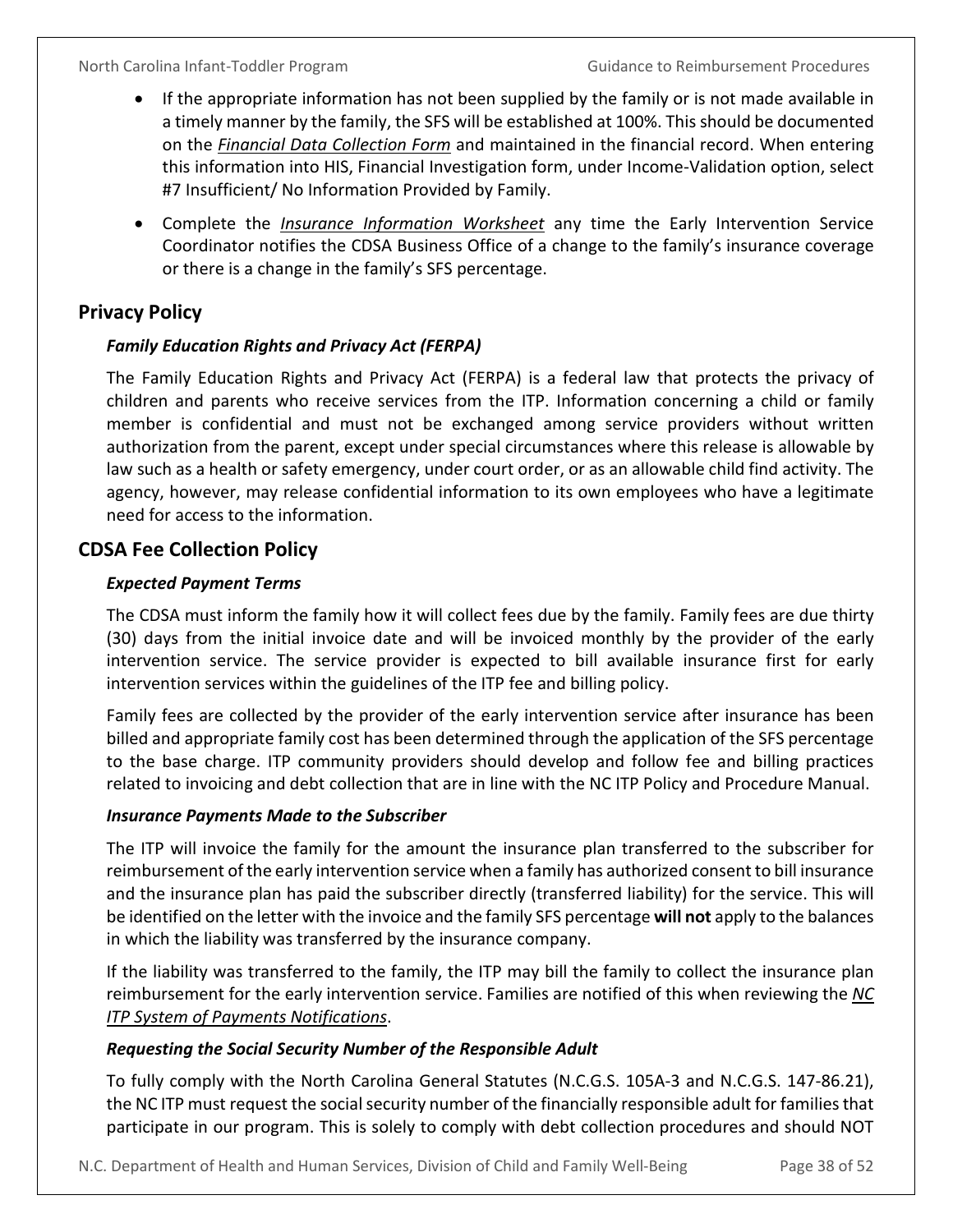be shared with ITP providers. The social security number will be used only for this purpose and will not be distributed for any other reason, except required by law.

If a guarantor refuses to provide the social security number of the financially responsible adult, services must still be provided as prescribed by the NC ITP. The CDSA Business Office should document "refused to provide" on the *Financial Data Collection Form* and follow ITP collection procedures, including referral for outstanding debts to the Attorney General's office and collections agency.

### <span id="page-42-0"></span>*Outstanding Balances*

The account aging process begins from the date the initial invoice is sent. If insurance was authorized to be billed, the EOB should be processed appropriately prior to transferring amounts due to family pay. The family pay outstanding balances must be managed monthly according to the 30-60-90-day schedule as appropriate. CDSA Business Office staff must send invoices and past due notices to families on a standard 30-60-90-day schedule.

### <span id="page-42-1"></span>*Summary of Standard Operating Procedure for Outstanding Balances owed to NC ITP*

| <b>Sliding Fee Scale Balance</b>                    | <b>Insurance Reimbursement Sent to Subscriber</b>      |
|-----------------------------------------------------|--------------------------------------------------------|
| Bill Insurance/Review Explanation of Benefits (EOB) | Bill Insurance/Identify Liability Transferred from EOB |
| Send Initial Invoice for SFS Balance Due            | Phone Call 1st notification of issue                   |
| Invoice/30 Day Past Due Letter 1                    | Invoice/30 Day Past Due Letter 1                       |
| Invoice/60 Day Past Due Letter 2                    | Phone Call 2nd notification of issue                   |
| Prepare PWN to terminate services (if applicable)   | Invoice/60 Day Past Due Letter 2                       |
| Phone Call 1                                        | Prepare PWN to terminate services (if applicable)      |
| Invoice/90 Day Past Due Letter 3 (final notice)     | Invoice/90 Day Past Due Letter 3 (final notice)        |
| Report to DPH Budget Office                         | Report to DPH Budget Office                            |

**Note:** Contract CDSAs should follow the protocol of their parent agencies regarding actions on outstanding balances.

#### <span id="page-42-2"></span>*Outstanding Balance Payment Arrangements*

Families should be instructed to send payment to the CDSA by mail or bring the payment to the Business Office. If payment is not received in a timely manner and the family contacts the CDSA to discuss the payment of balances due, the CDSA Business Office may develop a reasonable default payment plan. If full payment or other arrangements to develop or amend a payment plan are not made after the 90 days past due notice, the CDSA must report the account to the DPH Budget Office to begin further collection efforts administered by the Other Accounts Receivable Section of the Controller's Office.

Once the account is submitted to the DPH Budget Office for collections, it will be processed and sent to the Other Accounts Receivable Section of Controller's Office for reporting to the North Carolina Attorney General's Office as a past due account. If required, it may be turned over to the North Carolina Department of Revenue as a delinquent account subject to the Debt Setoff Collection against Individual Income Tax Refunds Policy.

#### <span id="page-42-3"></span>*Reasonable Payment Plans*

If a family contacts the CDSA Business Office with extenuating circumstances related to their ability to pay past due account balances, the Business Office must discuss the financial situation with the family. The CDSA Business Office may arrange a payment plan with the family if requested by the family. The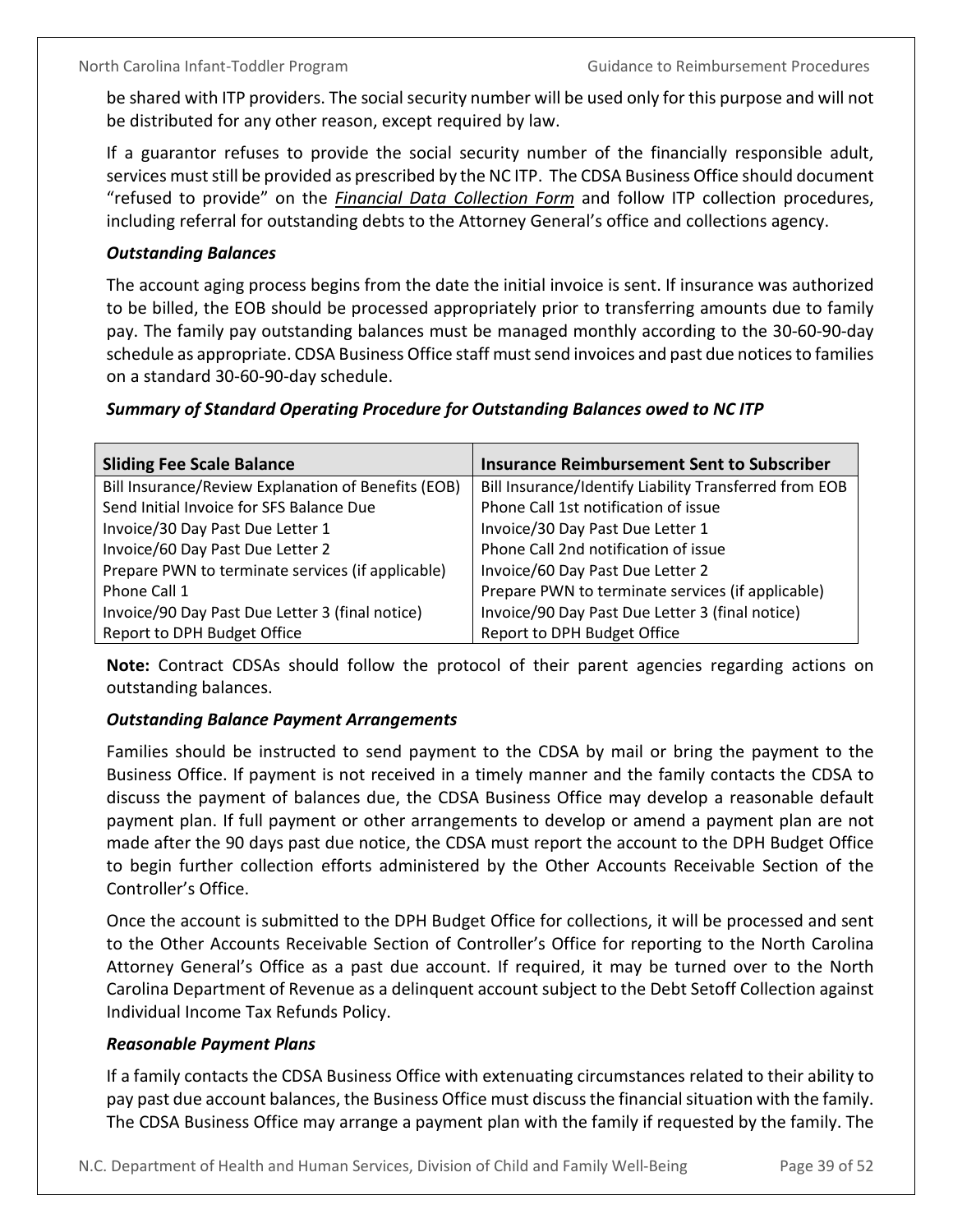terms must be documented and have a target date set for full payment of the debt owed. If the family discontinues making payments on an established payment plan the account should be turned over to the collection process initiated through the DPH Budget Office and administered by the Other Accounts Receivable Section of the Controller's Office. **Note:** Contract CDSAs should follow the protocol of their parent agencies regarding actions on outstanding balances.

## <span id="page-43-0"></span>*Discontinuation of Chargeable Services for Non-Payment*

Services identified as provided at no cost to the family **cannot** be discontinued; only those identified as services subject to family cost may be discontinued for non-payment of family fees. Once an account has reached seventy-five (75) days past due (from the date of initial invoice), the CDSA Business Office staff must notify the Early Intervention Service Coordinator to provide notice of pending chargeable service discontinuation for non-payment of fees. The Early Intervention Service Coordinator must schedule an IFSP meeting and follow all procedural safeguard requirements. The meeting should be scheduled for a date following the ninety (90) day past due point established by the CDSA Business Office.

It must be documented in the record that the meeting was scheduled to discontinue chargeable services due to non-payment of fees. If the family makes payment or establishes a payment plan with the CDSA Business Office, service may continue per the IFSP. If the family does not make payment or defaults on payment plan arrangements, the chargeable services must be discontinued for nonpayment and documented as such in the record. Discontinued services may be reinstated if full payment of all past due fees is made within three months of the date services were discontinued. If greater than three months has passed since discontinuation of the services, the IFSP team must reassess needed services and an IFSP review must establish the need for services.

Discontinuation of chargeable services for non-payment applies to all chargeable services listed on the IFSP, regardless of:

- balance origination (SFS family cost or insurance payments made to the subscriber)
- the service associated with the past-due balance
- whether the service is provided by a combination of CDSA clinician or ITP contract provider

## <span id="page-43-1"></span>*Procedure Guidelines for CDSA Fee Collection Policy*

#### **Service Coordination Staff:**

- Inform the family of the CDSA collections policy during the review of the *NC ITP System of Payments Notifications* with the family.
- Inform the family, at the initial contact, that the ITP will request the social security number of the financially responsible adult using Section C of the *Financial Data Collection Form*.
- Notify the family that chargeable services will be discontinued if their account becomes greater than 90 days past due. The CDSA Business Office will notify the Early Intervention Service Coordinator in these situations when the account reaches 75 days past due.
- Follow all procedural safe guards when discontinuing chargeable services due to non-payment of fees.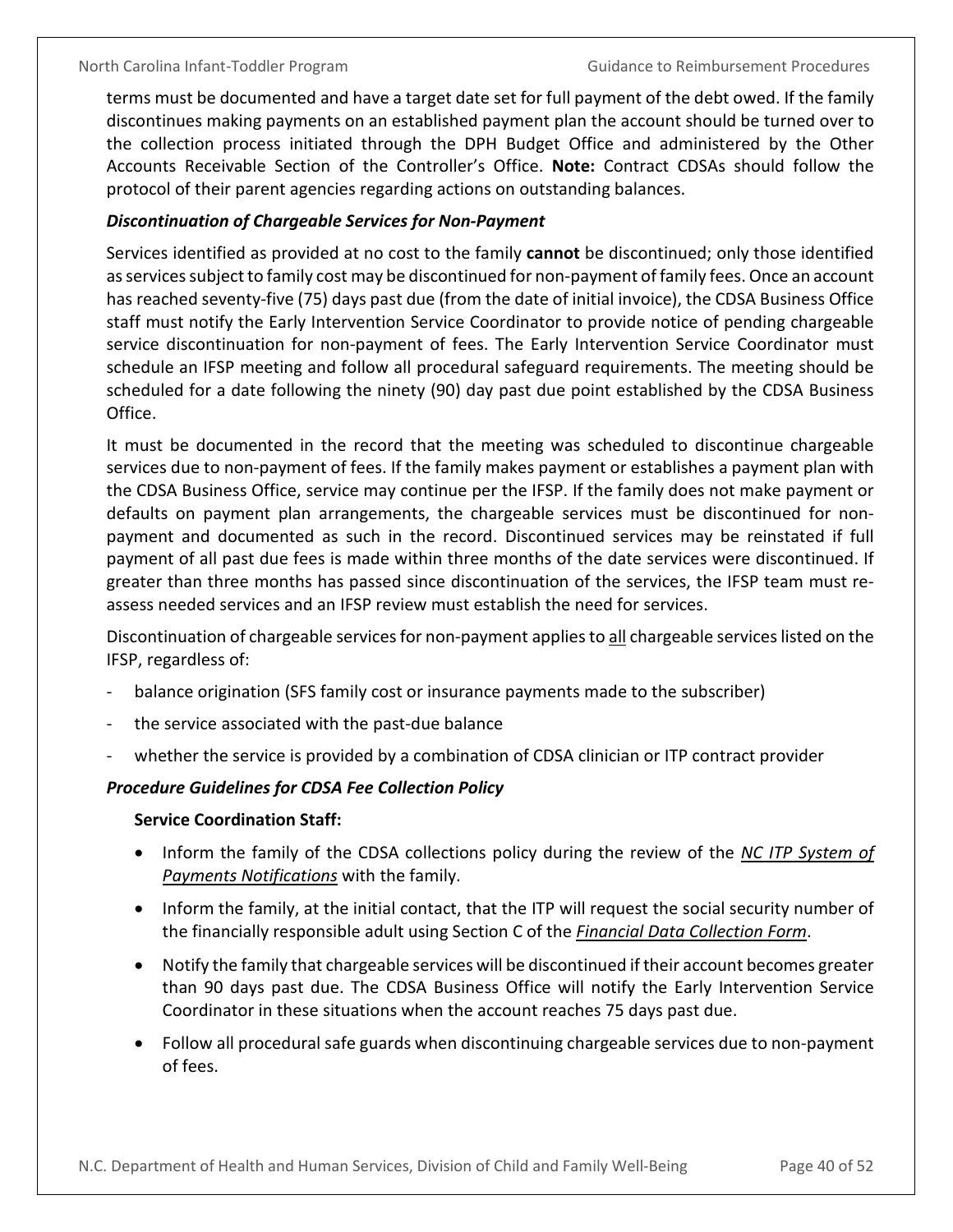### **Business Office Staff:**

- Record the social security number (SSN) of the financially responsible adult in Section E of the *Financial Data Collection Form*.
- Obtain the SSN of the financially-responsible adult if not available from the tax documents submitted to verify income
- Invoice families monthly based on ITP Fee, Billing and Reimbursement policy.
- Notify the Early Intervention Service Coordinator when a family's account becomes greater than 75 days past due.

## **Authorizing Assistive Technology**

## <span id="page-44-1"></span><span id="page-44-0"></span>**Overview**

Refer to North Carolina Infant-Toddler Program Assistive Technology Policy for general information regarding AT funding.

Assistive Technology is a service required to be made available by the NC Infant Toddler Program. To be eligible to access any assistive technology device or service through the Infant- Toddler Program, a child must:

- be enrolled in the Infant-Toddler Program or have an Interim Individualized Family Service Plan (lFSP); and
- have identified on their IFSP the need to use assistive technology services and devices as described in this policy.

## <span id="page-44-2"></span>**AT Services and Devices**

Assistive technology services are services that assist in the selection, development, and training in the use of an assistive technology device. Assistive technology services include:

- a. evaluation of the needs of a child with a disability, including a functional evaluation of the child's customary environment;
- b. purchasing, leasing, or otherwise providing for the acquisition of assistive technology devices for children with disabilities;
- c. selecting, designing, fitting, customizing, adapting, applying, maintaining, repairing, or replacing assistive technology devices;
- d. coordinating and using other therapies, interventions, or services with assistive technology devices such as those associated with existing education and rehabilitation plans and programs;
- e. training and technical assistance for a child with a disability or, if appropriate, that child's family, and
- f. Training and technical assistance for professionals (including individuals providing early intervention services) or other individuals who may provide services to or are otherwise substantially involved in the major life functions of individuals with disabilities.

Assistive Technology Devices include any items, pieces of equipment or product systems whether acquired

N.C. Department of Health and Human Services, Division of Child and Family Well-Being Page 41 of 52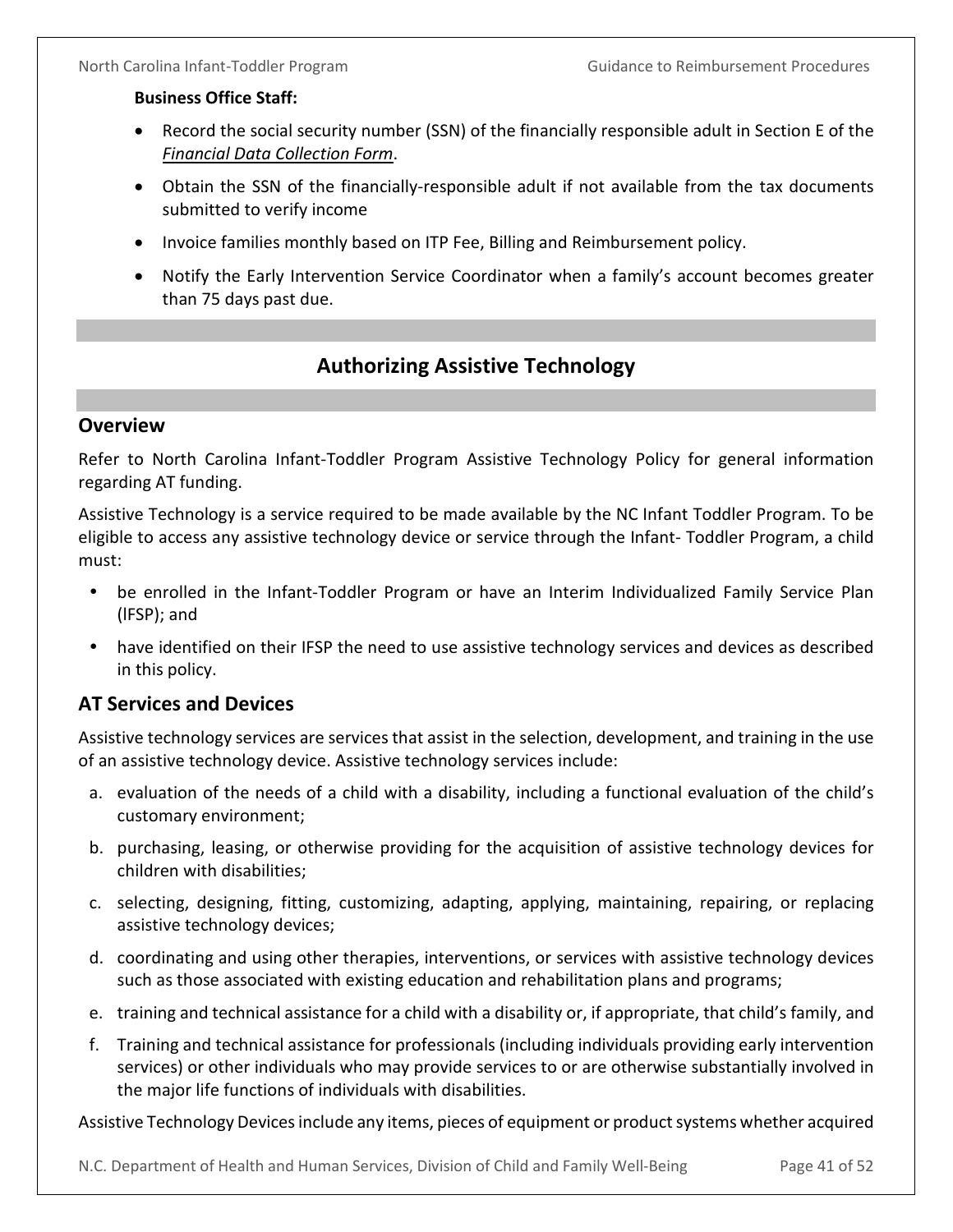commercially off the shelf, modified, or customized, that are used to increase, maintain, or improve the functional capabilities of children with disabilities. The term does not include a medical device that is surgically implanted, including a cochlear implant, or the optimization (e.g. mapping), maintenance, or replacement of that device.

Some assistive technology items must be customized and purchased per child and are therefore considered exceptions to loaning for the Infant Toddler Program. The decision-making protocols detailed in the IFSP process section of this procedure must be followed for all assistive technology including these exceptions to loaning. For the assistive technology listed below by category, the sliding fee scale and family cost participation policies will apply. The Infant-Toddler Program uses a sliding fee scale to determine a family's ability or inability to pay for services. A family determined to be unable to pay for early intervention services, based on the sliding fee scale, will not have a cost for assistive technology devices or services and will not be denied access to these services. The family's portion is calculated based on, and the Infant-Toddler Program will pay vendors no more than, the current Medicaid rate for a device or service and the family's sliding fee scale percentage at the time consent was given on the IFSP. If there is not a Medicaid rate for the device, the Manufacturer's Suggested Retail Price will apply. As with all other required services, the Infant-Toddler Program is the payor of last resort. *(For additional information, see NC Infant-Toddler Program Fees, Billing, and Reimbursement Policy.)*

Forms to be used for Assistive Technology:

- NC ITP Assistive Technology Funding Authorization
- <span id="page-45-0"></span>• Vendor approval to proceed

## **Transportation and Respite**

#### <span id="page-45-1"></span>**Introduction**

Transportation and respite are supports that assist parents in meeting the outcomes on the Individualized Family Service Plan (IFSP). These supports are identified by the IFSP team as being needed by the parent in order to receive the services listed on the IFSP and authorized by the IFSP team.

## <span id="page-45-2"></span>**General Procedures for Transportation and Respite**

Reimbursement for transportation and respite is contracted through the Exceptional Children's Assistance Center (ECAC). ECAC directly reimburses families who have paid for these services. To be reimbursed, the services must be listed on the child/family IFSP and authorized in writing by the CDSA in the area where the child/family lives. ECAC will reimburse parents directly for transportation and respite services.

The following guidelines apply to the reimbursement of transportation and respite to families:

- Authorization for respite and transportation reimbursement must be submitted by the local CDSA before parents can be reimbursed by the ECAC.
- ECAC will provide reimbursement to family members for respite and transportation expenses within two weeks of receiving authorization and approval from CDSAs.
- Rates for these services are determined by the Early Intervention Branch, Women's and Children's Health Section in the Division of Public Health.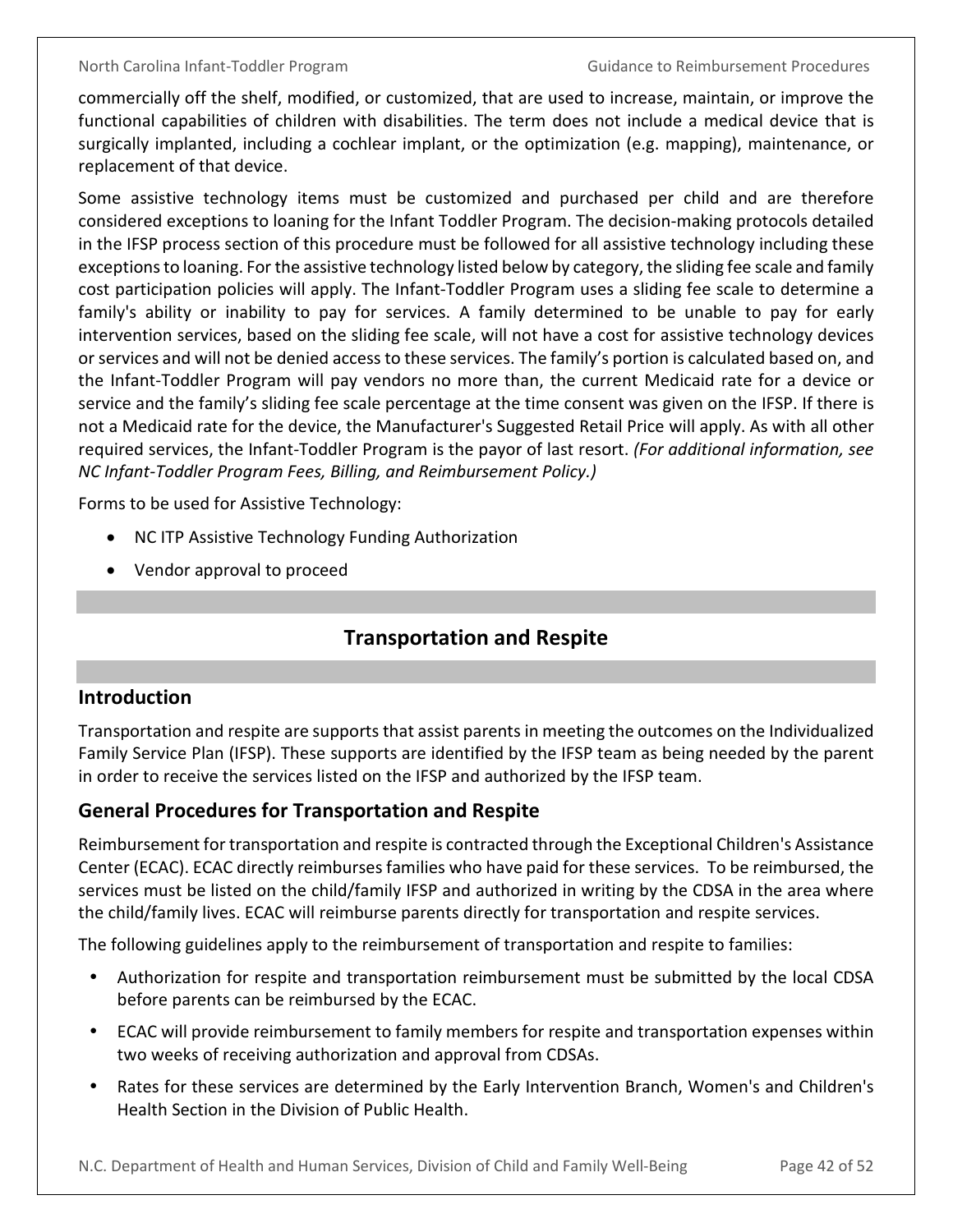- The amount reimbursed to each family is determined based upon a sliding scale applied to the standardized rate for each authorized reimbursement transaction to families. The sliding scale is based upon family size and income.
- Transportation reimbursement is based on travel reimbursement rates for state employees. Other types of authorized transportation (bus fare, taxi fares) require a receipt and the sliding scale will be applied to the total amount of the receipt.

## <span id="page-46-0"></span>**Transportation Requirements**

**Transportation** and related costs include the cost of travel (e.g., mileage reimbursement, or travel by taxi, common carrier, or other means) and other costs (e.g. tolls and parking expenses) that are necessary to enable a child eligible under the NC Infant-Toddler Program and the child's family to receive early intervention services.

- 1. Transportation must be listed on the Individualized Family Service Plan and clearly indicate the provision of transportation (who, when, how, costs, etc.).
- 2. The Early Intervention Service Coordinator (EISC) authorizes and invoices reimbursement for transportation specific to the child using the *NC ITP Transportation Reimbursement Authorization* & *Invoice* form.
	- a. This form is completed monthly.
	- b. The EISC completes Sections 1 & 2 of the form for approval by the CDSA Business Officer prior to the provision of service.
	- c. The EISC then forwards a copy of the form to the family.
	- d. The family completes Section 3 and submits the completed form and receipts, as appropriate, to their EISC at the appropriate CDSA.
	- e. EISC submits the completed form to the CDSA Business Officer.
	- f. The CDSA Business Officer completes Section 4 and mails the form with an original signature to the payment source (ECAC). A copy is provided to the EISC for the child's chart and a copy is retained in the reimbursement file.
	- g. The EISC is responsible for maintaining and updating the form as needed.
	- h. Instructions for completing each section of the form are specified on page 2 of the form.

## <span id="page-46-1"></span>**Respite Requirements**

Respite Services are time-limited, intermittent family supports that enable parents to participate in or receive other early intervention services in order to meet the outcomes on the child's and family's Individualized Family Service Plan. Examples include the parent participating in sign language classes in order to assist the child in developing communication skills, meeting with a psychologist to design appropriate behavioral management strategies when the child is exhibiting inappropriate behavior, attending Individualized Family Service Plan meetings and reviews, and obtaining counseling or psychological services for himself.

1. Respite services must be listed on the Individualized Family Service Plan and linked to a specific outcome for the child or family. As with all Infant-Toddler Program services, the Individualized Family Service Plan team must consider the use of natural supports to meet the respite needs of the child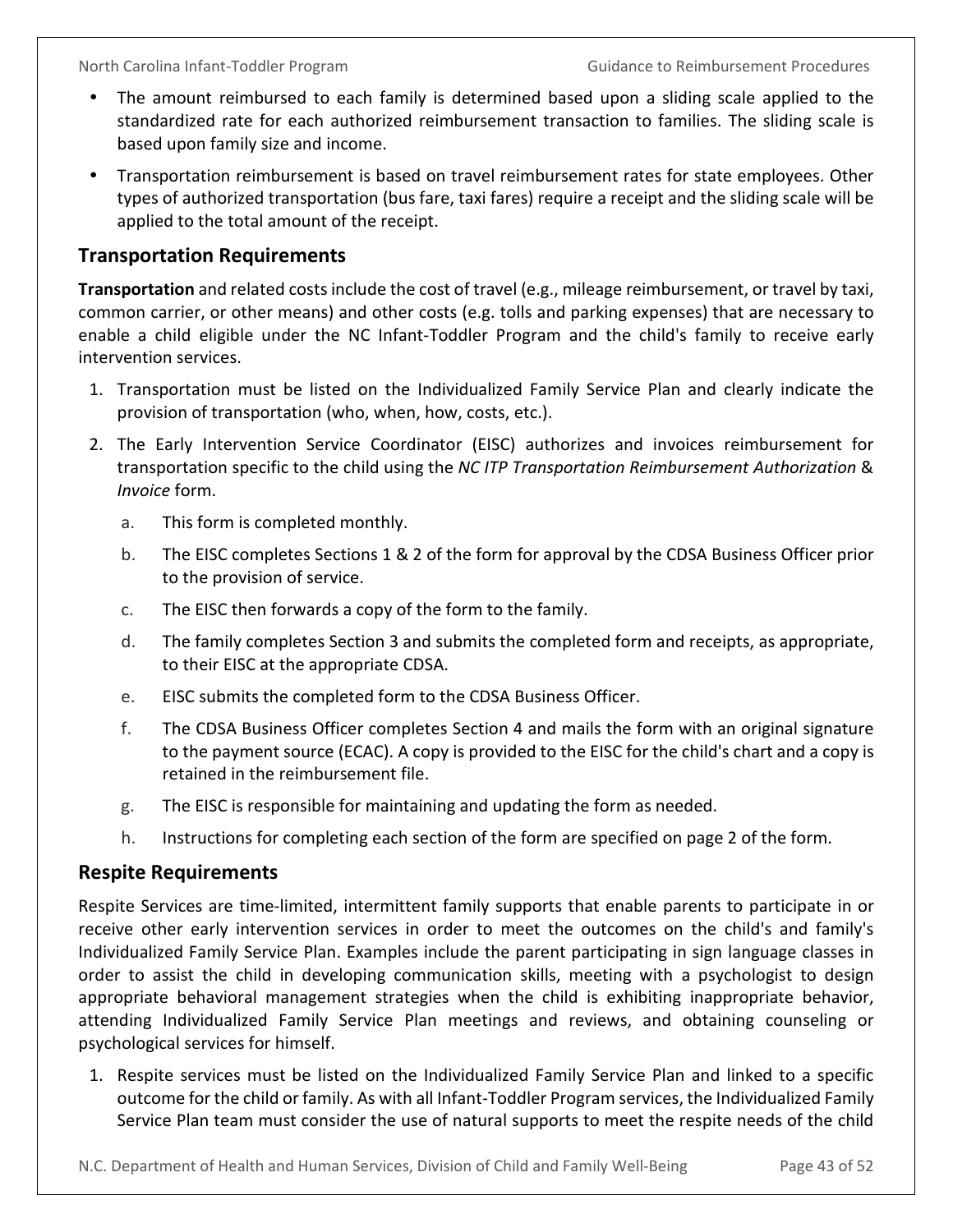and family. Infant-Toddler Program funds for respite will be used only when there is no other resource for this service.

- 2. Reimbursement for respite is limited to thirty-two (32) hours per year. The year begins the first time respite is listed on the Individualized Family Service Plan.
- 3. The EISC authorizes and invoices reimbursement for respite using the *NC ITP Respite Reimbursement Authorization* & *Invoice* form.
	- a. This form is completed monthly.
	- b. The EISC completes Section 1 & 2 for approval by the CDSA Business Officer prior to the provision of respite.
	- c. The EISC signature in Section 2 indicates review of the information to ensure it corresponds to the current IFSP and family's Sliding Fee Scale percentage.
	- d. The CDSA Business Officer completes Section 2, keeping a copy for the reimbursement file and returning the original to the EISC for the child's record.
	- e. The EISC then forwards a copy of the form to the family and reviews the directions with them for completing Section 3. The parent selects a respite provider and arranges for the delivery of respite.
	- f. The family completes Section 3 after receiving respite and submits the form to their EISC at the appropriate CDSA.
	- g. The EISC submits the invoice to the CDSA Business Officer.
	- h. The CDSA Business Officer completes Section 4, mailing the form with original signature to the payment source (ECAC). A copy is forwarded to the EISC for the child's records and a copy is retained in the reimbursement file.
	- i. The EISC is responsible for maintaining and updating the form as needed.
	- j. Instructions for completing each section of the form are specified on page 2 of the form.

## **General Guidance for NC Infant-Toddler Program Payments**

#### <span id="page-47-1"></span><span id="page-47-0"></span>**Overview**

NC Tracks is the authorization and payment system used by all state-operated Children's Developmental Services Agencies (CDSAs) as the mechanism for reimbursing enrolled Infant-Toddler Program (ITP) Providers for services rendered. NC Tracks processes are governed by CHAPTER 45 - GENERAL PROCEDURES FOR PUBLIC HEALTH PROGRAMS, SUBCHAPTER 45A - PAYMENT PROGRAMS, SECTION .0100 – GENERAL PROVISIONS state statutes. Services are authorized by the CDSA for children in the North Carolina Infant-Toddler Program (ITP) who are not eligible for Medicaid and for services not covered by Medicaid. Services that are currently covered by the program through NC Tracks include physical therapy services, occupational therapy services, speech and language therapy services, community based rehabilitative services (CBRS), audiology, and case consultation and education services (CC&E) and other required ITP services. CDSAs have entered into formal service agreements with qualified providers of the

N.C. Department of Health and Human Services, Division of Child and Family Well-Being Page 44 of 52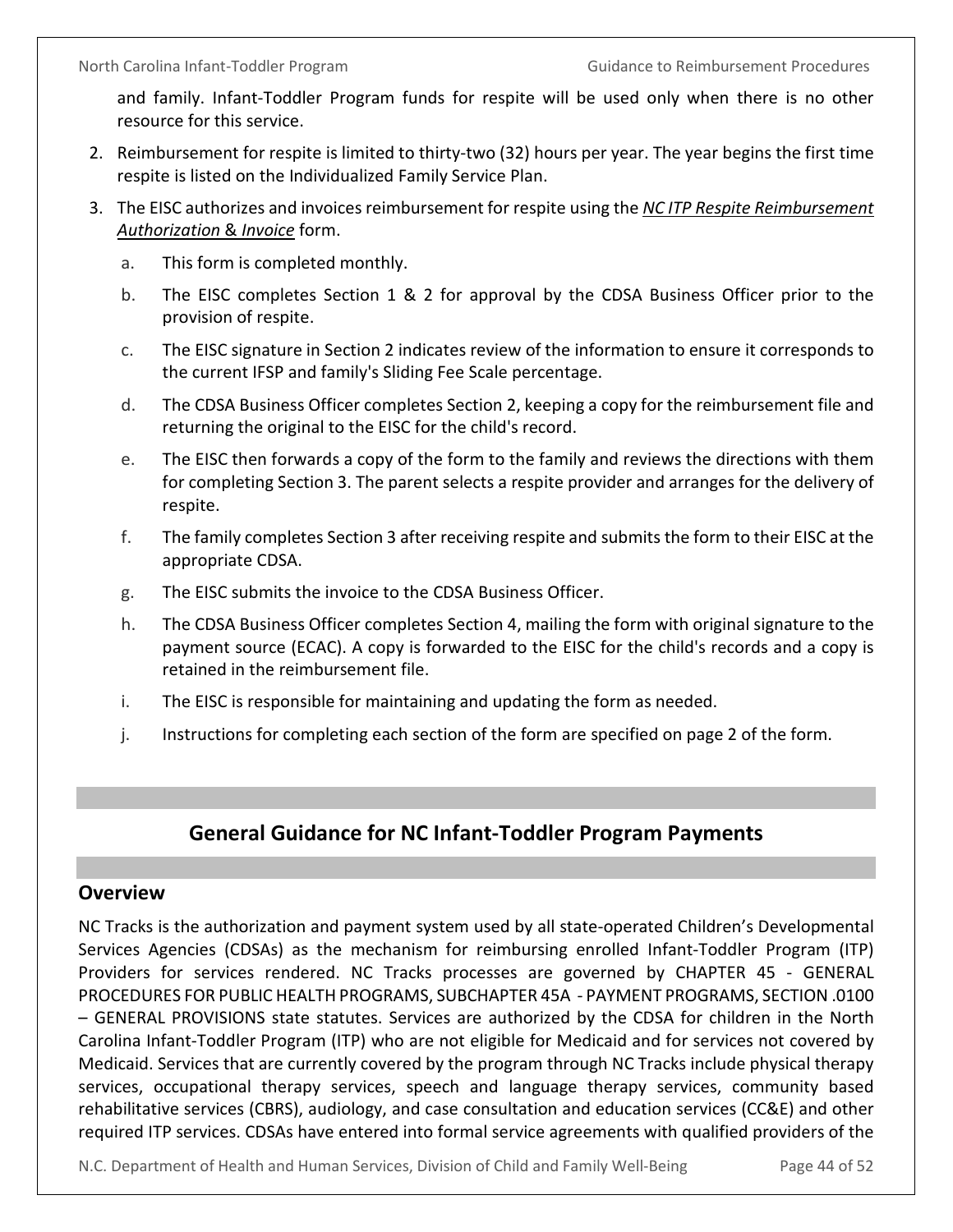above services to assure that all the services listed on the child's Individualized Family Service Plan (IFSP) are provided expeditiously to children in the Infant-Toddler Program within the required timelines.

The Early Intervention Service Coordinator (EISC) is the individual responsible for completing each ITP Prior Authorization Request Form, hereinafter referred to as "the authorization form," and submitting them to be entered in NC Tracks. In the Infant-Toddler Program, services are officially and legally authorized at the IFSP meeting. The authorization form is the tool used to convey what has been duly authorized on the IFSP to the NC Tracks system in a quantitative manner. Each completed authorization form establishes the mechanism for designated ITP Providers to be reimbursed for services rendered. Once an approval has been generated by the NC Tracks system, the ITP Provider then enters the claims into NC Tracks for payment of services rendered.

## <span id="page-48-0"></span>**Basic Authorization and Payment Flow**

- Once the IFSP meeting has been held, the EISC is responsible for promptly completing an authorization form for each service covered by ITP and listed on the IFSP. (CC&E is the only authorized service that is not written on the IFSP, but still requires a completed authorization form.)
- No Authorization will be given for services not listed on the IFSP, except for CC&E, and not originated by the EISC.
- If a specialized therapy service is listed on the child's IFSP, the provider of the service is responsible for obtaining any prior approval required by private insurance. *(See Processing Authorizations section in this document for more detail).*
- A separate authorization form must be completed for each distinct covered service. Each authorization is then submitted for data entry into the NC Tracks system.
- If the authorization is complete and accurate, it is entered in NC Tracks.
- The CDSA will keep the original copy of the approved authorization in the client's chart. ITP Providers should not wait to receive the approval before beginning the service, as this may cause undue and unnecessary delays in the provision of services. It is important to remember that the IFSP is the official, legal authorization for all ITP services.
- In general, if a child has insurance coverage and billing to the insurance can occur per parent permission, ITP Providers are required to bill private insurance prior to billing the ITP program through NC Tracks and prior to billing families who are responsible for out-of-pocket fees for chargeable services. The basic sequence of events for ITP Providers is as follows:
	- 1. The authorized service is provided;
	- 2. Insurance is billed (with parent permission);
	- 3. Insurance responds with payment or denial;
	- 4. The ITP Provider may then bill the family (as applicable) and the NC ITP, following all procedures outlined in the North Carolina ITP Manual (See Fees, Billing and Reimbursement Policy).

ITP Providers must bill family in a timely manner with consideration of insurance payment or denial.

5. With the other payer information submitted as part of the claim, NC Tracks then calculates the amount due to the provider, based on the ITP Reimbursement Rate, less any applicable parent

N.C. Department of Health and Human Services, Division of Child and Family Well-Being Page 45 of 52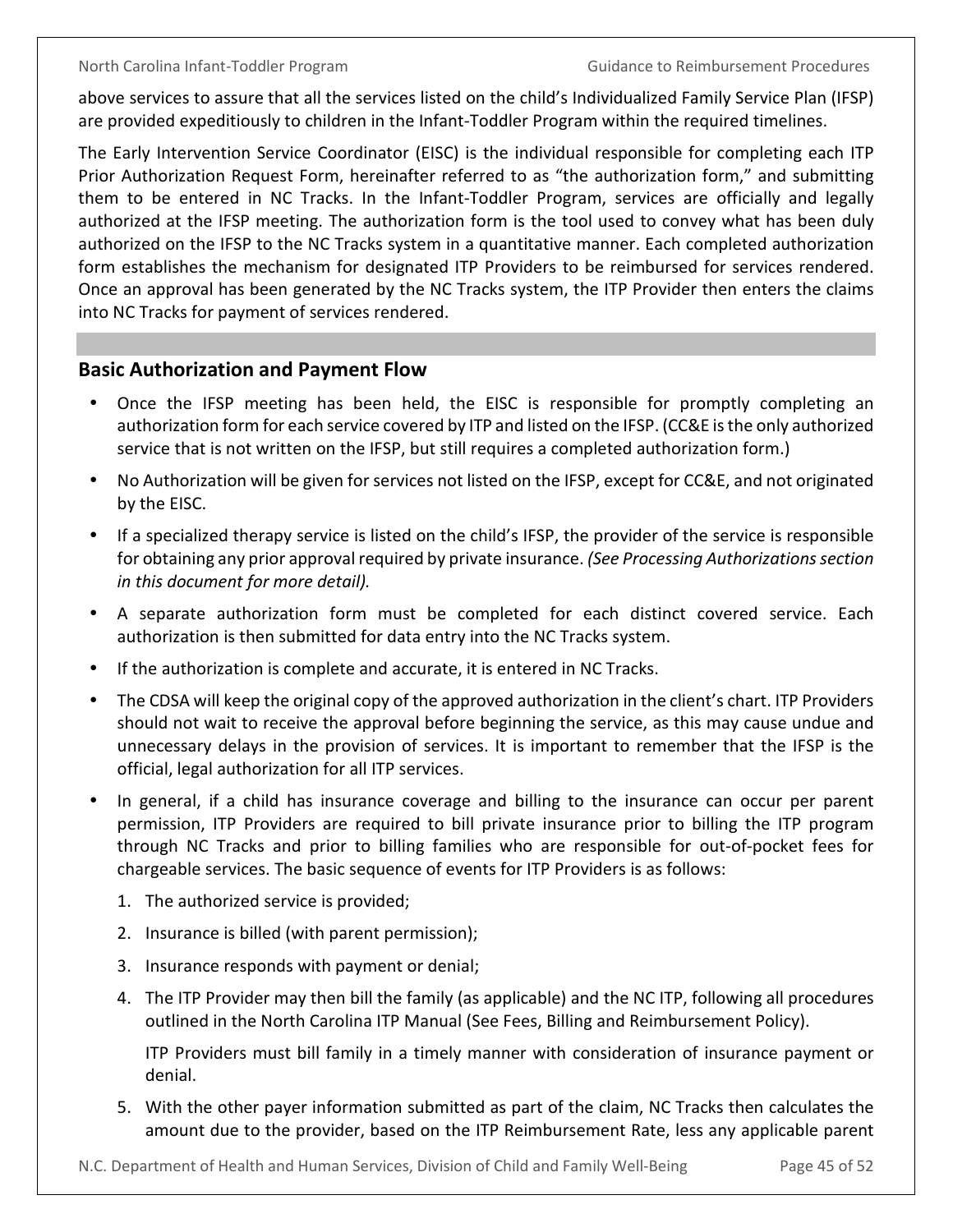fees due, based on the family's sliding fee percentage assigned by the CDSA.

- ITP Providers submit their claims directly through the NC Tracks Provider Portal for payment.
- Based on the information entered from the ITP Prior Authorization Request, NC Tracks will process the claim by either reimbursing the provider, or by denying payment because of improper submission, omission, or error. Claims that are not completed properly are denied.
- ITP Providers are responsible for the collection of any applicable fees from the family. The ITP is not authorized to pay providers for any uncollected fees.
- The enrolled provider should follow their established collection policy, which must be in line with all ITP policies and the CDSA Fee Collection Policy (see page 37), when attempting to collect fees owed by the family. Once services have been discontinued due to nonpayment, or the family is no longer enrolled in the program, the ITP enrolled provider should follow their own procedures related to debt collection.

## <span id="page-49-0"></span>**Completing ITP Prior Authorization Requests**

EISCs are strongly encouraged to enter information electronically, both to save time and paper, as well as to ensure legibility on authorization forms.

**Processing Authorizations**: All authorization forms must be routed through the CDSA Business Office for approval prior to entry into NC Tracks.

Turnaround time for entry of authorizations into NC Tracks is set by each individual CDSA. When the authorization submitted for entry into NC Tracks is complete, legible, and correct, the service is approved, the information is authorized, and confirmation numbers are generated by the system in real time. Again, ITP Providers should not wait to receive an approved authorization before starting services for the child.

It is paramount that EISCs remember to check with families for the child's Medicaid status as well as insurance coverage on a regular basis. Authorization forms submitted for entry into NC Tracks for a service covered by Medicaid for a child found to be eligible for Medicaid will generate a denial.

EISCs should take special care to assure that all authorization forms are properly completed to prevent unnecessary delays in the authorization process, which may subsequently require corrective paperwork and cause delays for the provider in being reimbursed.

Authorization forms must be submitted separately by service authorized by provider.

**Case Consultation and Education (CC&E)** Case Consultation and Education is a service reimbursable to professional-level staff who are certified as Infant-Toddler-Family (ITF) Specialists or licensed practitioners, such as physical, occupational, speech and language therapists. This service applies to children from birth to three years old and their families who have been determined eligible for the North Carolina Infant-toddler Program. It is a child-specific service and is limited to early intervention activities that are not covered by Medicaid and other health insurance plans, unless otherwise specified (see bullet number three). CC&E includes elements that are most valued by early intervention practitioners supporting the provision of services in the child's natural environment, encouraging participatory service planning for the child, and promoting collaboration with other service providers to help a child meet the goals on the IFSP. All CC&E services must be authorized by the CDSA for enrolled ITP Providers to be reimbursed. CC&E services and supporting documentation will be monitored on an ongoing basis by the CDSA to ensure compliance.

N.C. Department of Health and Human Services, Division of Child and Family Well-Being Page 46 of 52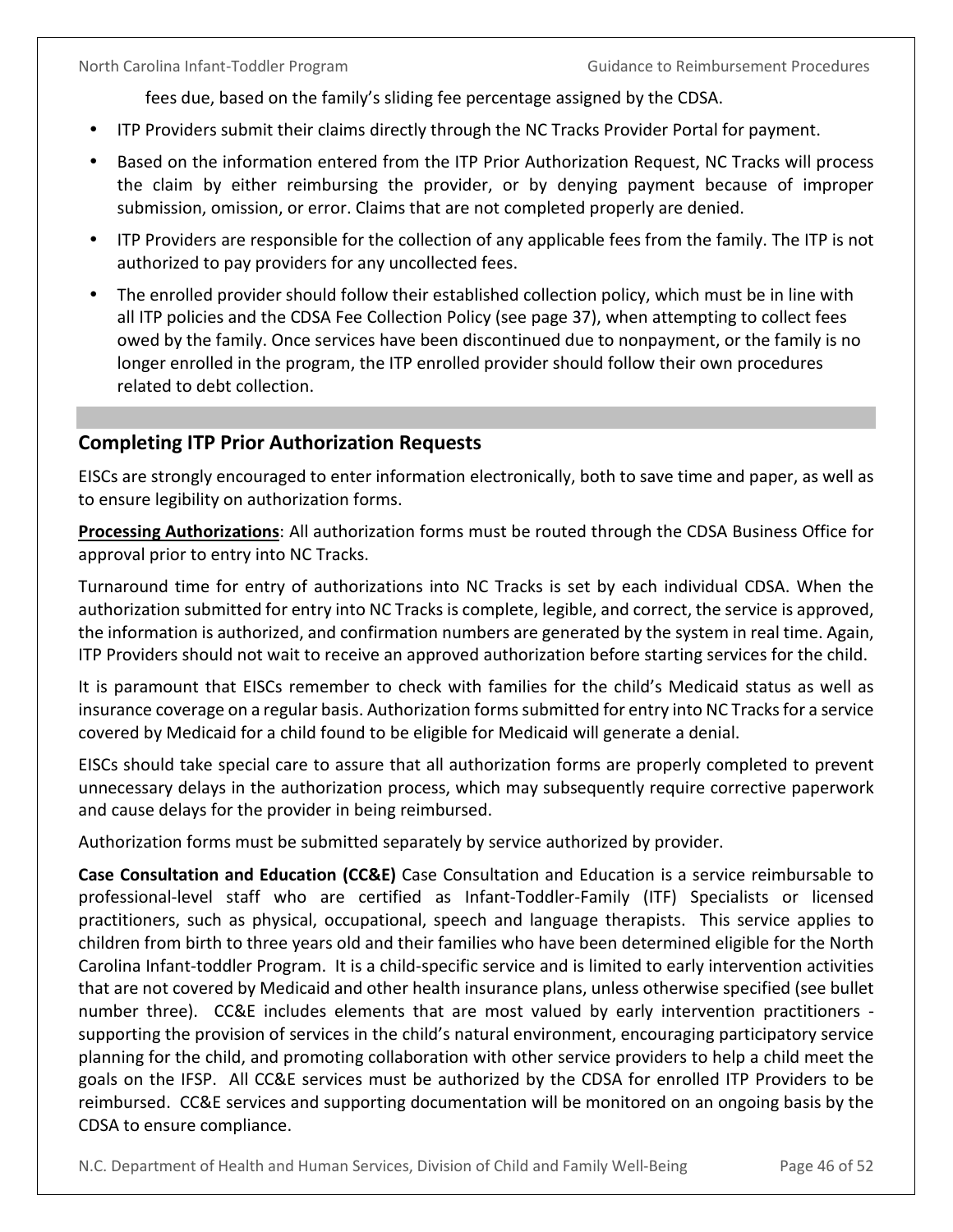- Participation in IFSP meetings, including transition planning meetings. This service includes assisting the parent and EI Service Coordinator in goal-setting and determining outcomes, discussing service needs, and making recommendations in the planning process. This is a timebased service, billable to the CDSA (in 15-minute increments) for the time spent participating in the meeting. This service must be provided face-to-face with the family of the child, the Service Coordinator, and with other service providers as appropriate.
- Consultation and collaboration with families and service providers regarding the child and family's needs. This service includes time spent by the ITP Provider in consultation with parents, the EI Service Coordinator, and other service providers, focusing on the needs of the child and family. This service encompasses consultation and collaboration that is outside the scope of any unit cost covered services. This is a time-based service, billable to the CDSA (in 15-minute increments) for the time spent providing this service. This service must be provided face-to-face with the child, family, collateral, and/or other service providers.
- Initiation of a therapy service or completion of a discipline-specific assessment by an ITP Provider at the request of the CDSA, when there has been a delay in obtaining prior 3rd party authorization or a service order. These services encompass a one-time intervention or assessment activity that has been recommended by the IFSP team, but, which is not reimbursable to the provider via Medicaid or private insurance, as authorization has not yet been obtained. This is a time-based service, billable to the CDSA (in 15-minute increments) for
- the time spent providing this service. This service must be provided face-to-face with the child and family. It is preferable, but not required, for the service coordinator to be present. Use of CC&E for this purpose should be infrequent and only as a last resort to ensure compliance and/or timely service delivery to a child.
- Assistive Technology activities not otherwise covered by Medicaid. This service includes face-to face time with collateral (not child) and/or other involved service providers by licensed PT/OT/SLP/Audiologists, CSHS-rostered staff, educators, and staff privileged to provide special instruction in investigating proper devices and procuring specialized equipment for a child. This would include choosing the appropriate equipment and securing funding for AT devices, creating, adapting, and programming AT devices to meet the needs of the child. This is a time-based service, billable to the CDSA (in 15-minute increments) for the time spent performing the service.
- Nutrition Services (not otherwise covered by Medicaid). This service includes face-to-face time with collateral (not child) and/or other involved service providers by a licensed nutritionist securing equipment, supplements, or funding to support the nutritional needs of a child. This would include working with providers and WIC to obtain specialized formulas for families, as well as obtaining special feeding equipment. This is a time-based service, billable to the CDSA for the time spent (in 15-minute increments) performing the service.

**Reimbursement:** Reimbursement will be provided to the enrolled ITP Provider through a claim entered in NC Tracks.

- Face-to-face time with child, parent, collateral, or other provider is required.
- One unit = \$ 20.69 per 15 minutes, with a maximum authorization limit of 16 units (4 hours) per child, per individual ITP provider discipline, per authorization period.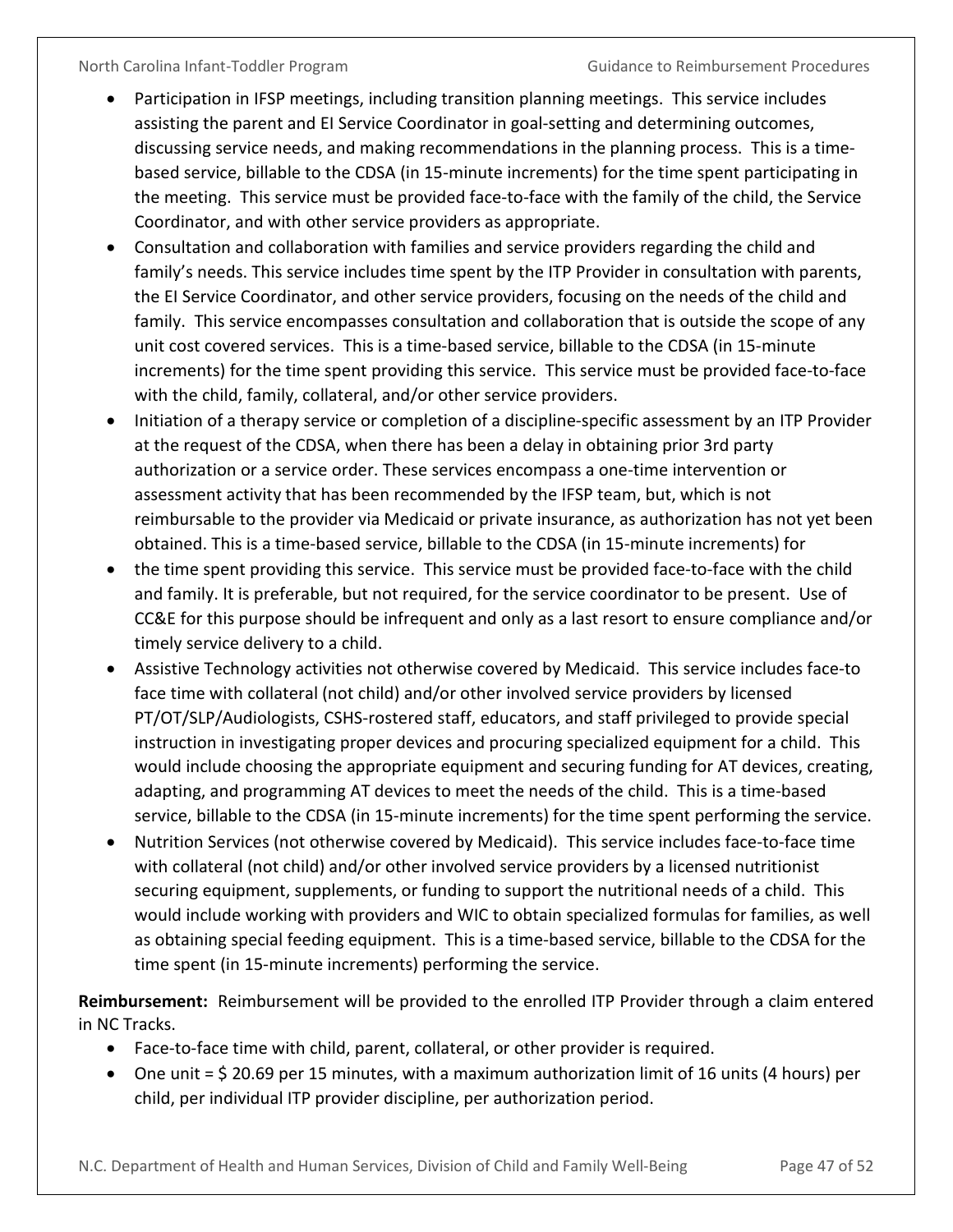#### **Documentation and Claims Processing:**

- CC&E is authorized by the CDSA through invitation to and participation in IFSP meetings or approved delivery of a service. Authorization for CC&E will be submitted to NC Tracks by the state-operated CDSA within ten days of the provider's attendance at the IFSP meeting or provision of an approved service.
- To receive payment, the ITP Provider must submit all claims for CC&E to NC Tracks at the end of each month, but no later than the 10th of the following month. The assigned code for CC&E will be CCE. Contract CDSAs will implement similar procedures at their sites.
- CC&E documentation for provider participation in IFSP meetings is captured by EI Service Coordinator's documentation of attendance in the service record.
- CC&E documentation for provider provision of an approved service is documented by the provider's progress/billing note.

### **Limitations: Maximum Allowable CC&E Reimbursement:**

- CC&E is limited to a maximum allowable reimbursement per child, per ITP Provider discipline, per authorization period (based on the 6-month IFSP cycle) for CC&E.
- This maximum is four (4) hours or sixteen (16), 15-minute units per child, per ITP Provider discipline, per authorization period.
- In rare circumstances and depending on the needs of the child/family, if the need for CC&E reimbursement is greater than the maximum amount authorized, then the ITP Provider may submit a written request to the CDSA, outlining the need for the increased time, along with the number of additional units requested. The CDSA will make the final decision in approving or denying the requested additional hours of CC&E services, based on the rationale and justification provided by the ITP Provider, and depending on the availability of funds. The ITP Provider will be notified of the decision within 14 days of the CDSA's receipt of the request for additional coverage. If approved, authorization will then be sent to NC Tracks by the CDSA.

## <span id="page-51-0"></span>**Claims Processing**

Each CDSA has a unique identification number in NC Tracks associated with each approved ITP Prior Authorization. ITP Provider claims paid against prior authorizations automatically link the claims payments to the authorizing CDSA center (52xx). Payments are based on Medicaid's reimbursement rates.

**Billing Insurance and Parent Fees**: All ITP Providers are responsible for filing, following up on, and collecting insurance payments (with written parental consent), as well as collecting any applicable fees from the family for services provided. If the family is subject to private pay, the ITP Provider may bill the family for chargeable services after insurance has paid (or denied payment), based on the assigned sliding fee scale percentage applied to the ITP Reimbursement Rate Schedule, which is the base rate for all family fees. ITP Providers are responsible for following all the policies and procedures outlined in NC ITP's *Fees, Billing & Reimbursement* policy.

There are only three exceptions to the requirement of ITP Providers having to file insurance prior to submitting claims through NC Tracks for payment:

- Filing with private insurance for CBRS services is not required.
- Family would not allow their insurance to be billed; and

N.C. Department of Health and Human Services, Division of Child and Family Well-Being Page 48 of 52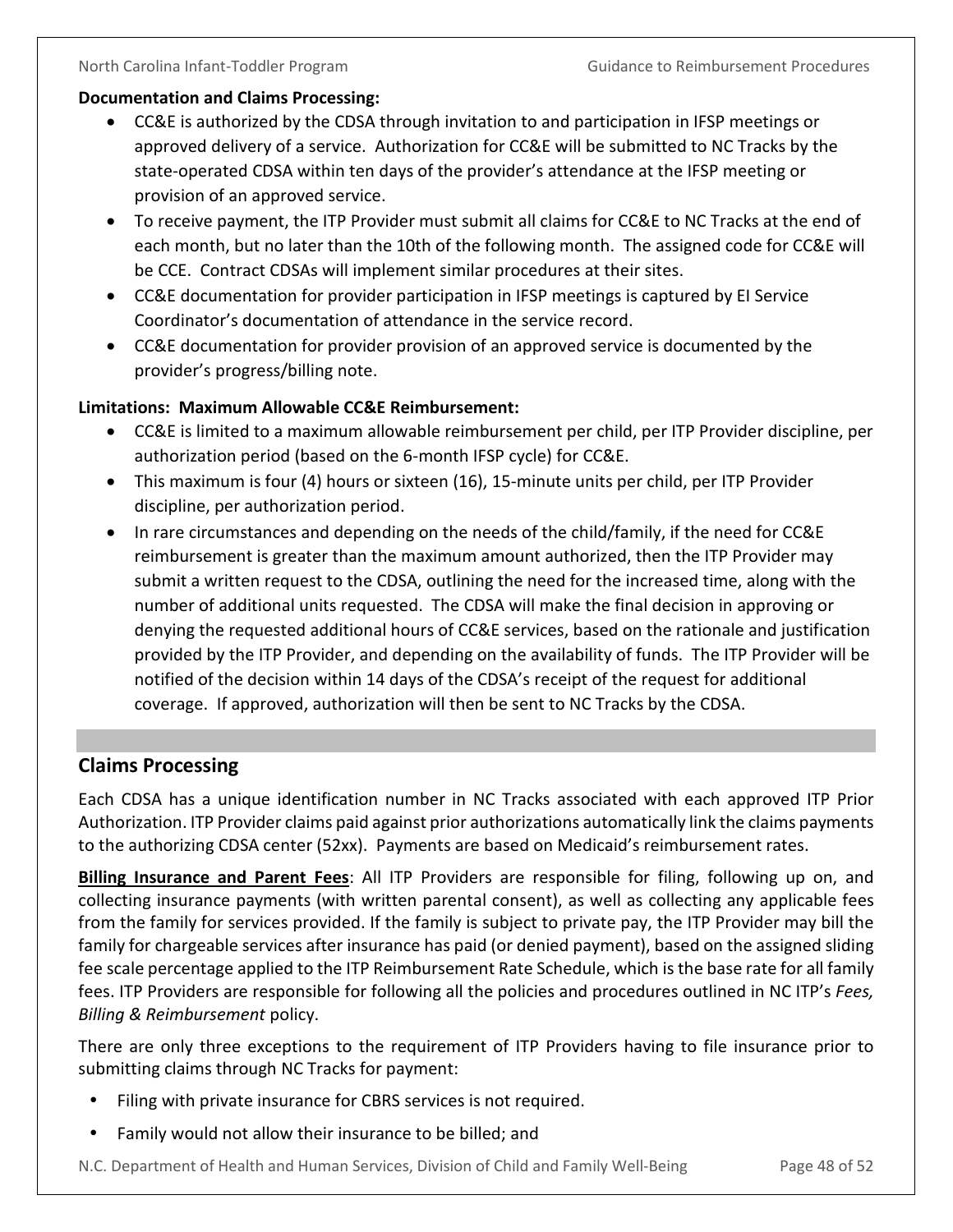• CC&E claims.

ITP Providers must enter the amount paid by the insurance company when entering claims and be able to provide a copy of the EOB if/when requested. Providers should never enter parent fees collected. NC Tracks will calculate the payment due to the provider, if any, based on the insurance payments received by the provider, assigned base rate (lower of Medicaid rate or insurance), and the assigned sliding fee scale percentage applied to chargeable services on the ITP Reimbursement Rate Schedule to prevent overpayment to the ITP Provider. If the insurance plan covers the service, payment by the insurance plan and any assigned family charge is considered payment in full. The defined assigned family charge would be subject to the family SFS percentage. Medicaid rate is the established base rate when:

- Client does not have private insurance coverage
- Insurance denial due to out of network status
- Insurance has reached maximum benefits (service no longer covered)
- Insurance contractual rate is higher than Medicaid rate

ITP claims must be received within one year after the date of service. However, ITP Providers should routinely submit their claims after the service was rendered, or as soon as possible after they receive payment or denial from a child's insurance company and subsequently bill parent fees in a timely manner. Unnecessary late claims submission causes significant budgeting, fiscal planning, and tracking problems for the CDSAs, and it is crucial that ITP Providers submit all claims in a timely manner. Corrected claims or payment adjustments must be received within 1 year after date of service.

## <span id="page-52-0"></span>**NC Tracks Reports**

There are several NC Tracks reports that are available to CDSA Business Officers and other designated staff. These reports are available in NC Tracks Operations portal (Report2Web) and XTND to assist CDSAs in managing funds, projecting expenditures, analyzing encumbrances, and monitor ITP Providers claims payments. The reports are created weekly after each checkwrite approval for the DPH programs.

#### **NC Tracks Report2Web General Reports**

- NCAS Expenditures Report FR 181-R0010
- Payment Activity Controls Total Report FR 33400-R0040

## **NC Tracks Report2Web Check Cycle Report**

- Check Register FR88200-R140
- Final MMIS Payment Register FR 33400-R0010 EFT's
- Final MMIS Payment Register FR 33400-R0010 Checks
- NCAS Claims Interface Expenditures Reports FR18110-R0010

#### **XTND Interface Reports**

- DHRWHA SIM DPH NCTRK CHECK WR WK Weekly Check Interface
- DHRWHA SIM DPH NCHK N-CHECK WK Weekly Non-Check Interface
- DHRWHA NSIM DPH NCTRK CHECK WKLY Weekly Check Interface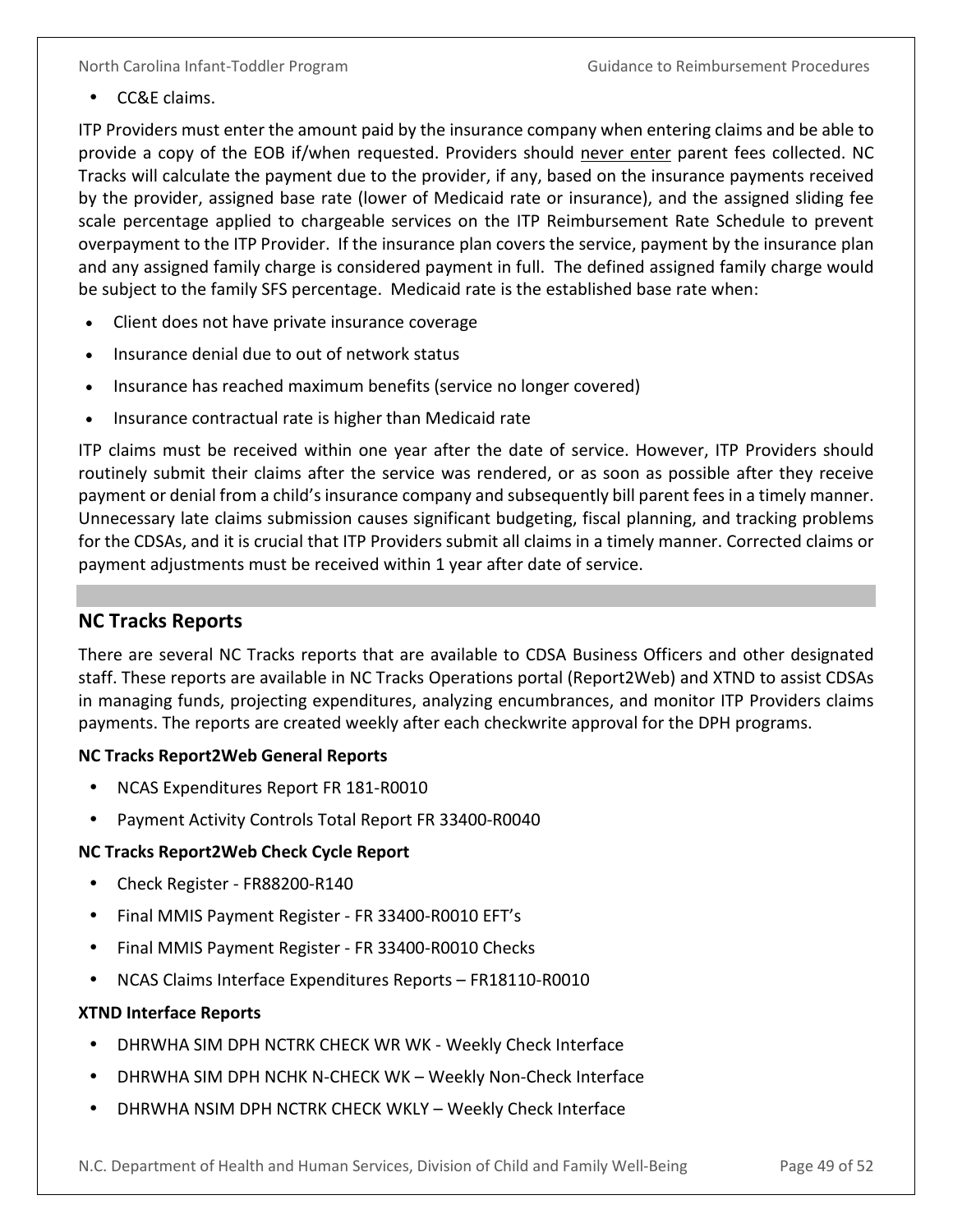## **General Guidance for the CDSA Provider Agreement**

#### <span id="page-53-1"></span><span id="page-53-0"></span>**Overview**

The CDSA is the primary provider of eligibility determination services and targeted case management services for the catchment area and will continually rely upon Infant Toddler Program Providers (ITP Providers) in the community to deliver direct community-based services through agreements and referrals. ITP Providers may include public or government agencies, for profit and not for profit corporations, independent practitioners, and sole proprietors.

The CDSA Provider Agreement is the agreement used with CDSA-approved providers who provide Early Intervention services to children in the NC Infant-Toddler Program. CDSAs enter into formal provider agreements with qualified providers of required Early Intervention services in order to assure that services listed on the Individualized Family Service Plan (IFSP) are provided expeditiously in a manner that is developmentally appropriate and consistent with the family's routines and priorities.

## <span id="page-53-2"></span>**Service Providers**

The Children's Developmental Services Agencies are responsible for recruiting and enrolling through written agreement qualified public or government agencies, for profit and not for profit corporations, independent practitioners, and sole proprietors as Infant-Toddler Program service providers. The Children's Developmental Services Agency determines if a service provider meets the qualifications to be an Infant-Toddler Program Provider. The Enrolled ITP Provider status is effective for one (1) year with two optional renewals based on the service provider's continued good standing. At the end of the third year, the service provider must resubmit the appropriate documentation to the Children's Developmental Services Agency for renewal of qualified status. (Providers who enter into a written service provider agreement with the Children's Developmental Services Agency are also designated in the local directory as an Enrolled Infant-Toddler Program Provider.) Only enrolled service providers will be recommended to parents for the delivery of Infant-Toddler Program services.

## <span id="page-53-3"></span>**Process for Enrolling Providers of Early Intervention Services**

Upon making contact with the CDSA, the potential provider will be given information about the qualification and application process. Once the CDSA approves the potential provider as a qualified applicant, the provider may proceed with application. The application paperwork includes: Provider Agreement, Attachment 1, and accompanying documentation.

Once the CDSA determines the application paperwork is complete and sufficient, the provider and CDSA will review and sign the **ITP Provider Agreement**, **Local ITP Services Plan/Agreement Amendment Form**, and any applicable certifications. The **ITP Provider Agreement Attachment** contains the rights and responsibilities of the CDSA, the rights and responsibilities of the ITP Provider, and the assurances of both parties. Providers also are expected to read and refer to the **Infant Toddler Program Policies and Procedures** (www.beearly.nc.gov) for information and guidance.

If the provider is currently providing services through a Provider Agreement with another CDSA, the potential CDSA should contact the current CDSA to obtain a copy of the Provider's application. In this case,

N.C. Department of Health and Human Services, Division of Child and Family Well-Being Page 50 of 52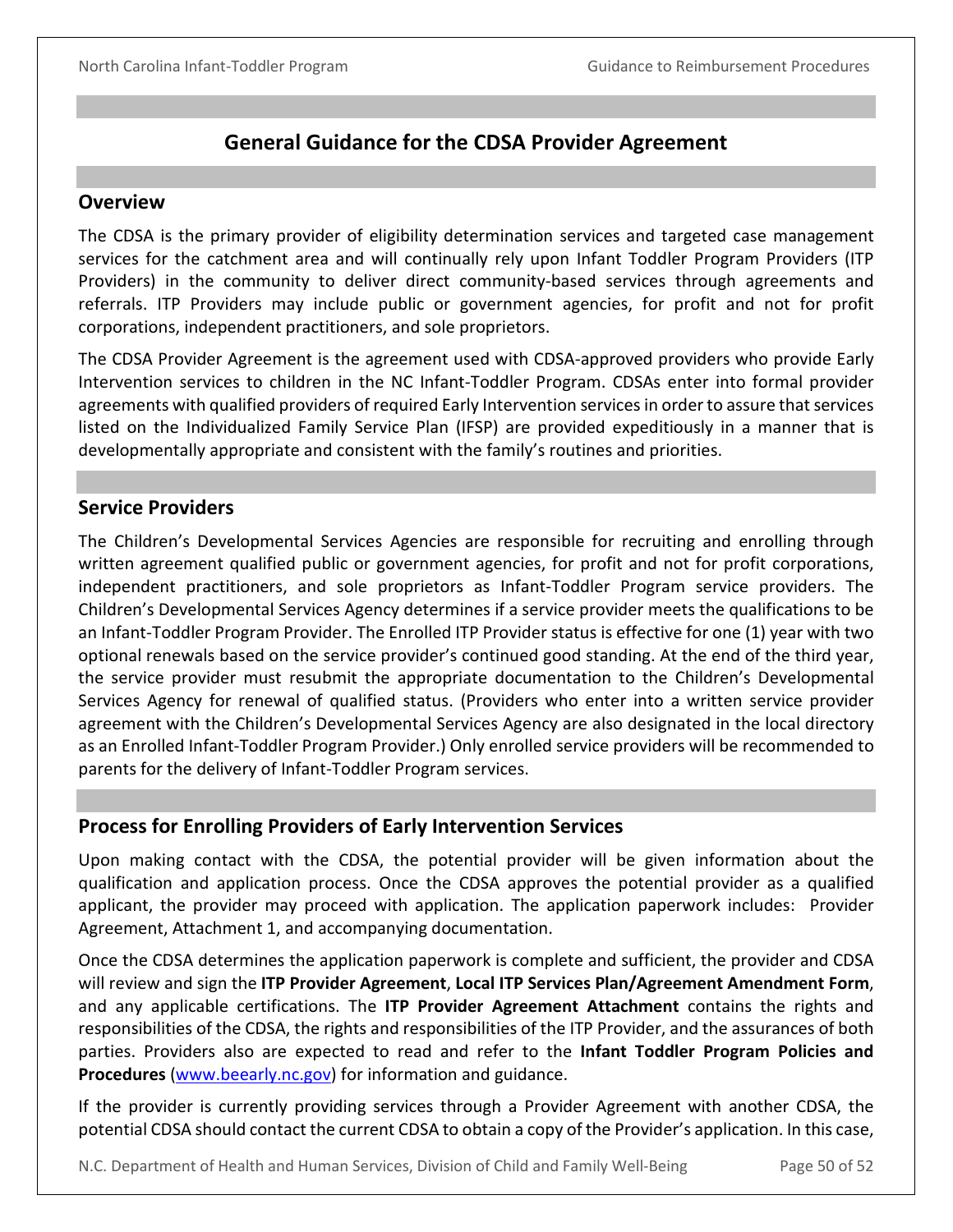the Provider only needs to submit a Signature Warranty, Local ITP Services Plan/Agreement Amendment Form and ITP Provider Roster with accompanying documentation to the CDSA to which the provider is applying.

#### <span id="page-54-0"></span>**Continuing Enrollment of Providers of Early Intervention Services**

Once a provider is qualified by a CDSA, the provider maintains the qualified status for three years unless their Provider Agreement is terminated by a CDSA due to non-compliance. If a Provider remains in good standing throughout the first year, the CDSA will invite the Provider to continue the Provider Agreement for another year through an Agreement Amendment. A Provider in good standing can continue the Provider Agreement through amendment for two consecutive years to complete a three-year cycle as an ITP Provider. Once this three-year cycle concludes, the Provider must complete the entire qualification and application process, as they did when they first became providers with a CDSA.

The annual amendment is done by completing the **Local ITP Services Plan/Agreement Amendment Form**. The **Change Request Form** should also be completed if contact or Provider Roster information needs to be updated at the time of the amendment. In this case, appropriate accompanying documentation should accompany the **Change Request Form**.

Once the Provider Agreement has lapsed or terminated, the Provider may not bill for any ITP services.

### <span id="page-54-1"></span>**Resolving Compliance Issues**

When an ITP Provider enters into the Provider Agreement with the CDSA, both parties and their representatives are expected to understand and carry out the terms and conditions of the Agreement. First and foremost, CDSAs and ITP Providers should work together in developing good relationships and implement practices that will prevent the occurrence of non-compliance on the part of both parties.

In order to fulfill lead agency responsibilities and monitoring requirements for the Infant-Toddler Program, CDSAs are charged with assuring that the terms and conditions of this Agreement are carried out by the ITP Providers in their catchment area. If there are concerns that the Provider is not following ITP policy and/or Provider Agreement assurances, CDSAs should refer to the current Provider Agreement and contact the Early Intervention Branch Operations Unit.

ITP Providers should follow the steps of the Dispute Resolution Policy (www.beearly.nc.gov) I if they have concerns about the CDSA meeting its obligation to the provider or if they disagree with a non-compliance issue identified by the CDSA.

## <span id="page-54-2"></span>**Contact Information**

CDSAs should contact the Early Intervention Branch Operations Unit for questions related to the Provider Agreement process and implementation. CDSAs should contact the Early Intervention Branch Quality Improvement Unit for questions and requests for technical assistance and support related to State Performance Plan compliance or performance indicators